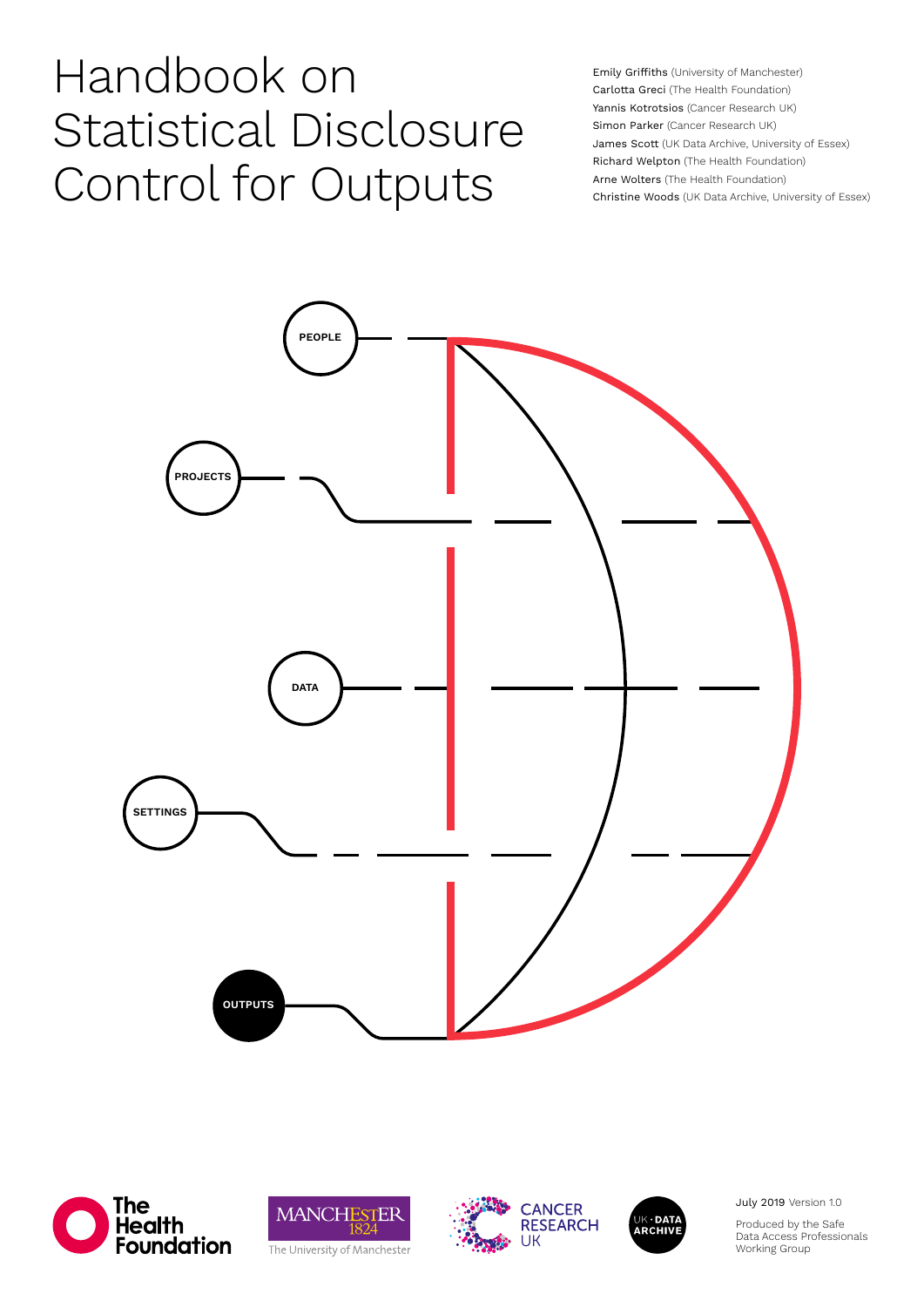# Acknowledgements

The authors wish to thank the following individuals for their guidance and support, and for reviewing this document:

Anthea Springbett, Felix Ritchie (University of the West of England), Mark Elliot (University of Manchester), Matthew Woollard (UK Data Archive, University of Essex), and participants from the August 15th 2018 SDAP workshop on SDC (including staff from HMRC Datalab, ONS Secure Research Service, UK Data Service, Cancer Research UK, NHS National Services Scotland, The Health Foundation).

The authors are grateful for the kind and generous support of The Health Foundation for supporting the publication of this Handbook.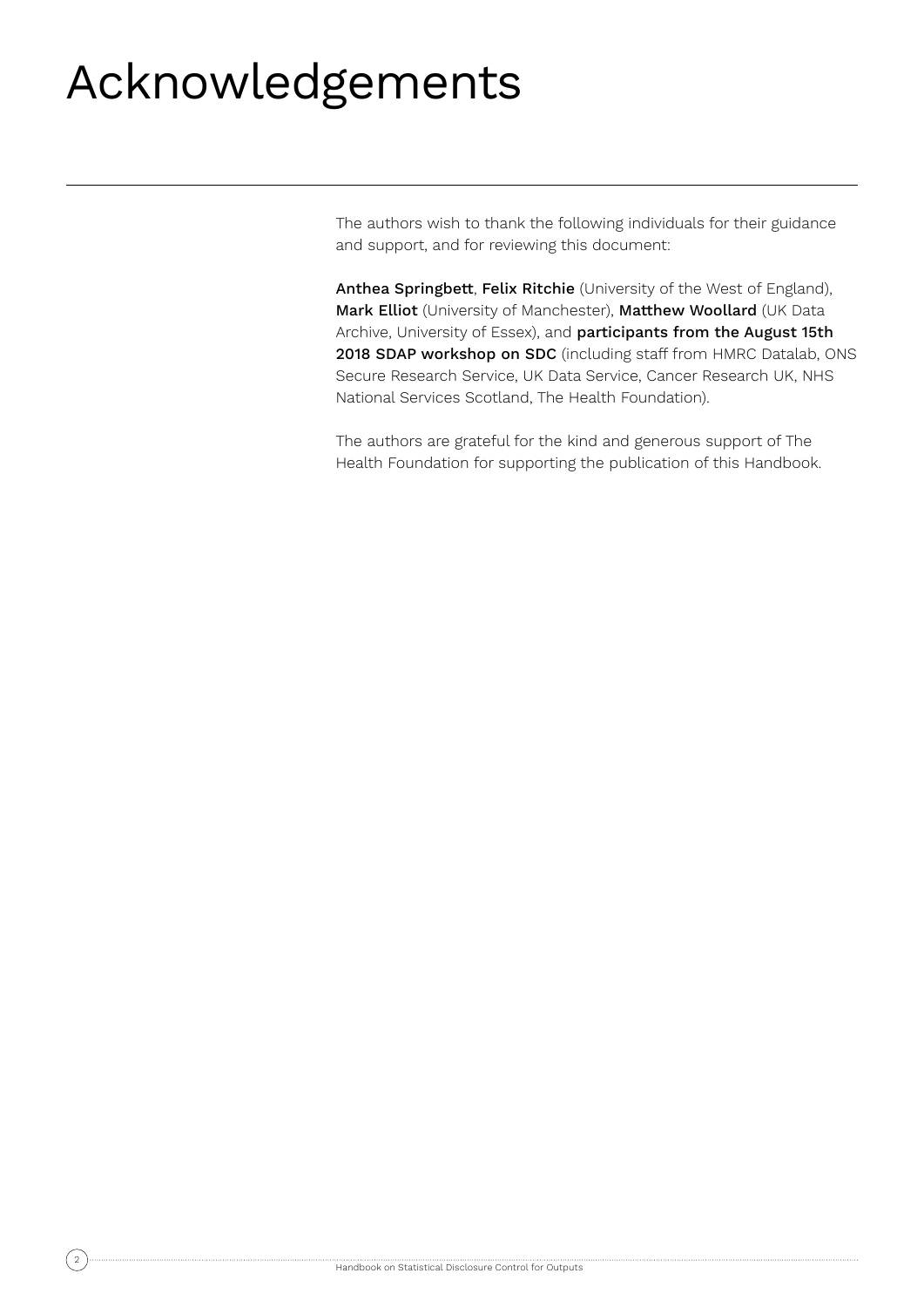# About this version

Welcome to version 1.0 of our SDC Handbook. Following the release of the beta version in March 2019, we're pleased to hear that staff undertaking disclosure checks are using the guide and finding it helpful for their day-to-day jobs.

This reflects two facts:

- **•** in recent years, many new secure data environments (Safe Settings) have been established across government, academia and elsewhere, and have recruited staff tasked with the responsibility for ensuring that statistical results produced from confidential data pose a minimal risk of disclosure of identity and/or personal information;
- **•** the staff recruited believed they had little in the way of resources to turn to, and so as they reviewed drafts of this Handbook, they began using it in their roles.

To bring this Handbook about, the authors have pooled their collective knowledge of SDC and explained how they undertake SDC assessments. However, we acknowledge that there is more work to be done, and that subsequent versions should be updated. There are others who undertake these roles who we haven't spoken to and who could contribute their own examples. There are researchers in statistical confidentiality and privacy who we would be grateful to hear from, particularly to ensure the technical accuracy of the contents. We'd like to hear from anybody who has ideas about how this Handbook could be improved. Please do contact us by visiting https:// securedatagroup.org/sdc-handbook.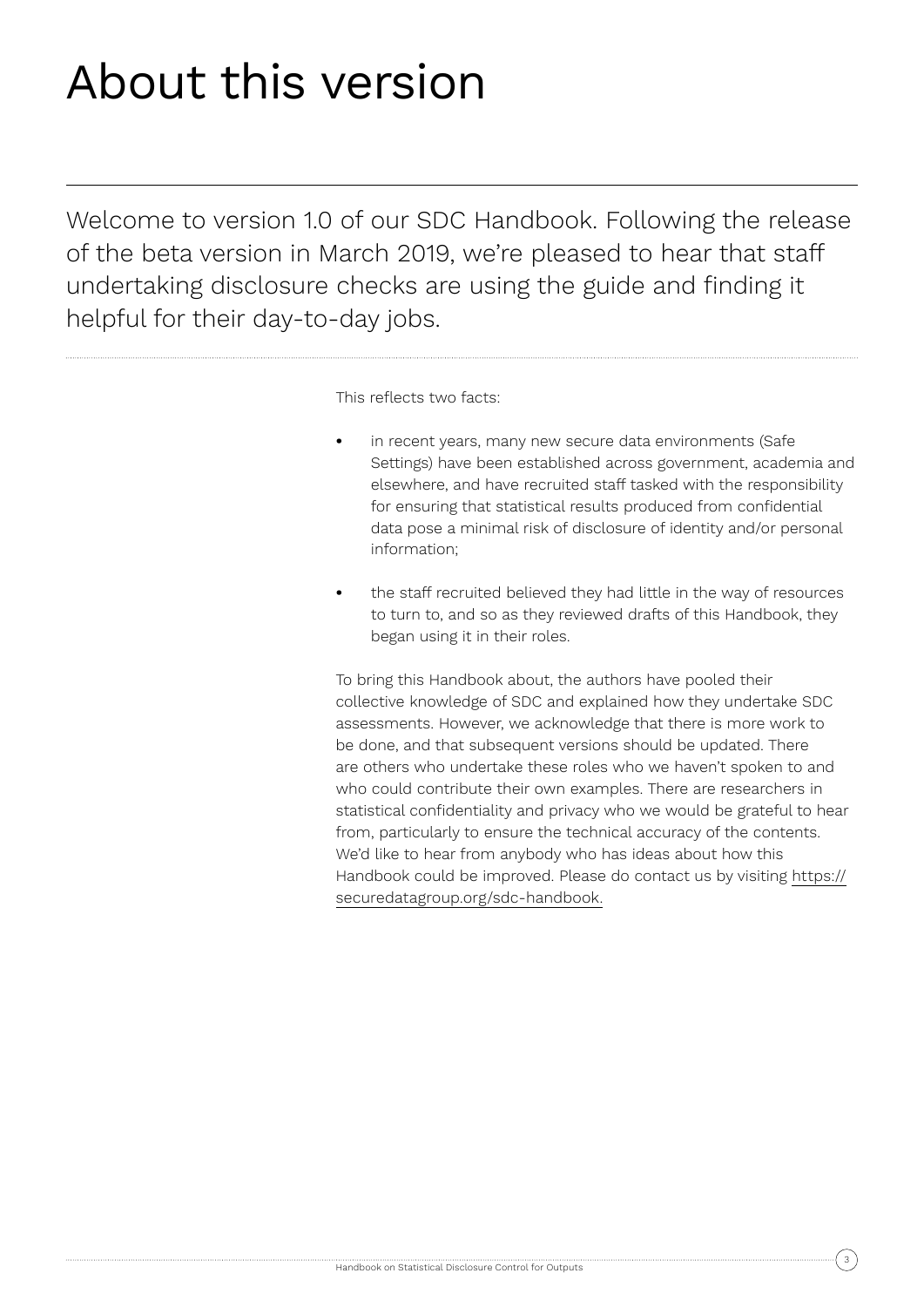# About the Safe Data Access Professionals group

The Working Group for Safe Data Access Professionals (SDAP) was established in 2011 to bring together staff working in Safe Settings to share experiences and develop best practice.

> The network is made up of members working to provide secure access to confidential business, health and socio-economic data, in government, academia and charities. This piece of work is part of a wider engagement from the SDAP group in sharing best practices for, and expertise in, managing access to sensitive data.

More information about SDAP can be found at securedatagroup.org.

Responsibility for the information and views set out in this Handbook lies entirely with the authors and does not necessarily represent the views of the organisations they work for.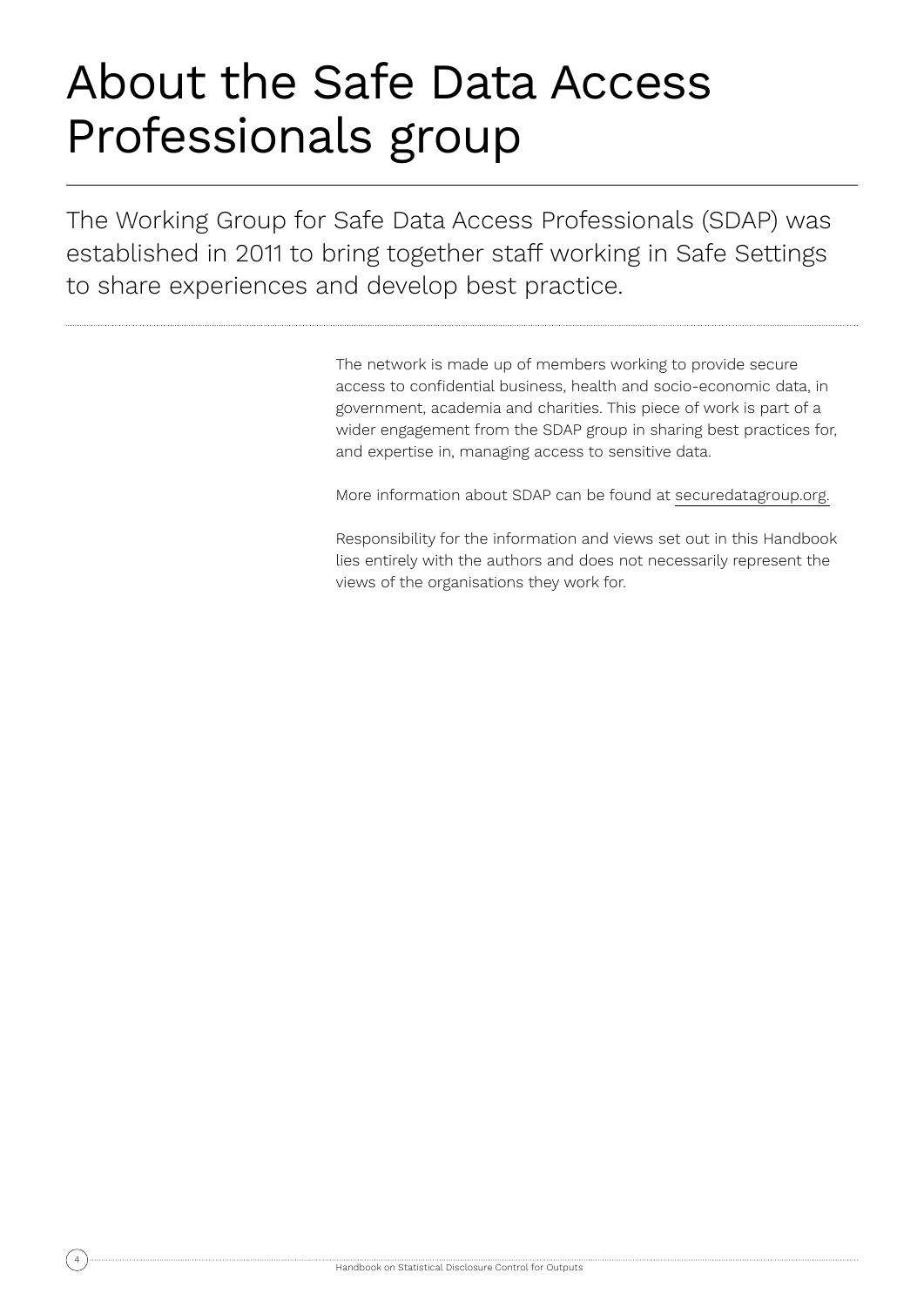# **Contents**

| Introduction             |  |
|--------------------------|--|
| Audience                 |  |
| Developing this Handbook |  |
| Scope                    |  |
| Aims                     |  |
| Structure                |  |
| Key concepts             |  |

| <b>SECTION A</b>                            |  |
|---------------------------------------------|--|
| The statistical risk: what is it all about? |  |
| What is Statistical Disclosure Control?     |  |
| Risk assessment                             |  |
| The statistical risk: principles and rules  |  |

| Symmetry plots                        |    |
|---------------------------------------|----|
| Decision trees and exclusion criteria | 51 |
| Survival analysis: Kaplan-Meier curve | 53 |
| Spatial analysis (maps)               | 55 |
| Gini coefficients                     |    |
| Concentration ratios                  | 59 |
| Regressions                           |    |
| Residuals                             |    |
| Margin plots                          | 66 |
| Test statistics                       |    |

**SECTION C 69**

| s and rules | 26 | Introduction                               | 70 |
|-------------|----|--------------------------------------------|----|
|             |    | Implementing SDC as an organisation        | 71 |
|             | 28 | Managing analysts                          | 76 |
|             | 29 | What is a good set of statistical results? | 78 |
|             | 30 | The good                                   | 81 |
|             | 31 | The bad                                    | 82 |
|             | 33 | Managing expectations                      | 83 |
|             | 35 |                                            |    |
|             | 38 | Further resources                          | 85 |
|             | 40 | Glossary                                   | 88 |
|             | 42 | Copyright                                  | 90 |
|             | 44 |                                            |    |
|             |    |                                            |    |

| <b>SECTION B</b>         |    |
|--------------------------|----|
| Introduction: SDC        | 29 |
| Using this guide         | 30 |
| Descriptive statistics   |    |
| Percentiles              | 33 |
| Histograms               | 35 |
| Box plots                | 38 |
| Correlation coefficients |    |
| Factor Analysis          | 49 |
| Indices                  |    |
| Scatter plots            |    |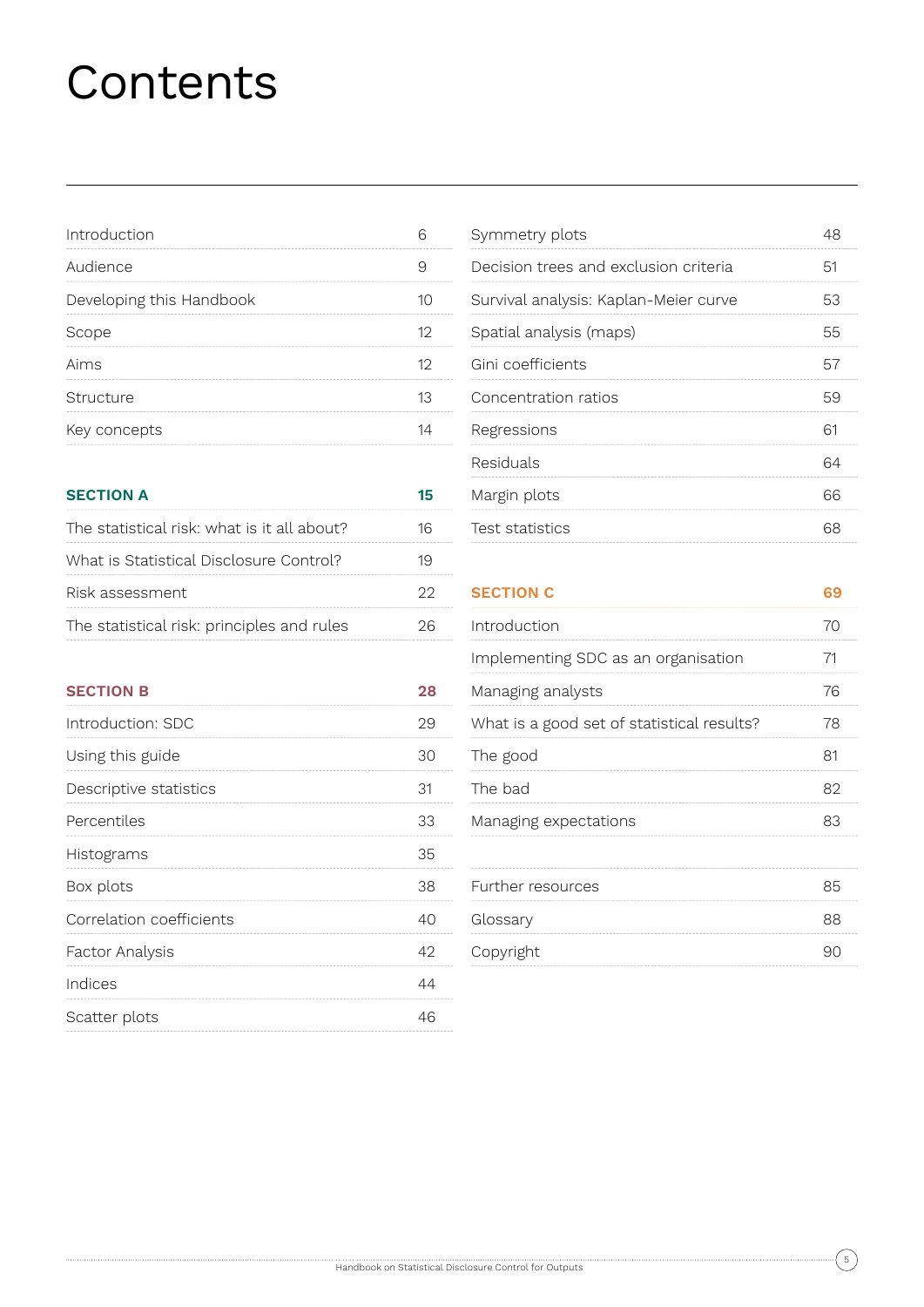# Introduction

Analysts are demanding access to more data about individuals and organisations than ever before. By using more detailed data, it is possible to do more robust and innovative analyses, explore new themes and strands, and generate results that better support policymakers and business decisions.

> Such data sources are now routinely available. However, the level of detail is such that these data are considered 'personal, sensitive or confidential' and are subject to Data Protection laws. As such, access to these data is typically made available in a 'Safe Setting' (a secure facility to access sensitive data) to ensure the confidentiality of the data subjects is preserved.

### ABOUT THE FIVE SAFES

The Five Safes is a way of thinking about how to access data. It was originally devised by Professor Felix Ritchie (now of University of West of England) during his time at the Office for National Statistics (around 2006).

The framework provides a decision-making process to enable 'safe use' of personal, confidential data. 'Statistical purposes' were what was in mind when the framework was drawn up.

Specifically, the framework considers that there are five aspects of safe data access:

- **Safe Data** (what are the characteristics of the data? Are they sufficiently detailed that they contain confidential information attributable to individuals?)
- **•• Safe People** (who is going to access the data? Do they have the right credentials, experience and motivation for accessing data?)
- **•• Safe Projects** (what task is going to be undertaken with the data? Is it research, or does the person accessing the data want to try to identify somebody? Or is there another reason for accessing the data? Is there a 'public benefit'?)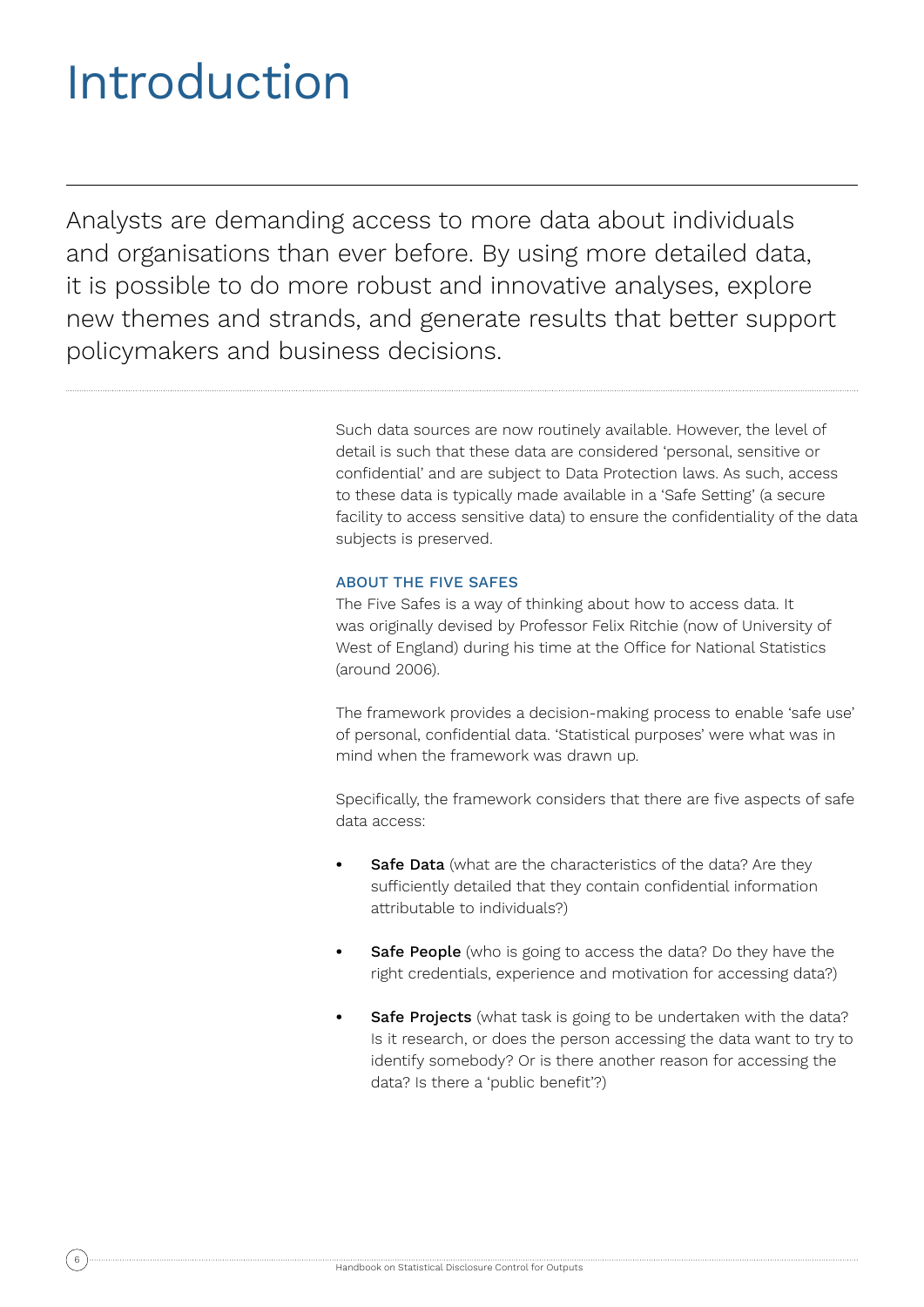- **Safe Settings** (consider the environment in which the data will be accessed? Are there safeguards in place to help protect the confidentiality of the data?)
- **Safe Outputs** (what will be released? Statistics? Can these be used to identify somebody? Could confidential information be released?)

This is a framework widely used, not just at the Office for National Statistics, but other statistical agencies around the world (including Australia and Nepal), as well as organisations such as the UK Data Service, Cancer Research UK and The Health Foundation. More information about how the Five Safes framework can be applied is to be found in Desai, Ritchie and Welpton (2016): see Further Resources.

This Handbook has been designed specifically for people who want to ensure that Safe Outputs are produced from personal and confidential sources of data (the fifth of the Five Safes listed above). See Audience for more information.

#### SAFE SETTINGS AND SAFE OUTPUTS

In this framework, analysts can use the Safe Setting to access and analyse sensitive data. The statistical results generated in the Safe Setting are retrieved only after they undergo a review of disclosure risk (i.e. Statistical Disclosure Control, SDC) to ensure that the published results do not reveal the identity or contain any confidential information about a data subject (an observation in the data). Safe Outputs are only released from the Safe Setting.

A number of Safe Settings operate throughout the UK. This includes government agencies such as the Office for National Statistics' Secure Research Service and HM Revenue and Customs' Datalab; academicfunded infrastructures such as the UK Data Service's Secure Lab; and charities such as The Health Foundation and Cancer Research UK. Recently, Connected Health Cities, a joint academic-health sector partnership, established a network of Trustworthy Research Environments to analyse patient data. These organisations have established their own Safe Settings to acquire and provide access to confidential data for use by their analysts or to provide access to third-party analysts. Within this framework, it is paramount to ensure that any statistical results that are published do not pose a risk to the privacy of the data subjects behind the data. SDC plays a critical role in mitigating this risk and represents a key component of information security systems of Safe Settings.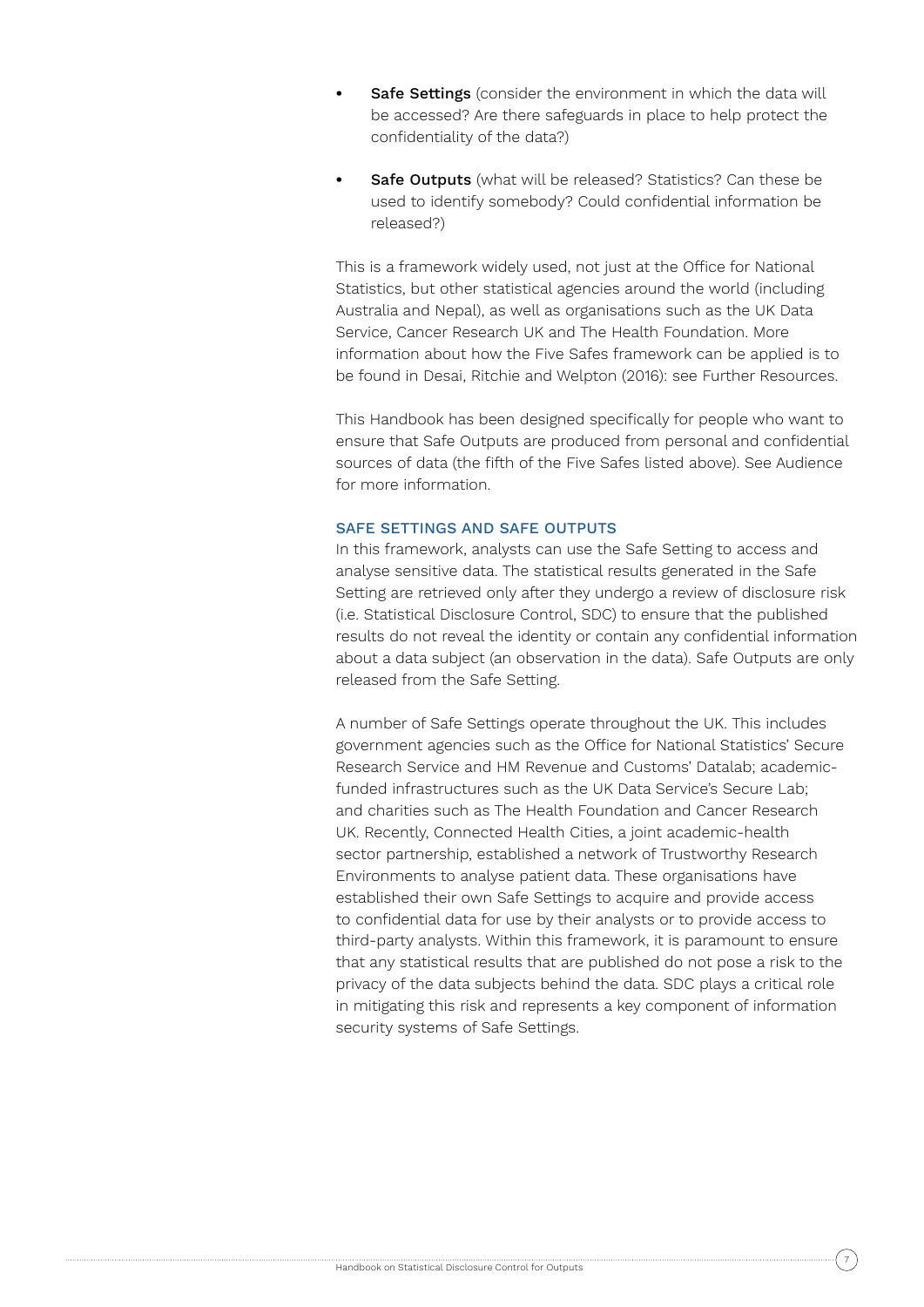This Handbook aims to achieve two broad objectives:

- **•** introduce the principles of SDC with an overview of the major challenges and best practices in the UK;
- **•** support organisations and staff to practically apply SDC to statistical results generated from confidential data.

To some extent, this work is also intended as a source of assurance for organisations engaging with data owners and data subjects. Following the implementation of the 2018 General Data Protection Regulation (GDPR), more organisations have an incentive to gain information security accreditation (such as the ISO 27001 standard or Data Security and Protection Toolkit). It is now more important than ever that Safe Settings can prepare their staff to release safe statistical results. This Handbook provides organisations with guidance about how statistical results generated from sensitive data are released, whilst ensuring the safety of the data.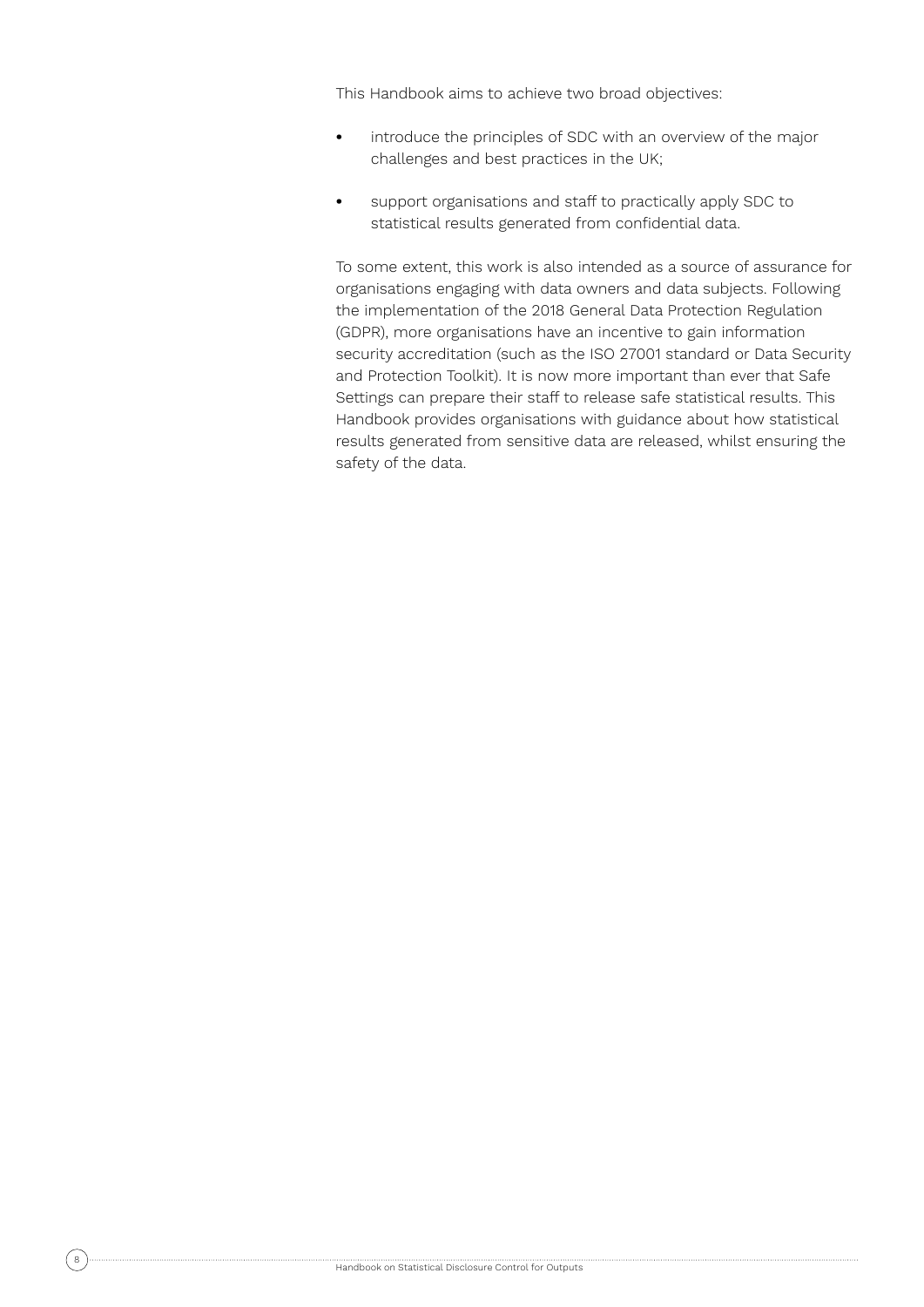# Audience

The Handbook has been written for two audiences:

- **•** staff working in Safe Settings who are responsible for applying SDC to statistical results derived from confidential data;
- analysts who are planning to publish findings created from data held in a Safe Setting.

For either audience, this Handbook assumes the reader has familiarity with basic statistical concepts and experience of handling data. The SDAP Competency Framework (securedatagroup.org/guides-andresources) provides guidelines about how new staff can develop their skills, which includes SDC.

It is the responsibility of the organisation hosting the Safe Setting to train their analysts on how to check statistical results prior to release. However, we intend this Handbook to be a useful reference resource and, ultimately, to help achieve a consistent approach in the SDC assessment of statistical outputs generated from confidential data. Each example of statistical outputs presented in this Handbook comes with a set of 'would be useful to know' items that can be used in any SDC system and by any type of user.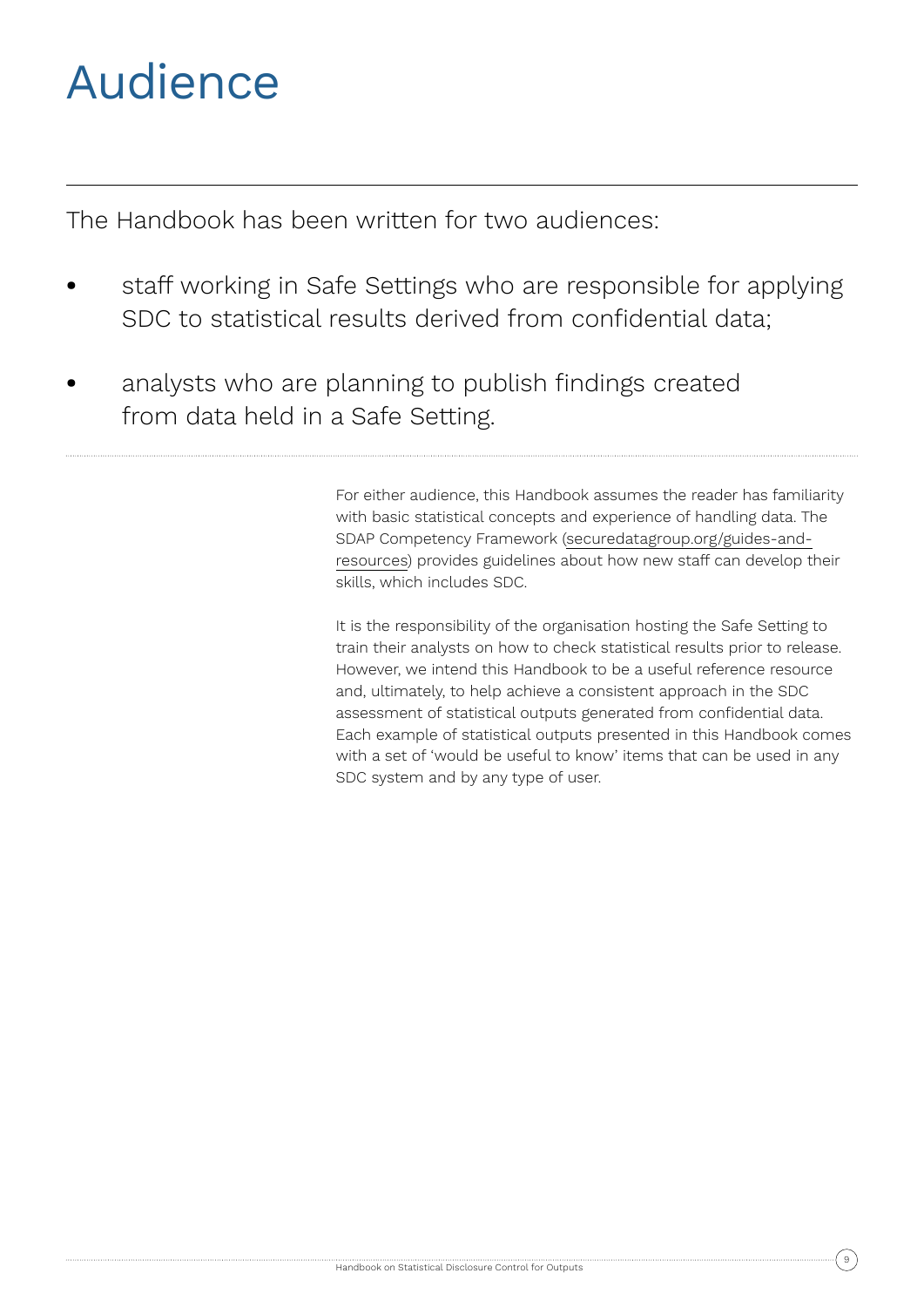# Developing this handbook

In April 2017, the authors, together with staff from the ONS, met to discuss and compare requirements and guidelines for staff checking statistical results to ensure they were safe to be released. One feature of the group is that staff working at SDAP member organisations undertake SDC in some way. Undertaking SDC is generally a key component of managing a Safe Setting.

> SDAP members have generally followed the ESSnet/DwB publication, "Guidelines for Checking of Outputs"; and, in health, the "ISB1523 Anonymisation Standard", to undertake SDC. The Information Commissioners Office (ICO) has published an "Anonymisation Code of Practice". However, the group considered these guidelines would benefit from improvements, given the advances in statistical methods, and more widespread use of confidential data in Safe Settings.

> The ESSnet guidelines are one of only a small number of sources of information which the SDAP group is aware of, that solely provides specific advice about assessing statistical results for disclosure risk (although there is a large literature on statistical privacy, this tends to be aimed at publishers of national statistics). Analysts nowadays produce a larger variety of statistical results than tables, such as maps, descriptive statistics, modelled outputs. Safe Settings should be able to release any type of output that analysts produce, and ensure that these outputs will not breach confidentiality of the data when released. This flexibility therefore requires staff responsible for checking and releasing statistical results to have sufficient experience in applying the principles of SDC to a variety of analysis types.

> Much academic literature has been published on the topic of statistical disclosure control. For example, one could browse articles in the Journal of Privacy and Confidentiality or Transactions in Data Privacy for technical advice on statistical disclosure control. SDAP believe that this literature provides useful concepts; however, it is vital that lessons can be practically adopted and assessed.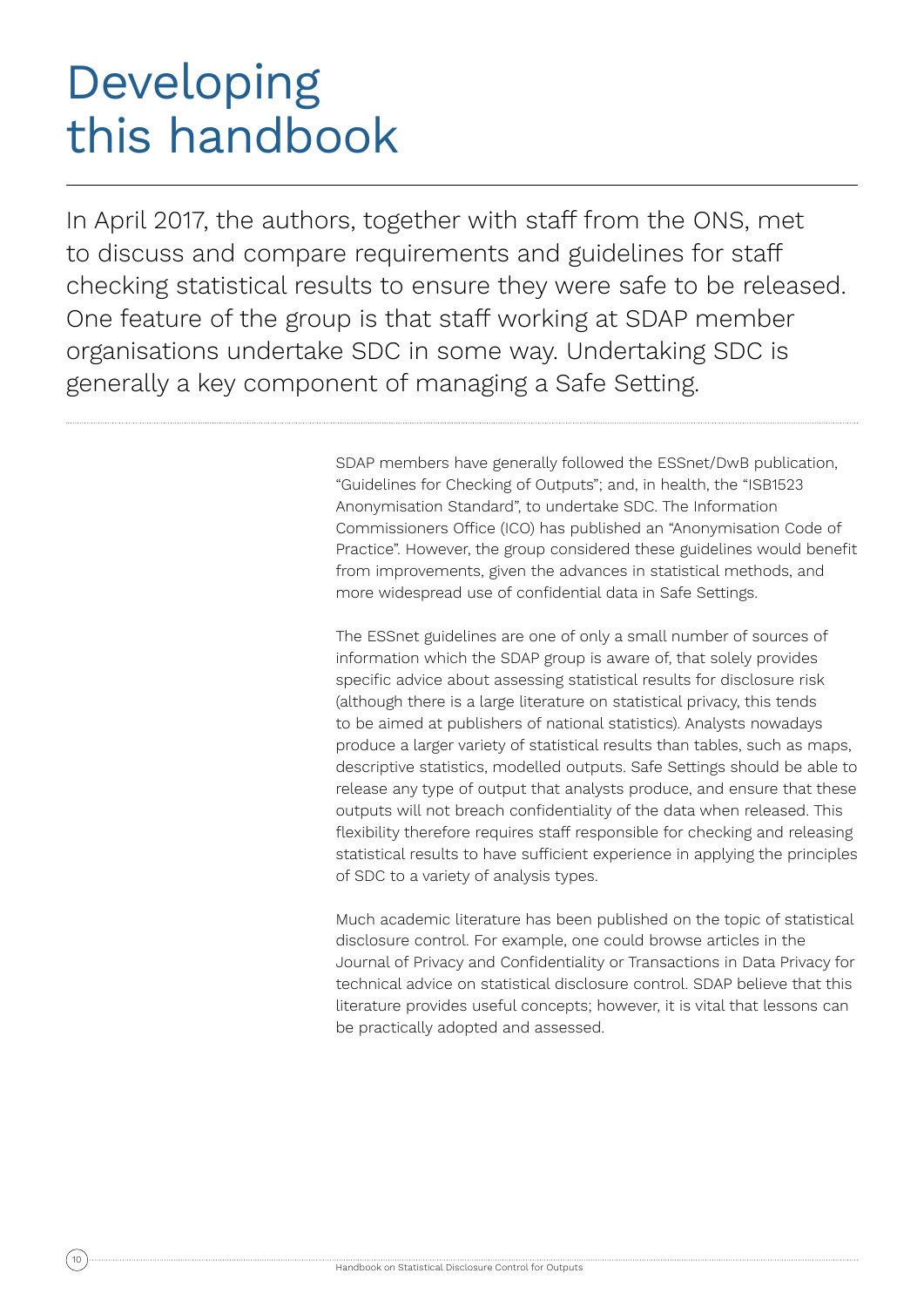With this in mind, SDAP agreed that it would be useful to develop an SDC Handbook to use:

- for practical guidance about how to assess most common SDC requests while providing a basis for assessing more complex cases;
- for advice on how to encourage the production of good and acceptable statistical results, the release of which can be facilitated by the SDC process.

This will help to ensure:

- **•** that statistical results are assessed accurately and comprehensively;
- **•** that statistical results are checked consistently and are, as much as possible, aligned with other Safe Settings practices.

The authors and SDAP intend that this Handbook will be continuously reviewed, to ensure that it is useful, up-to-date, and serves the needs of individuals assessing statistics in Safe Settings; data suppliers, who require assurance that the confidentiality of the data they make available is not compromised; and those developing and delivering training courses for both staff and external analysts.

## FUTURE UPDATES

As this is a work in progress, this Handbook will be regularly updated. securedatagroup.org/sdc-handbook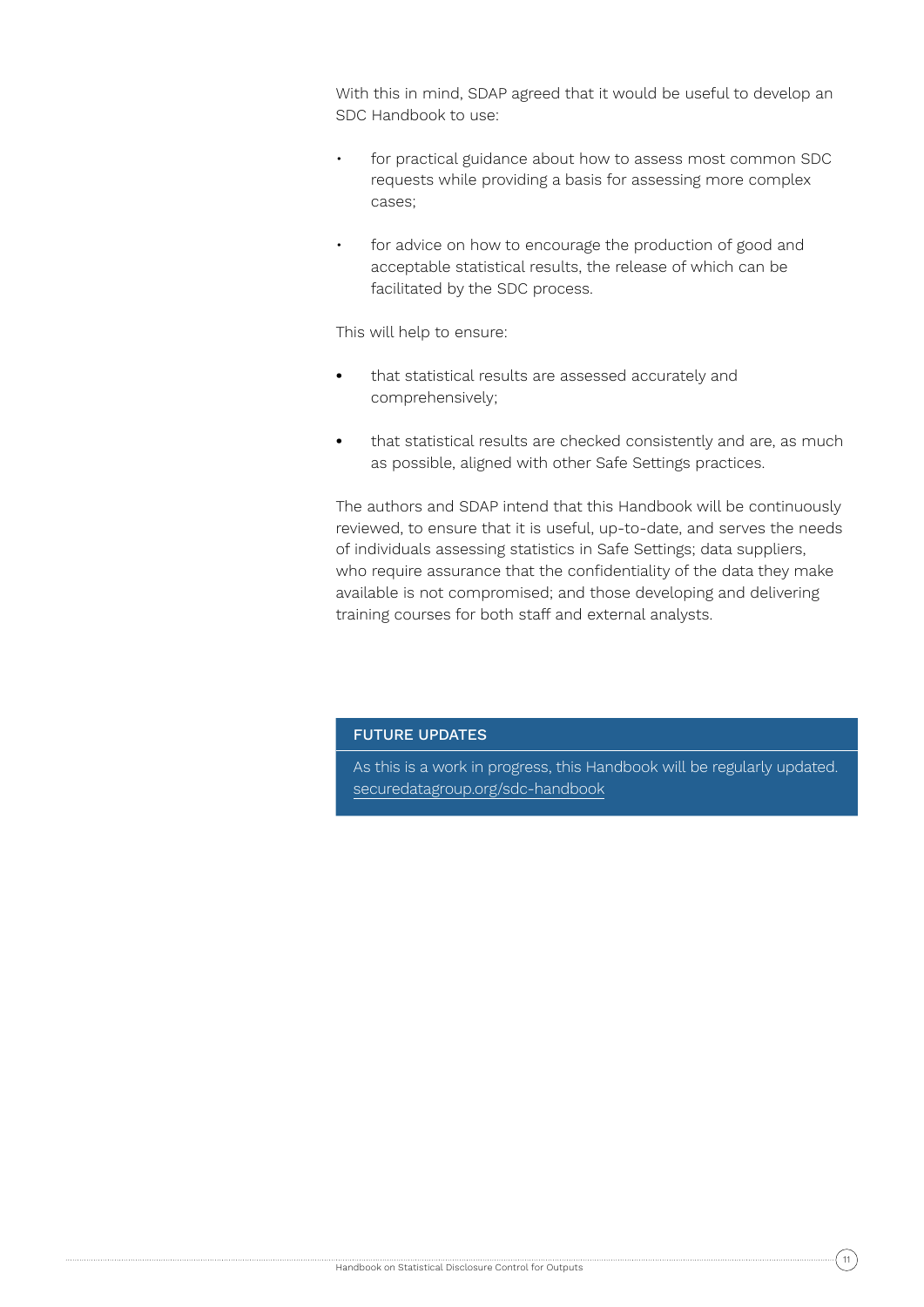## **SCOPE**

This Handbook is about the assessment, management and release of statistical results produced from confidential data sources held in a Safe Setting. By 'statistical results', we mean statistics derived from the data and not other outputs that could also be produced, such as:

- **•** derived datasets (e.g. subsets of the data, or aggregated datasets);
- **•** synthetic versions of confidential data sources;
- **•** weights derived from confidential data sources.

### AIMS

To summarise, the aims of this Handbook are:

- **•** to translate disclosure control concepts into practical advice, measures and steps for assessing statistical results for disclosure risk;
- **•** to assure data owners that access to data supplied by them is securely managed, and that data confidentiality will not be compromised;
- **•** to make the process of requesting releases of statistical results easier;
- **•** to be used with training for staff working in Safe Settings with examples that can be used directly for training purposes.

We think this Handbook will provide a robust reference source for staff working in Safe Settings to gain information governance accreditation, in light of the development of new statistical techniques, data sources being shared and combined from different disciplines (such as health and social sciences), and changes in the legal and regulatory environment.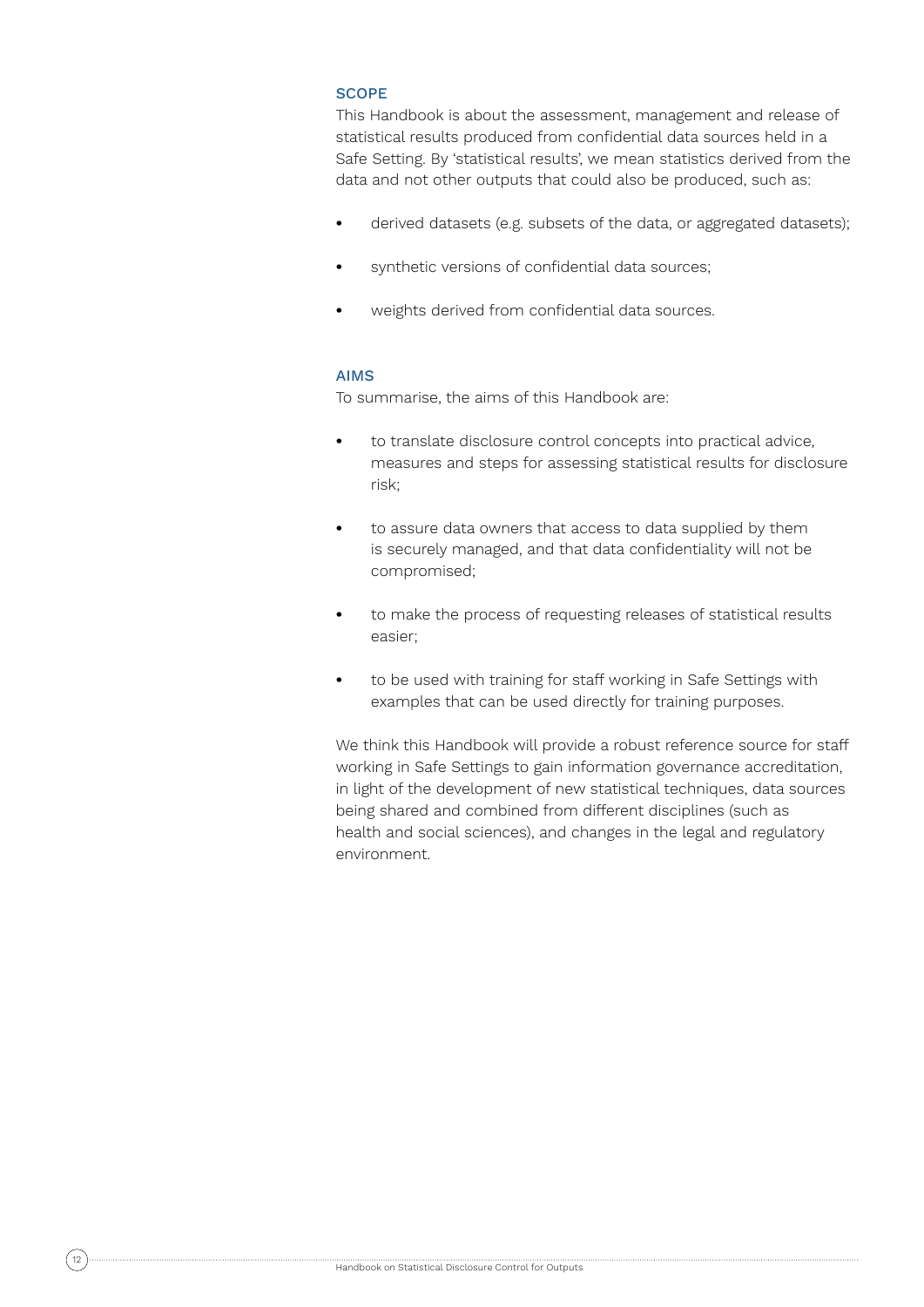# **Structure**

# THIS DOCUMENT HAS THREE SECTIONS.

Section A, for those looking for an introduction about how to make statistical findings 'safe'. This could include analysts checking their outputs, and staff undertaking assessments.

# Section B provides practical step-by-step guidance for undertaking disclosure control assessments.

Section C is for staff setting up and managing a data 'service' where Statistical Disclosure Control is a significant contribution to staff roles.

> Sections A and B provide an overview of Statistical Disclosure Control and defines the concept of disclosure risk. An extensive list of common statistical outputs are described, with accompanying examples and practical guidance about how to undertake SDC. These include frequency tables, regression coefficients, histograms, plots of residuals, and more complex techniques such as survival and spatial analysis. For each type of output, advice is also provided about what to look out for, and we suggest questions that could be asked of the individual submitting and/or assessing the statistical results for release. We recognise that there are other types of statistical results that may need to be assessed for statistical disclosure risk; guidance is also provided about how to manage statistical disclosure of new types of statistical results never previously assessed.

> Section C provides advice and guidance for organisations about how to manage the SDC process and workload. We also consider other methods of reducing the risk of releasing statistical results with the potential to breach data confidentiality, including how to incentivise good output requests.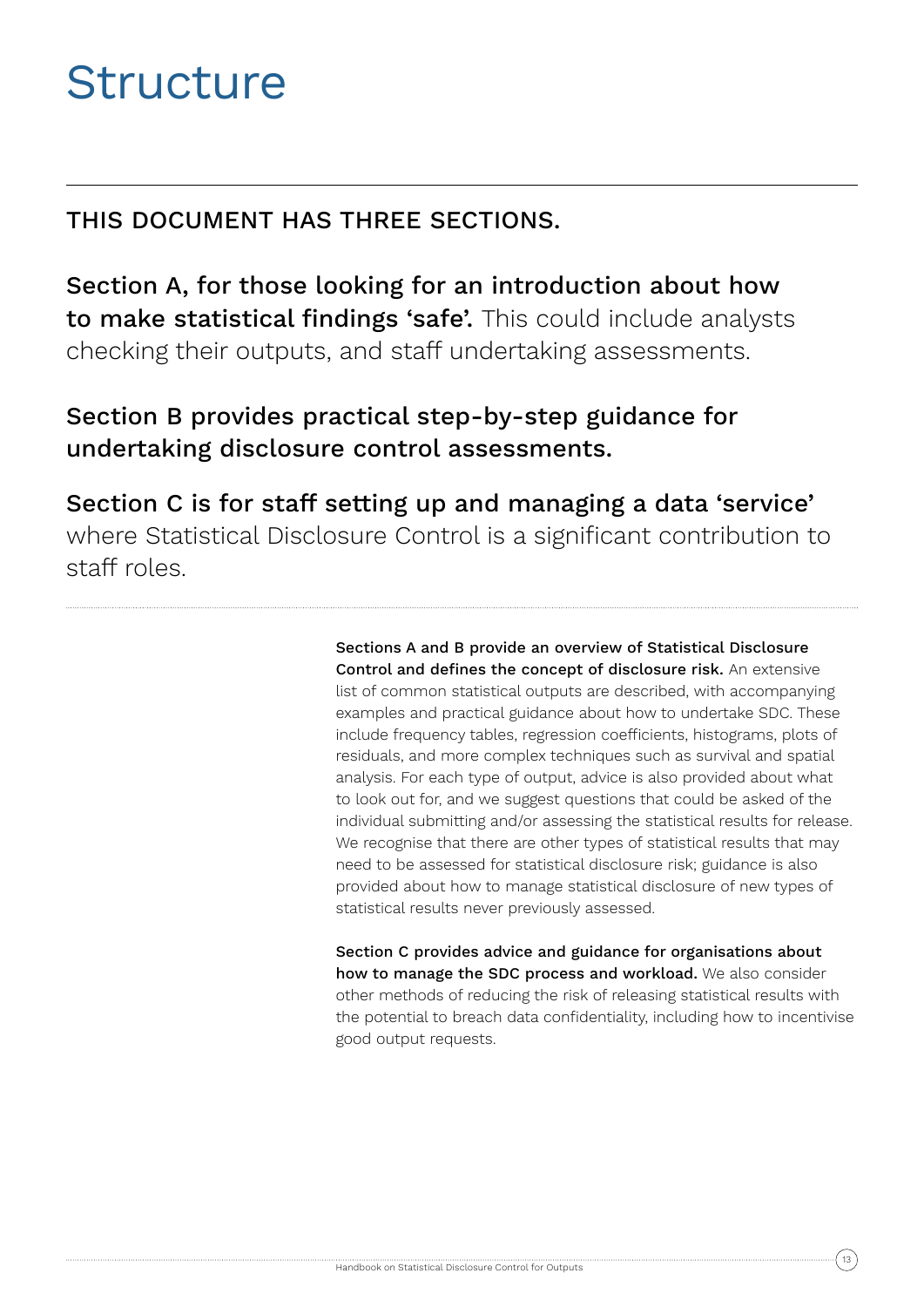# Key concepts

Throughout this book, we refer to a number of terms. We've listed some here for guidance, they can also be found in the Glossary.

## OUTPUT CHECKERS

Those responsible for checking statistical outputs (a.k.a. statistical results) created in Safe Settings for potentially disclosive issues.

### SDC

The process applied to statistical outputs (statistical results) to mitigate the risk of potentially disclosive results leaving the Safe Setting.

### SAFE SETTING

The technical means – whether physically located or virtual – through which the analyst works on the data.

### DATA SUBJECT

The unit of observation in a dataset. Usually individuals or businesses, depending on the source of the data.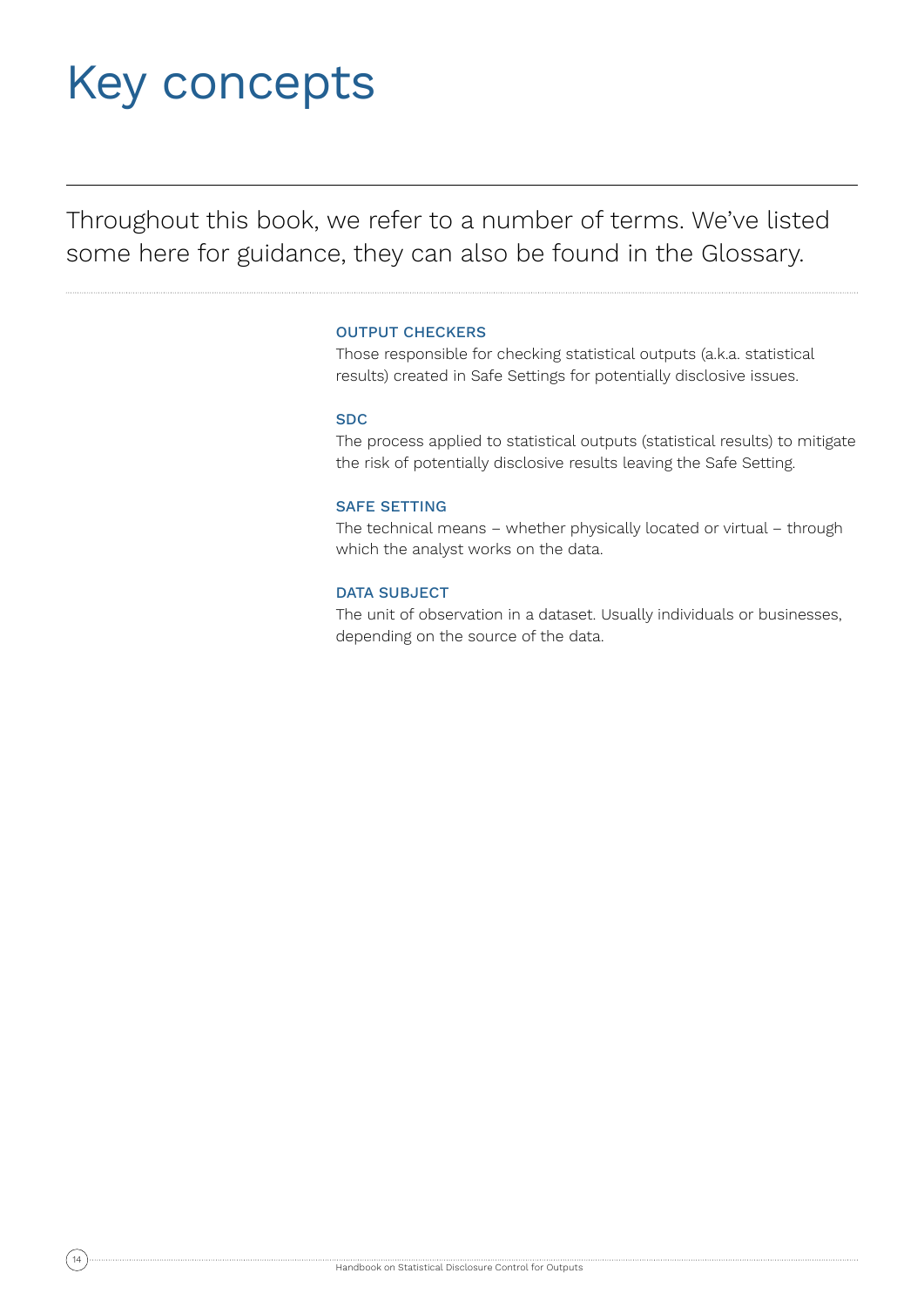# **SECTION A**

About Statistical **Disclosure Control**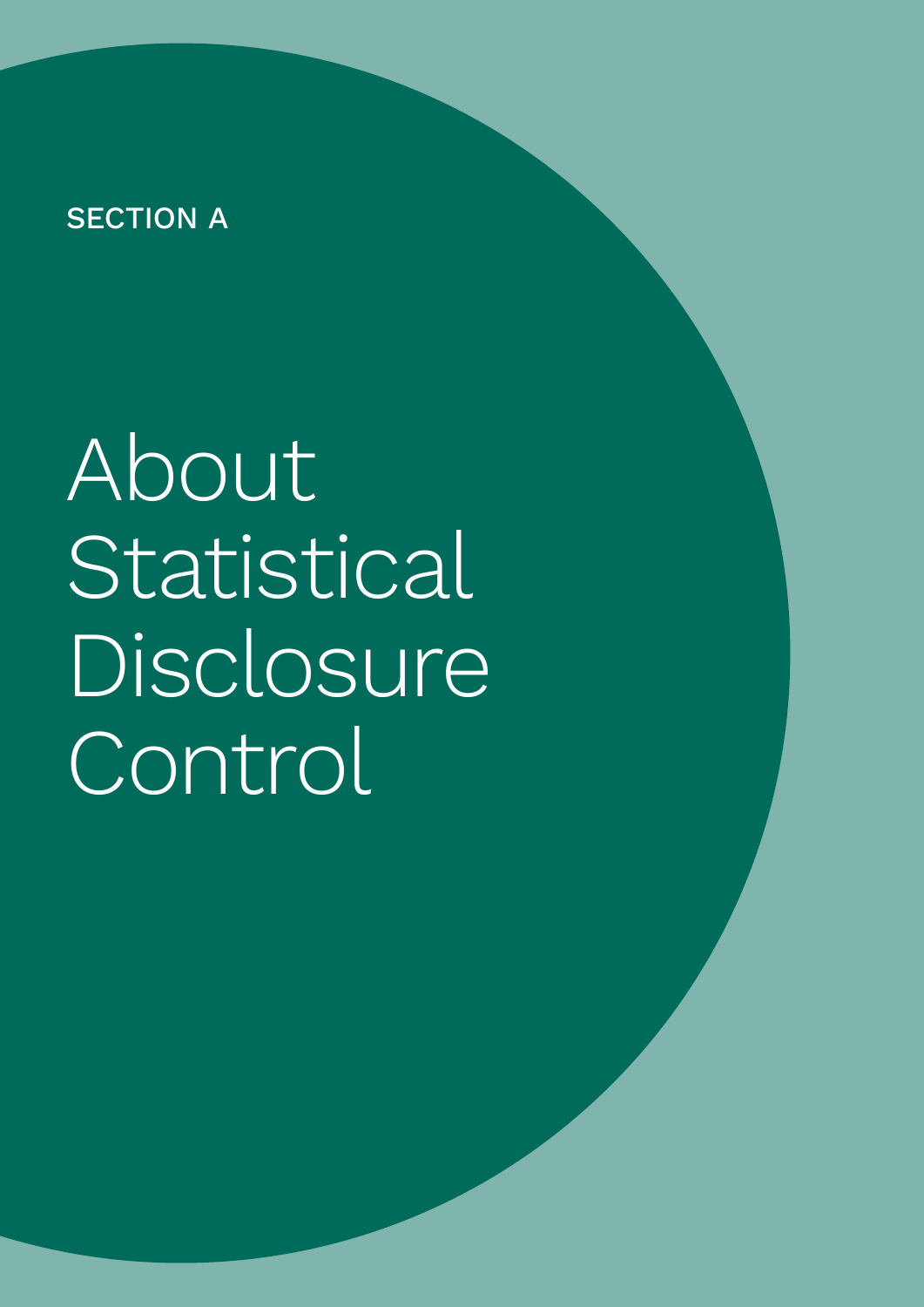# The statistical risk: what is it all about?

# IN THIS SECTION YOU WILL LEARN ABOUT:

- 1. The concept behind how somebody could be identified from published statistics
- 2. How published statistics could breach confidentiality

# THE CONCEPT BEHIND STATISTICAL DISCLOSURE CONTROL

The basic idea is that, using some statistical information, it could be possible to infer confidential information, and even identify someone, from a set of results that have been released.

Supposing we have some data about a bunch of companies operating in different sectors. The data we have includes turnover and employment for each company. How might statistical disclosure and identification occur?

Let's start by aggregating the turnover data by sector. We'll also know the number of companies in each sector.

We might find that for one sector, there are two companies. We could publish the turnover figure for the sector, which is the sum of both companies' turnover.

However, if we did so, then one company, seeing the results, could work out the turnover of its rival. This is because it knows its own turnover, which it could deduct from the published aggregate figure, and therefore associate the remainder with its rival.

For example, if the turnover for the sector was £1,000,000, and Company A knew its turnover was £400,000, then if there are only two companies in the sector, it must be the case that the remaining £600,000 is the turnover of Company B, its rival.

Now suppose we add a third company to the mix, Company C. So we now have a published aggregate figure of £1,200,000 for three companies in the sector. Although Company A still knows its share is £400,000, it can only ascertain that the remaining £800,000 is shared somehow between Company B and Company C. But without knowing more, it cannot exactly apportion the figure between Company B and Company C, and, therefore, statistical disclosure hasn't occurred.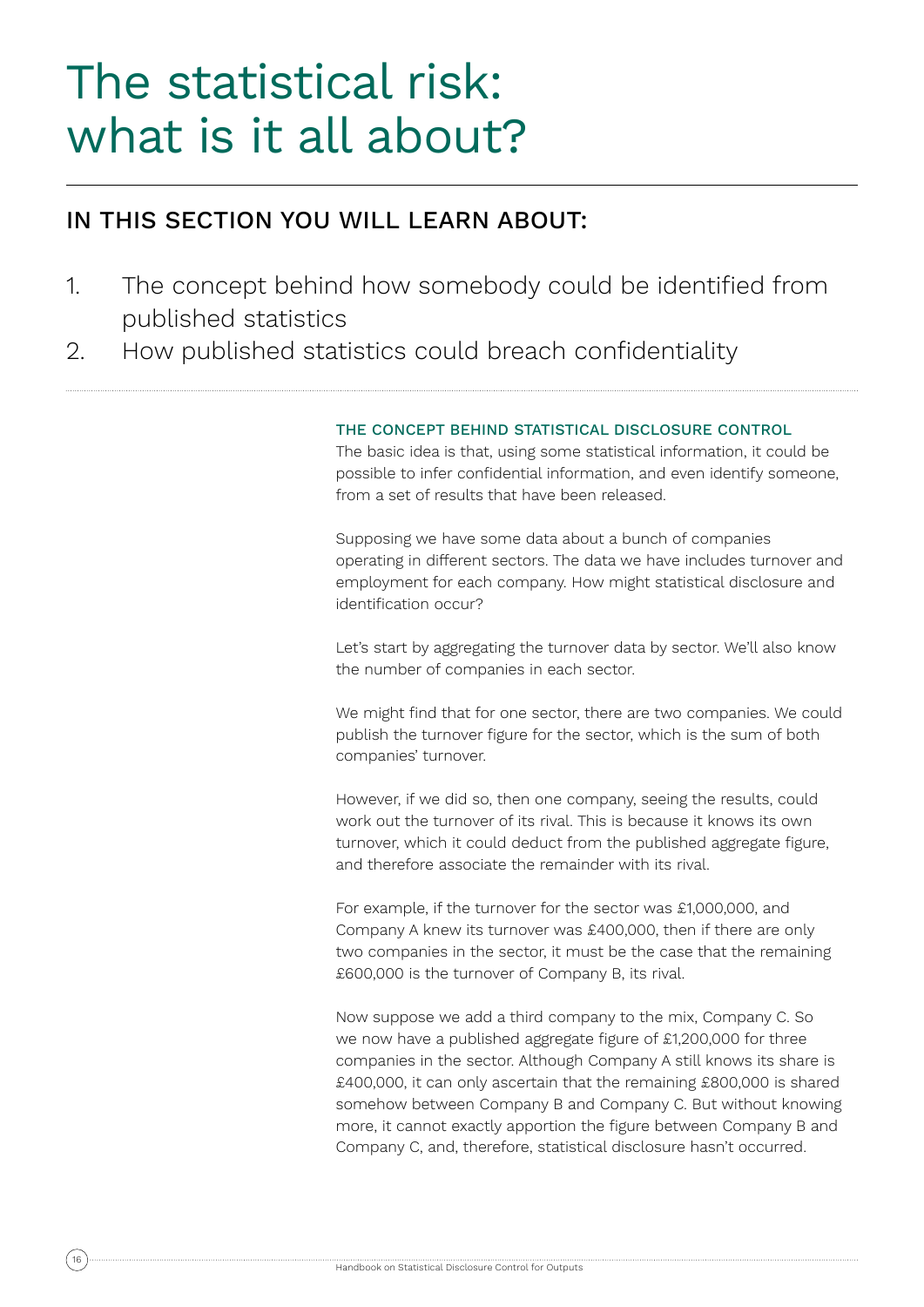This explains why, from a statistical perspective, there should always be a 'threshold' of at least three observations, i.e. the minimum frequency that a statistic is based upon. However, Safe Settings often use a higher threshold than this, to account for 'secondary disclosure'. This is explained in the following two sections.

## STATISTICAL CONFIDENTIALITY BREACHES

In the previous example, we illustrated how statistical disclosure could occur using an example from business data (given companies over a certain size are obliged to publish accounts, you might wonder why we used this example: the ONS provides secure access to many data sources about businesses which are actually collected in confidence via survey pledges).

Here is another example.

## Cancer statistics

A number of health agencies regularly publish statistics on cancer incidence. Sadly, cancer isn't uncommon, so one might expect that a breakdown of cancer incidence by local authority to be fairly numerous. This isn't always the case. For example, the City of London, while wellpopulated by financial institutions with many workers, does have some residents. Therefore even publishing incidence of a common cancer, such as lung cancer, would probably display as small frequencies. For rarer cancers, the numbers would likely be in single figures, and probably one would find counts close to 1 or 2. If you were the person diagnosed with the illness, you might be able to recognise yourself in the statistics. Others may recognise you too. There are two issues here:

- 1 vou have been identified:
- 2 some confidential medical information about you has been released;

(and thirdly, the confidential medical information has been associated with you).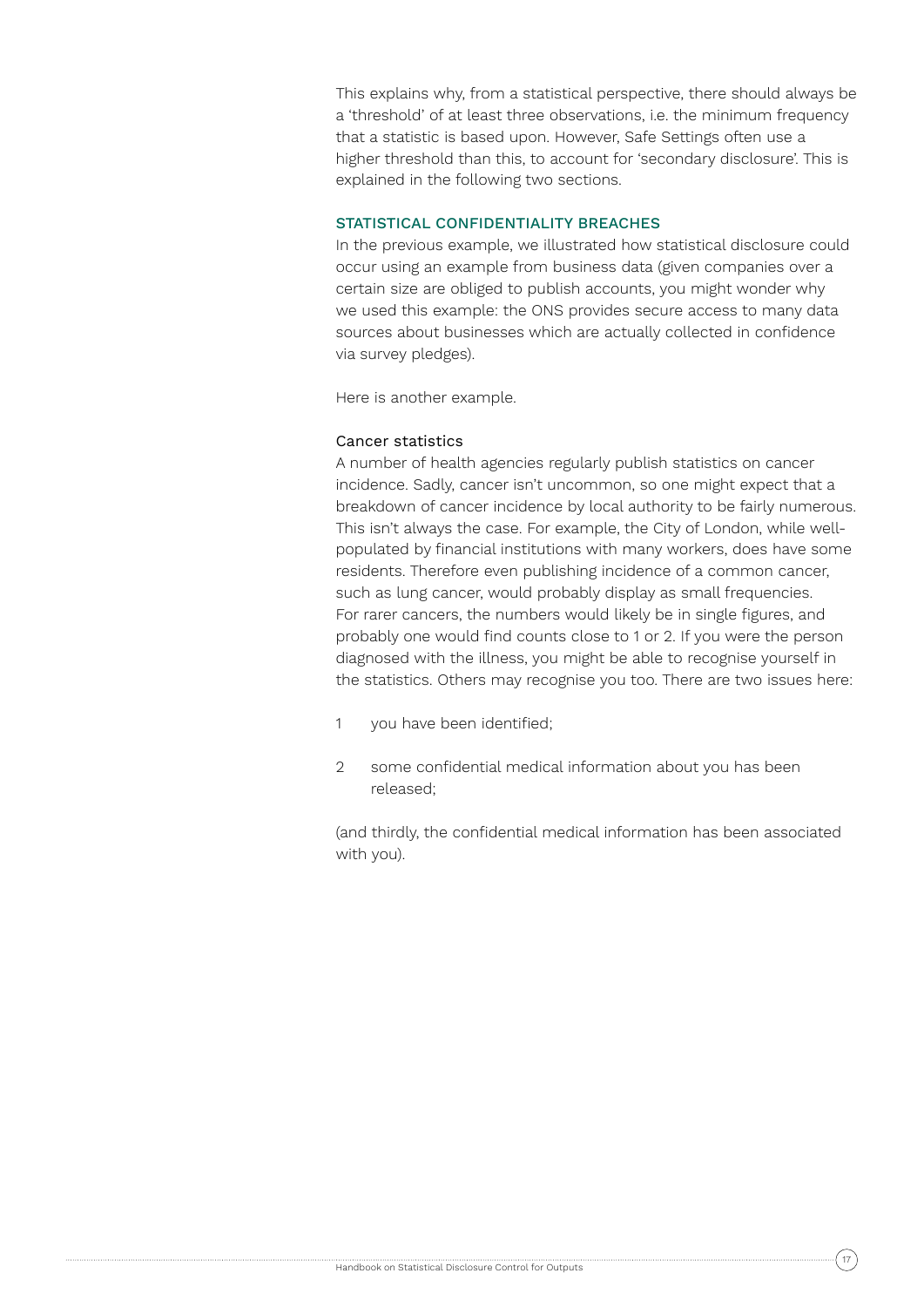## **DISPUTES**

### Department of Health, Abortion statistics, 2011

Sometimes making a decision about whether to release statistics can be difficult. The 2011 case involving the Department of Health, which decided not to publish statistics relating to abortions over 24 weeks, is a case in point.

When broken down by certain categories, the frequencies were in single figures. In one case, it was possible to ascertain that one abortion was due to a probable disfigurement of the child. The numbers were so small, the Department of Health argued against publishing on the grounds that the women could be identified. A Freedom of Information (FOI) request demanded that the statistics was submitted, and when refused, a legal case ensued.

Eventually the High Court ruled that the statistics should be published, because as statistics, the personal data were rendered anonymous and not personal data. This highlights the issue about when published statistics can be reversed back into personal data.

We include this example to explain that SDC isn't always a cut-and-dry topic. We have written this guide as a risk-assessment approach. The fact is that it might be entirely safe to release a statistic consisting of small frequencies: nobody will be identified or harmed. On the other hand, it might be in the public interest to release statistics even if disclosure is likely to occur. However, output checkers are not always responsible for making these decisions; the data controller may have to decide this.

## FURTHER READING

1. ICO Anonymisation Code of Practice, pp 14-15 https://ico.org.uk/media/1061/anonymisation-code.pdf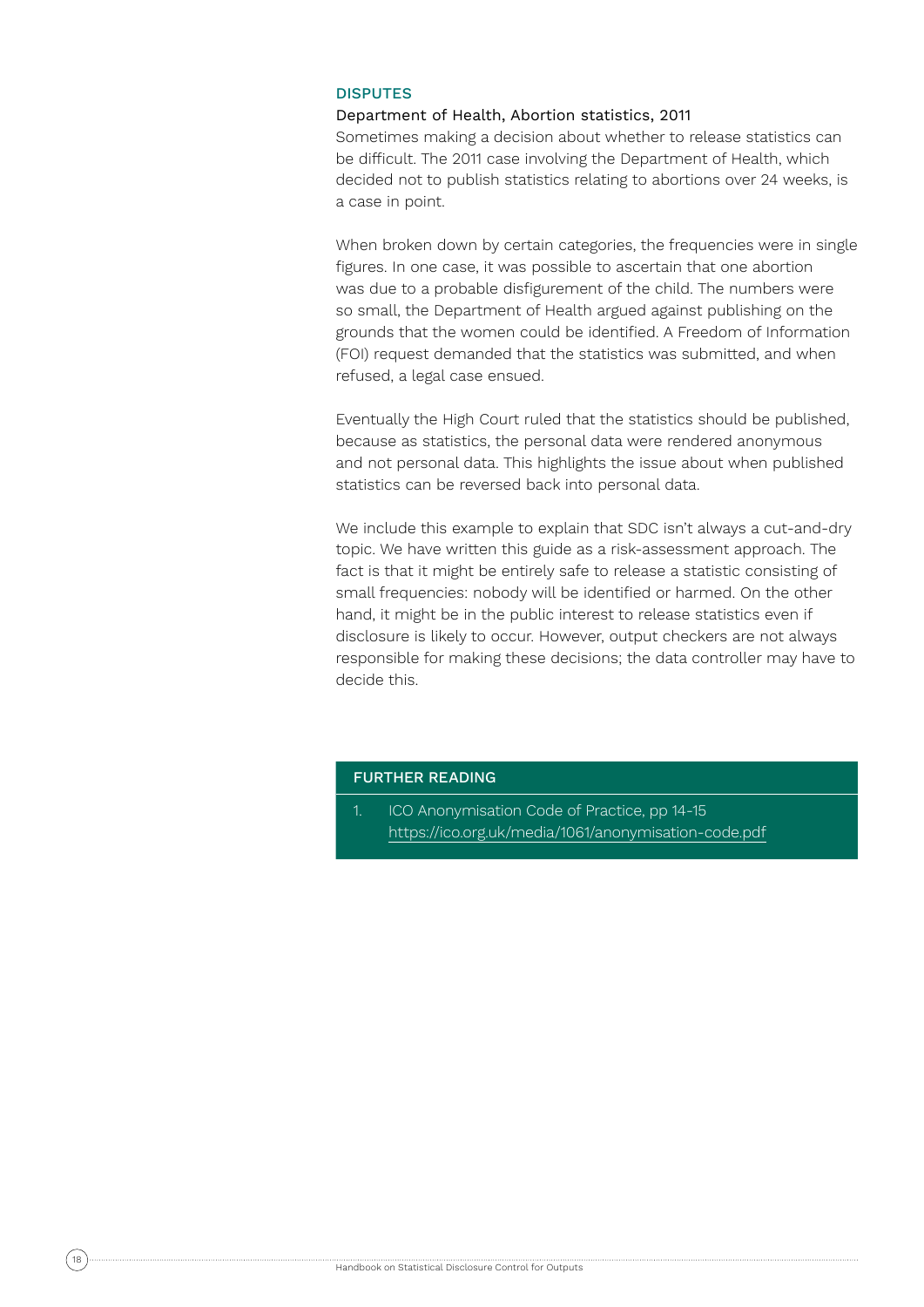# What is Statistical Disclosure Control

# IN THIS SECTION YOU WILL LEARN ABOUT:

- 1. Statistical Disclosure Control
- 2. How this Handbook approaches SDC
- 3. Why the source of the data matters
- 4. The importance of the unit of observation

Statistical Disclosure Control (SDC) aims to:

- **•** prevent the identity of a data subject from being revealed;
- **•** and/or releasing associated confidential information belonging to that data subject.

Traditionally, SDC has been applied to:

- **•** statistical tables (often produced by National Statistical Institutes) prior to their release;
- **•** microdata, for the purposes of creating anonymised versions of original data.

However, the rise in the number of Safe Settings and the possibility of complex analyses has led to further development in techniques to assess disclosure risk from statistical outputs. After all, there is little to be achieved in establishing a Safe Setting with secure access to confidential data if the statistical results that are released breach the confidentiality of the data.

The risk of re-identifying a data subject (what the data are about, e.g. a person, organisation) from these types of data sources is a real one and needs to be managed carefully and efficiently. In this Handbook, SDC relates to the assessment of statistical results produced from confidential data, rather than statistical tables and microdata for public release.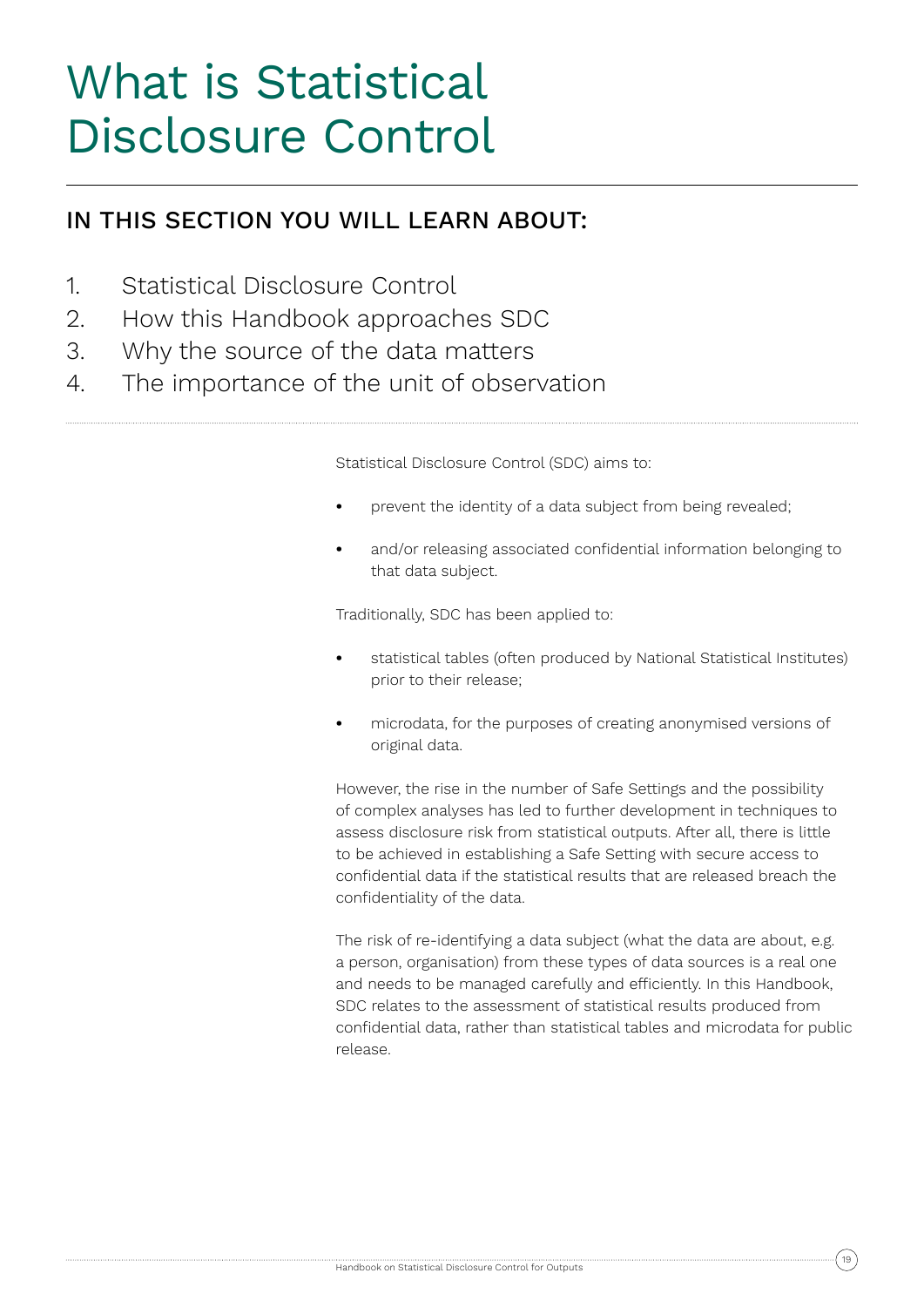Note that for the purposes of this Handbook, we make no distinction between whether individuals for which the data are about are living or dead (for that matter, whether the companies which business data are about are solvent or bankrupt/closed). While the Data Protection Act covers living persons, the Census Act contains a 100-year clause to prevent publication of individual's details; and the Statistics of Trade Act does not distinguish between live or 'dead' companies. To keep things simple, we assume that we should protect the confidentiality of data and the identities of all data subjects in the data.

Although SDC aims to prevent the re-identification of a data subject, this is a 'risk minimisation' strategy rather than a 'risk elimination' one. Few would wholeheartedly claim to have removed disclosure risk entirely, particularly when the context by which personal data remain confidential may change. For example, people may publish their details on social media while they may have previously expected such information to remain confidential. Trying to eliminate the risk of statistical disclosure entirely would ignore changes in how we think about our data and our appetite for disclosing confidential information about ourselves; and we may ultimately fail in SDC as a result. Instead, risk minimisation takes account of outside conditions that we cannot control.

The approach presented in this Handbook brings together these considerations: the risks of disclosure should not be ignored, but instead managed and mitigated as far as possible. The only way to achieve risk elimination is not to release any statistical results from a Safe Setting: but such a course of action would be detrimental for analysis, research and the public good in which they serve. A balance is struck when statistical outputs can be released while ensuring the risk to confidentiality is minimised as much as possible, and that due diligence is observed.

### APPROACHES

A Safe Setting facilitates access to confidential data for analysis. Since an analyst could devise any type of result from their analysis, Safe Settings need to be prepared to assess any type of statistical output. Any statistical result should be assessed on whether there is any risk that a data subject could be re-identified, or whether confidential information could be revealed.

In some cases, the public benefit from releasing a statistic may be considered to outweigh any such risk. For example, in a clinical trial it could be beneficial to publish the fact that one person had a severe reaction to a new treatment, if the conclusion from this result is that a drug is withdrawn pending further development and testing. One person might be singled out and indirectly identified, but the benefit to others could be considered to exceed this risk.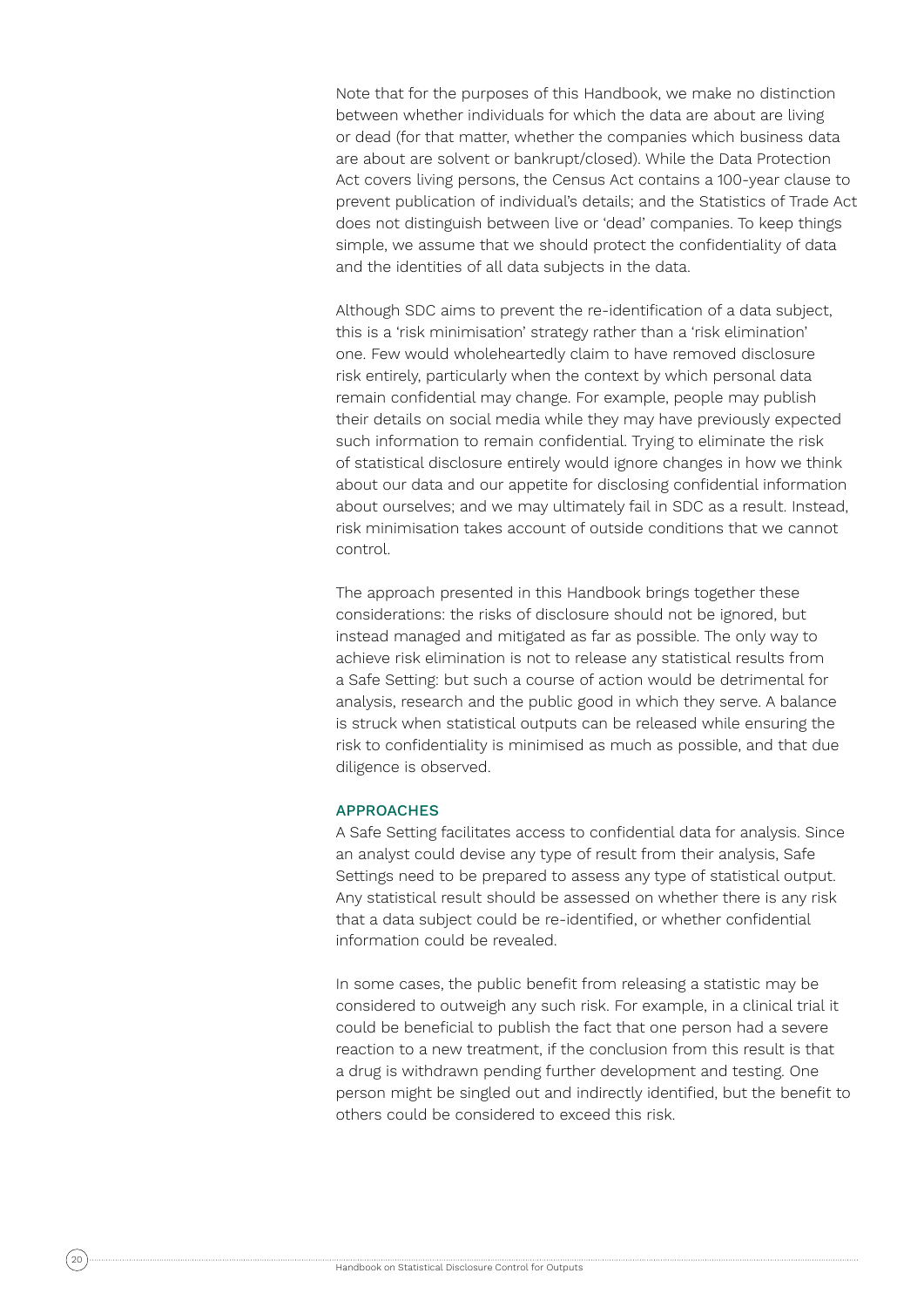## DOES THE SOURCE OF THE DATA MATTER?

The source of the data is relevant when making an SDC assessment. For instance, it could be argued that survey data contain a lower risk of identifying any data subject because of the nature of the sample (and the sampling framework), whereas administrative data include everyone relevant, so there is more certainty that a possible identification is accurate. When making an SDC decision, whether the data originate from a source or administrative data can be factored into the risk assessment.

## UNIT OF OBSERVATION

Care should be taken to understand the unit of observation or data subject whose confidentiality we are trying to protect. SDC can apply to individuals, businesses, households, or particular subgroups of population such as patients, taxpayers or vulnerable people. While the application of SDC follows the same process, the context and meaning of disclosure associated with that unit of observation may vary.

For example, an analyst of a business dataset may have produced statistics based on sites (including low level geography such as postcodes). If sites (e.g. supermarket branches) belong to the same organisation, then the risk of re-identification of the organisation may prevail, even if, for example, all the statistics are aggregated and meet frequency requirements for associated individuals. At a glance, it might appear that the statistical results are able to be released; but if the unit of observation is not what it first might seem, then extra care should be taken to consider the context of the analysis and the disclosure implications.

### FURTHER READING

1. Duncan, G., Elliot, M., Salazar-Gonzalez, J., (2011) "Statistical Confidentiality: Principles and Practice", published by Springer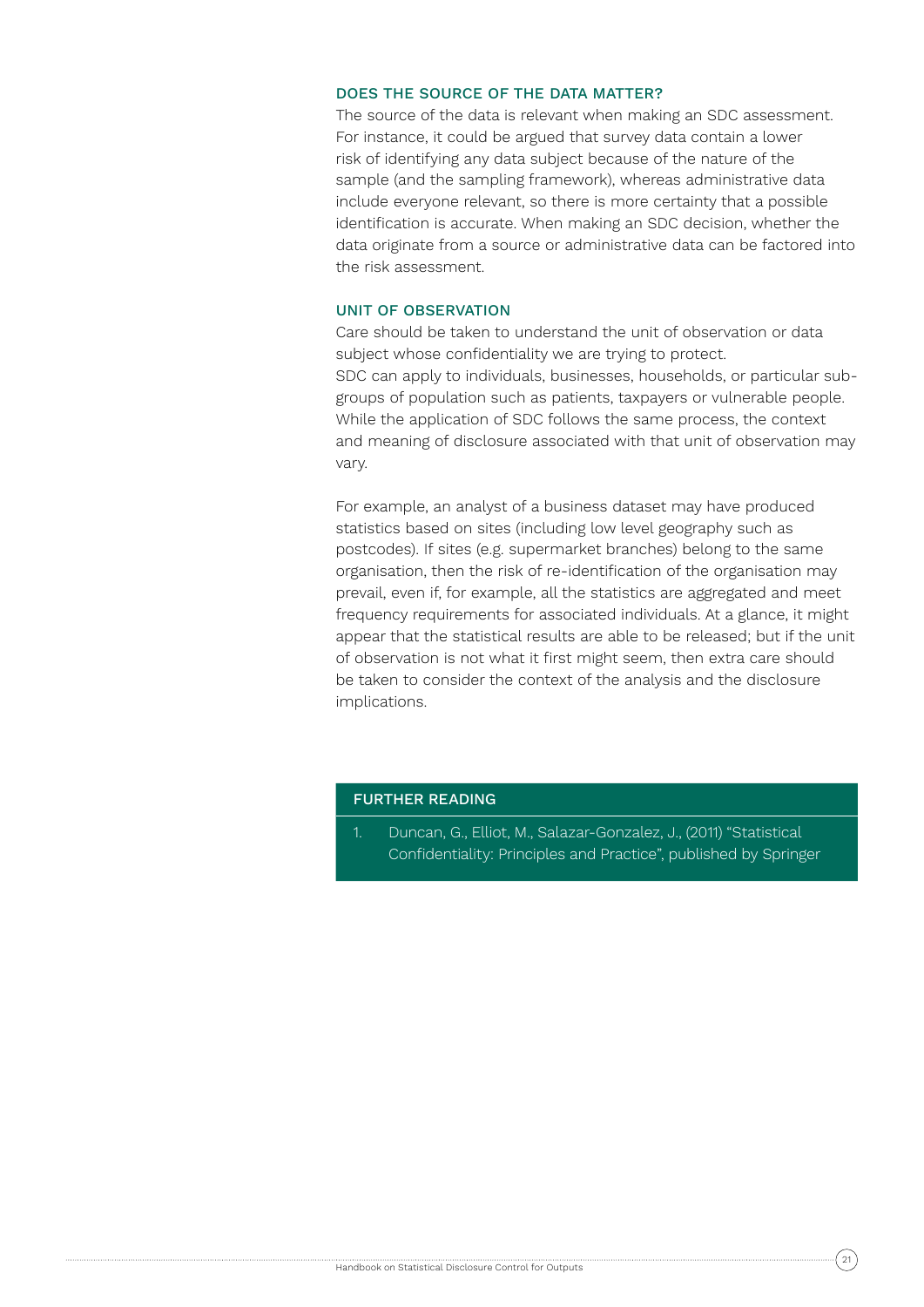# Risk assessment

# IN THIS SECTION YOU WILL LEARN ABOUT:

- 1. Identification, attribution and secondary disclosure
- 2. The importance of contextual information
- 3. Whether to check all results produced by a user or not
- 4. Types of risk that data suppliers are concerned about
- 5. Concepts of thresholds and dominance

# KEY CONCEPTS

# IDENTIFICATION

This occurs when a data subject is identified from statistical results. SDC aims to minimise the risk of this happening. Identification can occur when a small number of observations are isolated and presented in an output. For example, calculating the maximum income from a dataset will probably reveal the exact income of one person. When combined with other statistical results such as age or location, the person with the highest income could be identified and their confidential data revealed.

## **ATTRIBUTION**

When a number of characteristics can be put together and associated with the same observation (even in the absence of direct identifiers such as name and address), a data subject might be identified. Disclosure by attribution may occur when characteristics, seemingly anonymous individually, are fitted together. As with identification, this may occur when a small number of observations are presented in a statistical result.

For example, a scatter plot displaying the values for two variables for each data subject will probably enable information to be associated with a data subject. Additionally, there are other scenarios in which attribution can occur. For instance, if a group of data subjects share one characteristic, presented as a statistical result, that characteristic can be attributed to each data subject.

## SECONDARY DISCLOSURE

Secondary disclosure occurs when one released result is combined with other information to produce new statistics that are disclosive.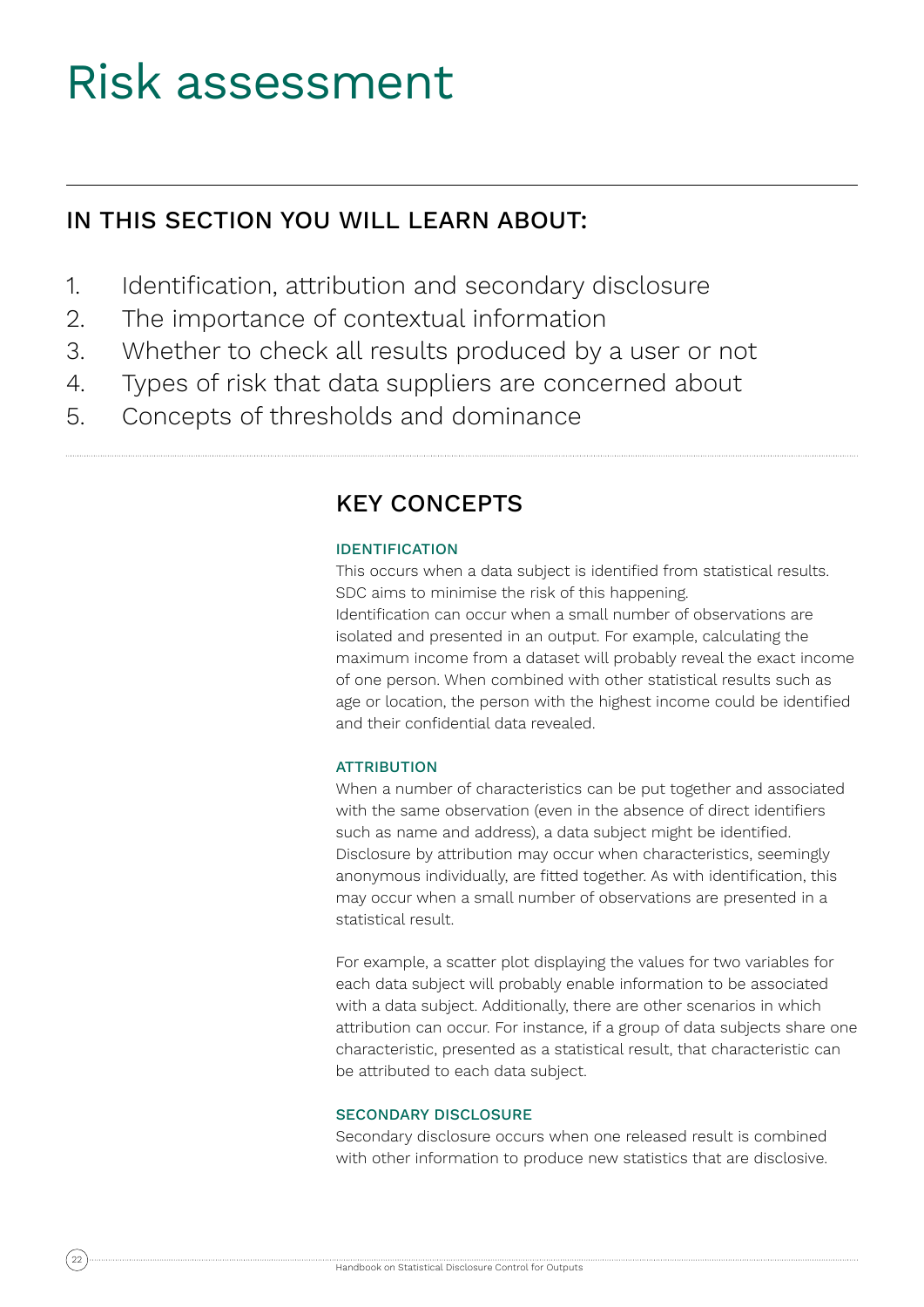For example, two tables of descriptive statistics produced from one data source could show various breakdowns in different ways. A single observation could be isolated, for example, if one table is deducted from another.

Alternatively, statistics could be combined with data available outside the Safe Setting where the data were analysed. There is always a potential risk that even 'disclosure controlled' statistical results could be combined with other data or results to reveal the identity of a data subject.

## CONTEXTUAL INFORMATION

Assessing the risk of a statistical result can be aided significantly when relevant contextual information is available.

This could include, but is certainly not limited to:

- **•** whether a specific industry or occupation is being examined;
- **•** whether the data or results have been pooled and averaged over a specific time period or geographic area;
- **•** whether there is a particular knowledge of the population underlying the data;
- **•** underlying unweighted sample sizes for different population subgroups in more than one table or graph;
- **•** other, likely, available information already in the public domain or available to those who will receive the results.

Without context or information about the statistical results there is a higher degree of uncertainty regarding the disclosure risk from the statistical output. Amidst this uncertainty statistical findings should not be released from the Safe Setting unless adequate information is provided.

## IS IT NECESSARY TO CHECK EVERY RESULT?

Analysts tend to produce more statistical results than those requested for release and published. As methods are revised and analysis follows its iterative path, the analyst will decide which statistical results are worth requesting for release.

Within the Safe Setting framework, every request to release a statistical result must be checked through SDC. Some results will be more demanding to assess in terms of time or complexity than others. For example, results from a regression analysis will take less time to assess than a table of descriptive statistics. These differences will be explained in more detail later in this Handbook. Nevertheless, all requested releases should still undergo SDC. Imagine the consequences that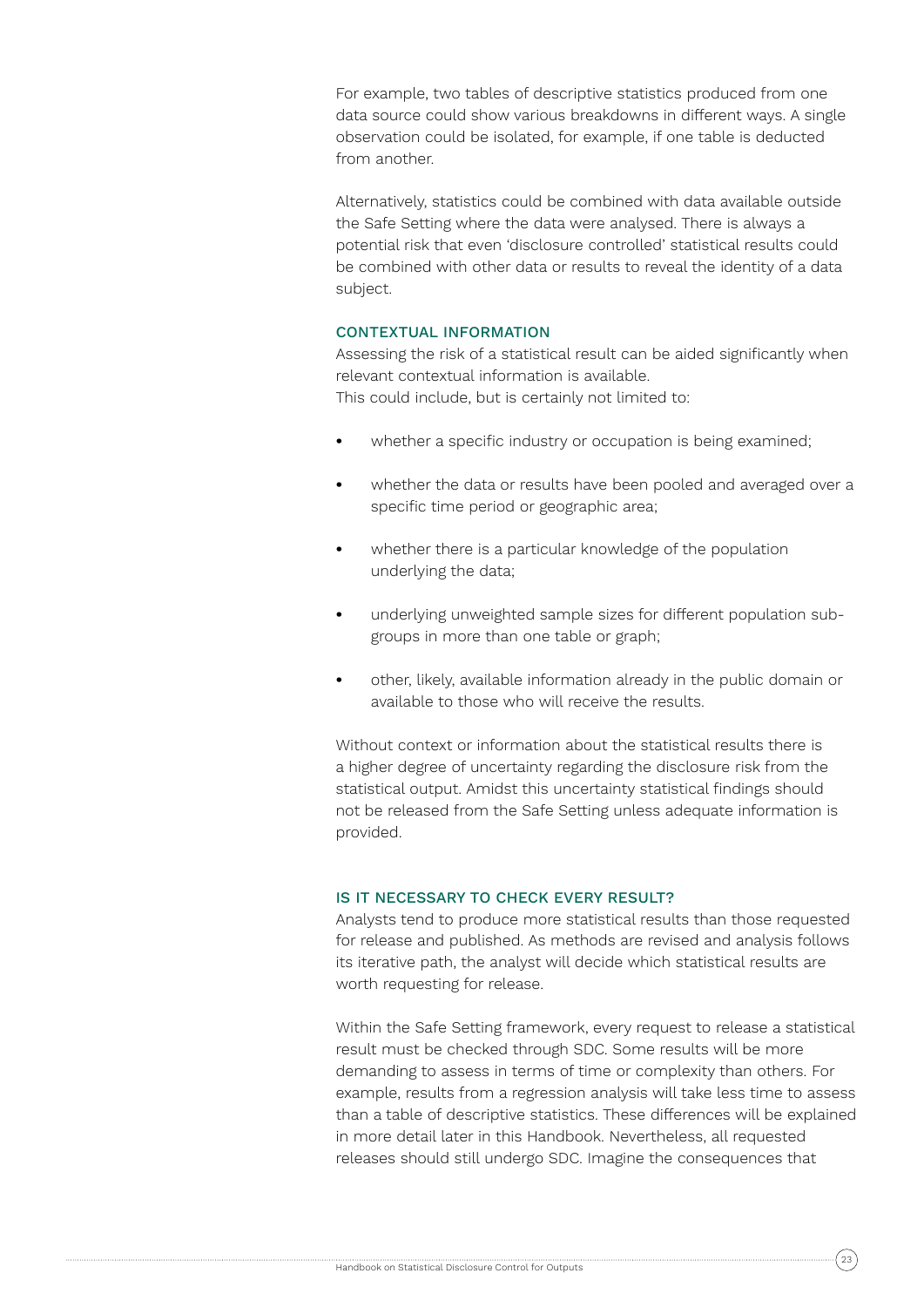would follow if an output was not checked before released and revealed the identity of a data subject, causing harm and distress to that individual, and bringing penalties for breaching the law.

## **THRESHOLDS**

Most disclosure risk assessments judge statistical outputs on a set 'threshold', defined as the minimum number of observations underpinning the statistics.

In a table of frequencies this is straightforward: if a cell has a frequency value less than the required threshold then the table is deemed 'unsafe' for release, unless it is proven after further scrutiny with contextual information that it does not lead to the identification of any specific data subject.

This said, it is important to note that tables cannot be judged in isolation. As explained previously, secondary disclosure could occur when two tables are differenced, even if the threshold is met in each table individually.

Many data owners have different requirements for the value of the threshold. This ranges from anything from a minimum of three to a maximum of 30 data subjects. This reflects the risk appetite of the data owner and the nature of the data.

Throughout this Handbook, it is assumed that the threshold will be set to 10 (i.e. N=10). This value is used by the Office for National Statistics (ONS) for England and has subsequently been adopted by a number of other Safe Settings and government departments.

Sometimes it is possible that a statistical result is not disclosive even if the threshold has not been met. Conversely, the threshold rule may be met but the statistical result is unsafe to release. This will depend on the nature of the statistical result: a risk assessment of each result is a valuable exercise. Rather than using a more rigid 'rule-based' approach (i.e. the results cannot be released unless the threshold is met), we advocate a principles-based approach where each result is assessed for potential disclosure risk; and if it is deemed that this risk is negligible then the results may be released.

#### DOMINANCE

This is the idea that one observation could account for most of the value in a statistical measure, and therefore be identifiable. It can sometimes apply to individuals, but is more of a concern for business statistics where firms might dominate a market or sector, or might be making large investments in a particular year.

See 'Concentration Ratios' for a worked example.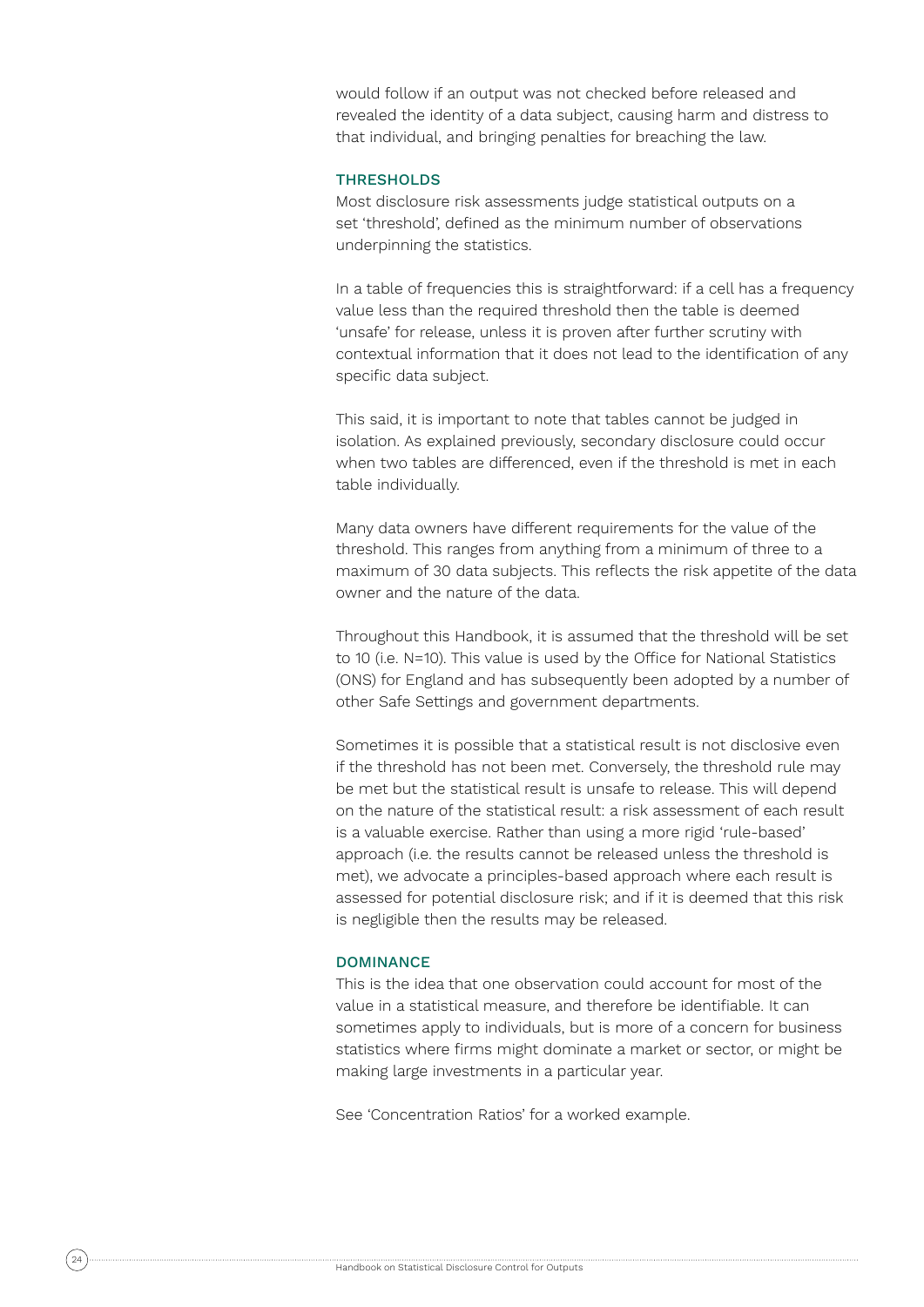## RISK APPETITE

Safe Settings must assure data owners that their data remain confidential. This involves providing assurances that SDC practices mitigate various risks (outlined below). Different data owners have differing risk appetites, which is reflected, for example, in how statistical results are assessed for disclosure and the threshold value. This Handbook aims to set out guidelines for undertaking a risk assessment of statistical results and to maintain the confidentiality of the data as much as reasonably possible, whatever the risk appetite of a data owner. These guidelines are flexible, and the parameters within the guidelines can be adjusted to suit the particular risk appetite of any given data owner.

### PUBLIC PERCEPTION AND REPUTATIONAL RISK

If confidential data are released, then public trust and the reputation of the data owner could be damaged. As well as legal penalties, the operation of the data owner (which could be a government department providing a service) could also be inhibited. A small frequency, riskassured, may 'seem' risky to the public, who may question why the results were released, even if there is little or no risk of a breach of data confidentiality.

### PRIVACY RISK

There is a risk that statistical results released from the Safe Setting could lead to the identification of a data subject. Confidential information about the data subject may be released too. This could lead to harm and distress experienced either by the data subject or by people closely associated with them. There could also be legal consequences.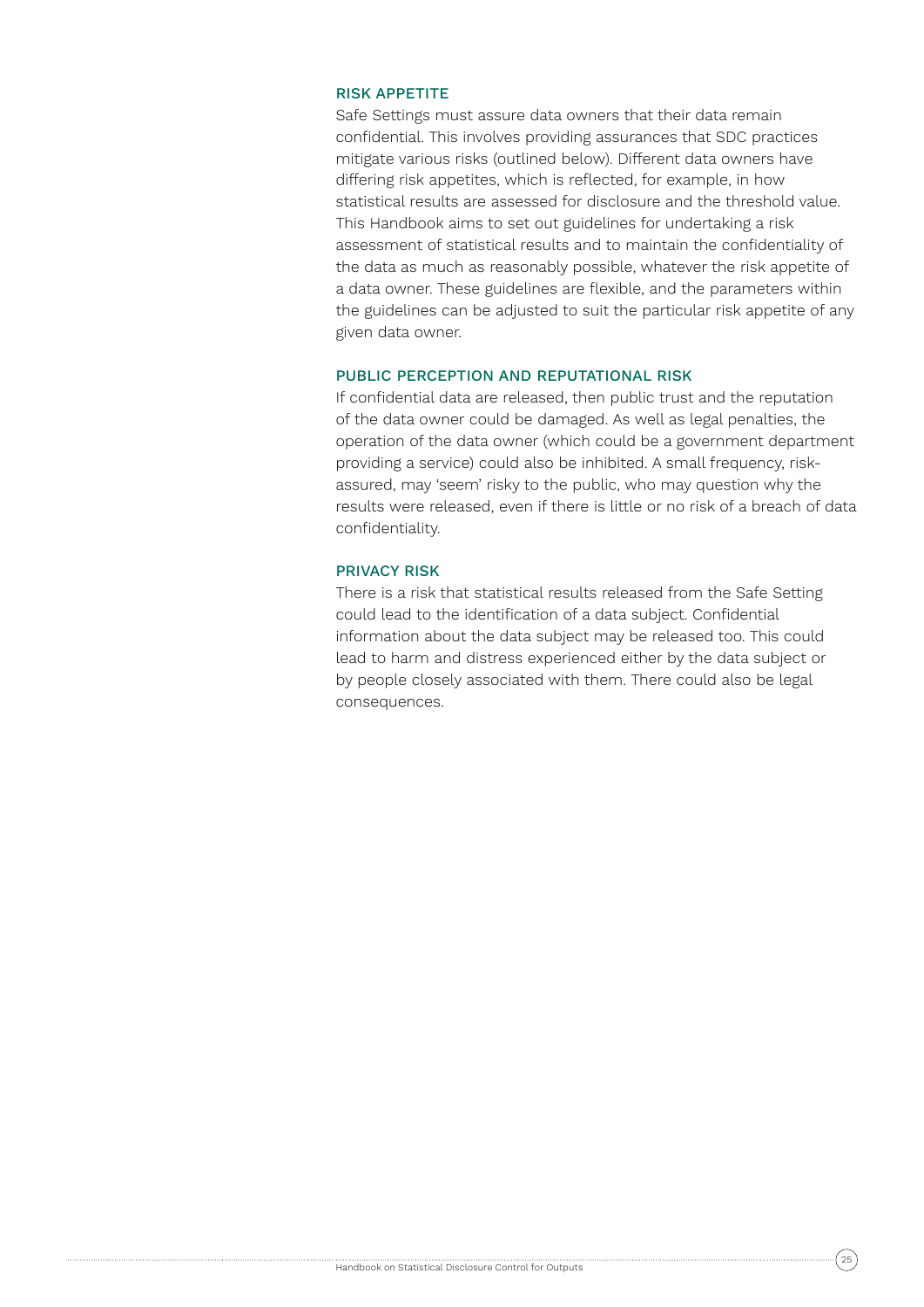# The statistical risk: principles and rules

# IN THIS SECTION YOU WILL LEARN ABOUT:

- 1. Rules-based vs principles-based SDC
- 2. How this Handbook approaches SDC

The 'statistical risk' is about the minimum statistical information required to reveal the identity of an individual data observation, and/ or confidential information about them. SDC is about preventing this occurring, as much as it is reasonably possible to do so, while balancing privacy risks with the public benefit of releasing some statistical information generated from confidential data.

Broadly, there are two 'schools of thought' about undertaking SDC:

- **•** rules-based SDC;
- **•** principles-based SDC.

Many services adopt a 'rules-based' approach, which states that, given a set of fixed rules about what can and cannot be released, the statistical output presented by a user either meets the criteria (if so, decision is to release), or not (do not release). For example, if a 'threshold' for frequencies presented in tables is set, such as 'no cell in a table should contain frequencies of less than 10', then a rules-based regime would allow the output to be released if all frequencies met the threshold; it would not be released if any frequencies failed to meet the threshold.

The 'principles-based' method is to simply ask that, given an assessment of risk, is the statistical output presented 'safe' to release or not? (in accordance with the Five Safes 'Safe Output' element). It might be that in a table of frequencies presented by the user, some cells do not meet a minimum threshold; but by taking a number of factors into account, it is decided in a risk assessment that it is ok to release the table.

An example could include frequencies for cancer incidence by cancer type for the whole of the UK. Cell counts of 2 and 3 are often released because without any further breakdown of the results, and no other information, it's almost impossible to work out who those 2s and 3s relate to.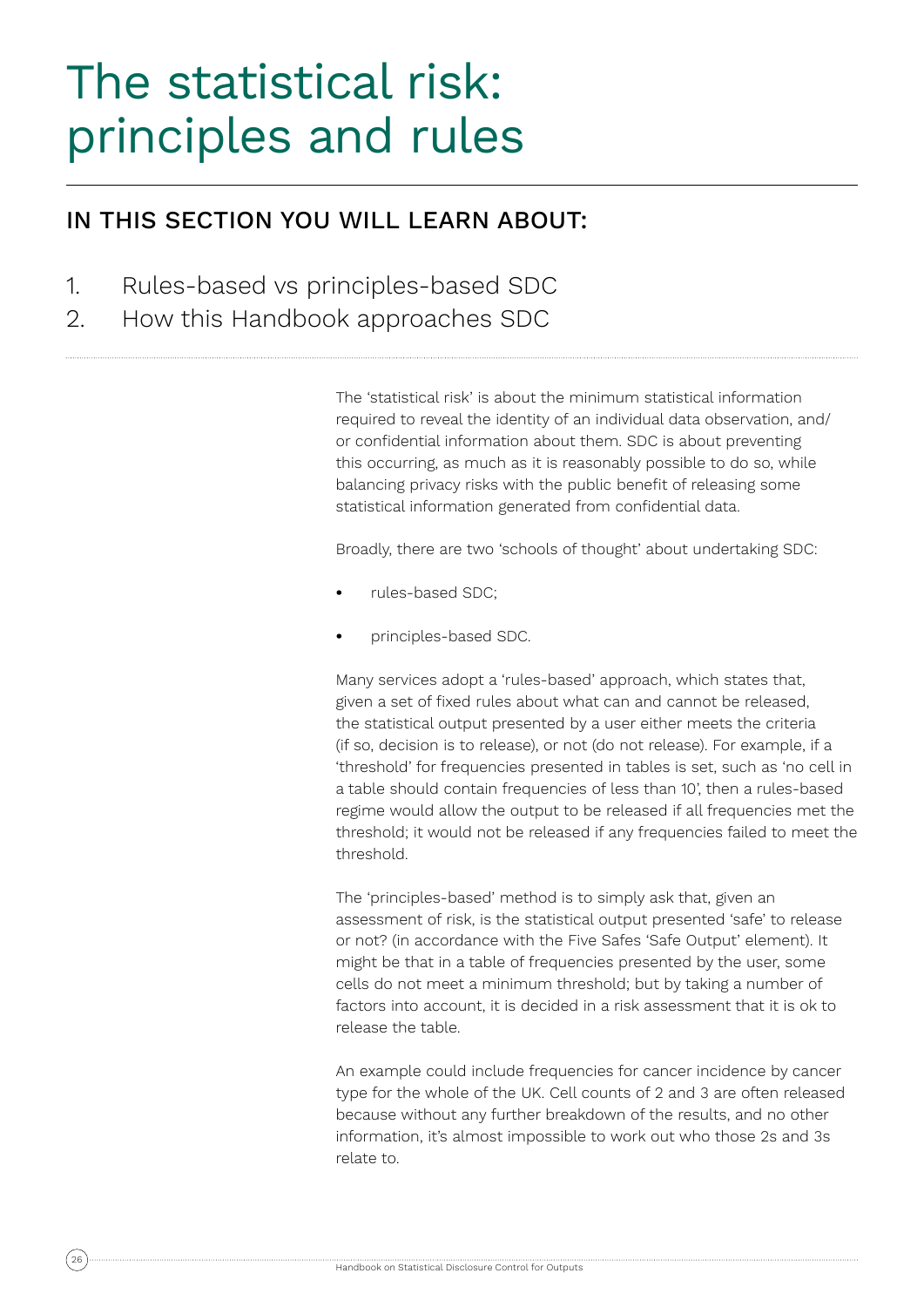Conversely, there could be examples where, even if the threshold for frequencies is met, it could still be problematic to publish the results because of the risk of disclosure.

For more information, Ritchie and Elliot (2015) have written on this topic (see Further Reading).

What are the advantages of the two regimes? The rules-based approach can be followed simply, often without thought. On the other hand, sometimes statistical outputs will not be released even though it is safe to do so, and this would be detrimental to research efforts. Moreover, and as implied above, it can provide a false sense of security, leading to unsafe statistics being released just because the rule was met.

The principles-based approach is more involved and takes more time and skill to apply. Output checkers must take a number of factors into account (context of research, e.g. industrial sector, occupation etc.) as well as consider what is in the public domain already that could be combined to lead to statistical disclosure. The justification to release on statistical grounds may sometimes be stronger than simply 'the results met the rule'. But possibly, this approach leads to better research outcomes as potentially more statistical outputs can safely be released.

In this Handbook we haven't chosen a preference for either approach, but instead have provided advice about making a risk assessment. Potentially this is more in keeping with the principles-based approach, as it helps output checkers make a considered judgement, using a number of factors, to consider whether to release a statistical output or not. We could have, in contrast, simply stipulated rules to follow, but we believe it is in the interest of promoting robust research using confidential sources of data not to do this.

## FURTHER READING

- 1. Ritchie and Elliot (2015) "Principles-versus rules-based output Statistical Disclosure Control in remote access environments", IASSIST Quarterly v39 pp5-13
- 2. Desai, T., Ritchie, F., Welpton, R. "Five Safes: designing data access for research", University of West of England Working Paper Series, http://eprints.uwe.ac.uk/28124/1/1601.pdf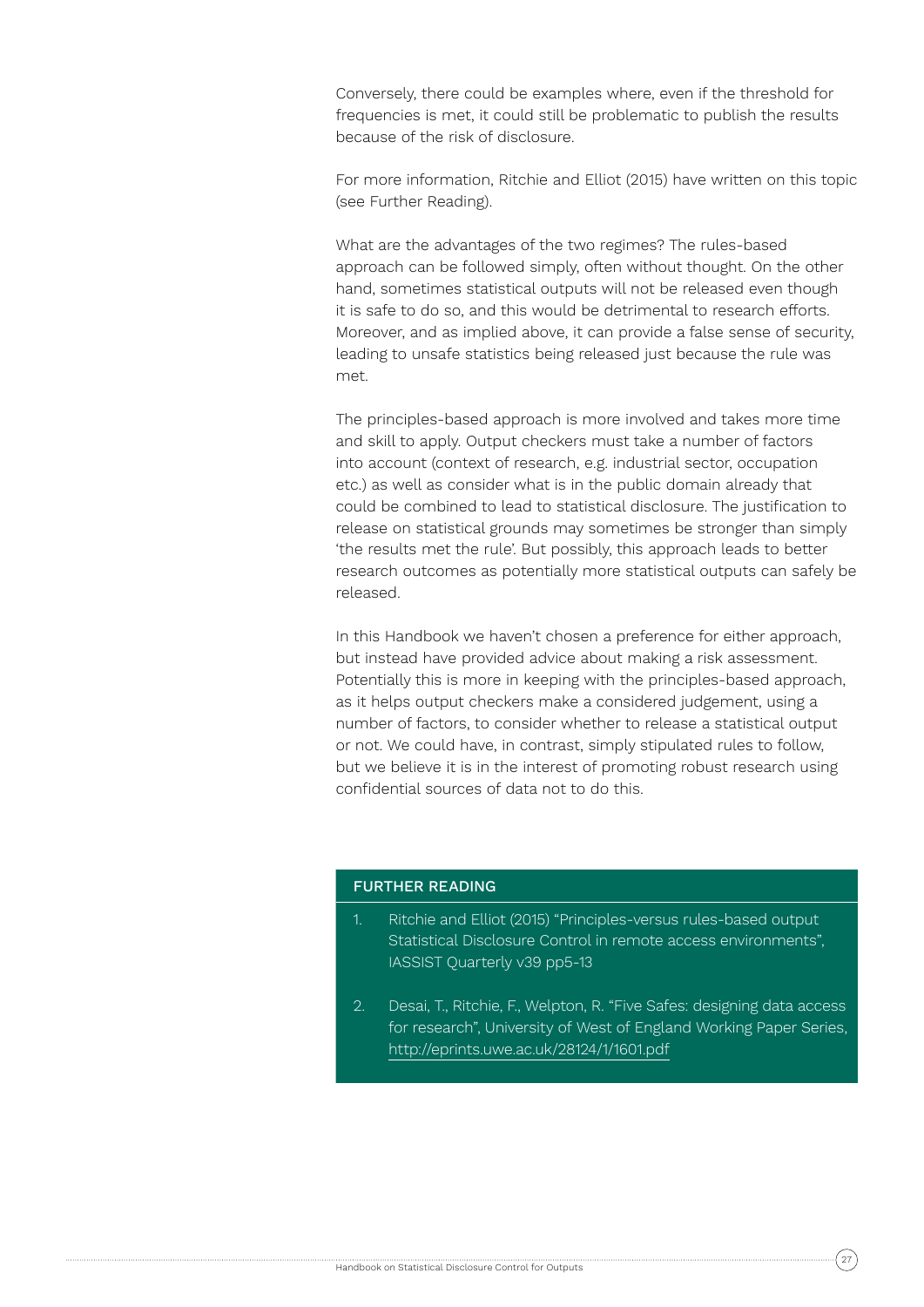# SECTION B

How to assess statistical results

<sup>28</sup> Handbook on Statistical Disclosure Control for Outputs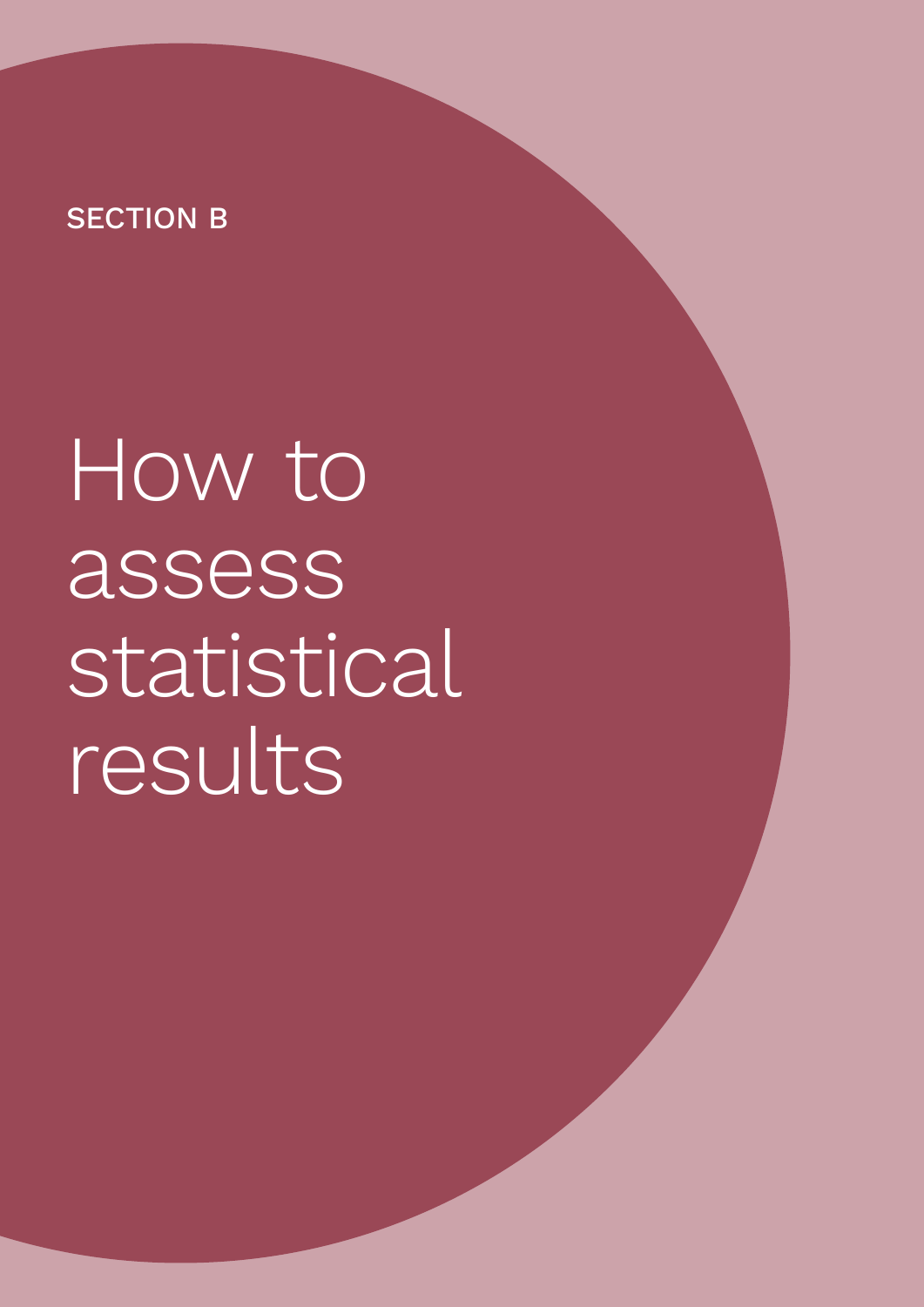# Introduction: SDC

# IN THIS SECTION YOU WILL LEARN ABOUT:

- 1. How to undertake a Statistical Disclosure Control risk assessment for a range of statistical outputs
- 2. What to ask analysts for when they request an output to be released

This section presents common types of statistical results. For each, a numeric example is described, with advice about how to assess statistical disclosure risk. A small box summarises the minimum information required to assess the output. Some additional considerations on secondary disclosure may follow based on the authors' experience.

It is impossible to cover every type of statistical result that an analyst could produce: Statistical Disclosure Control should not be limited to the selection that follows.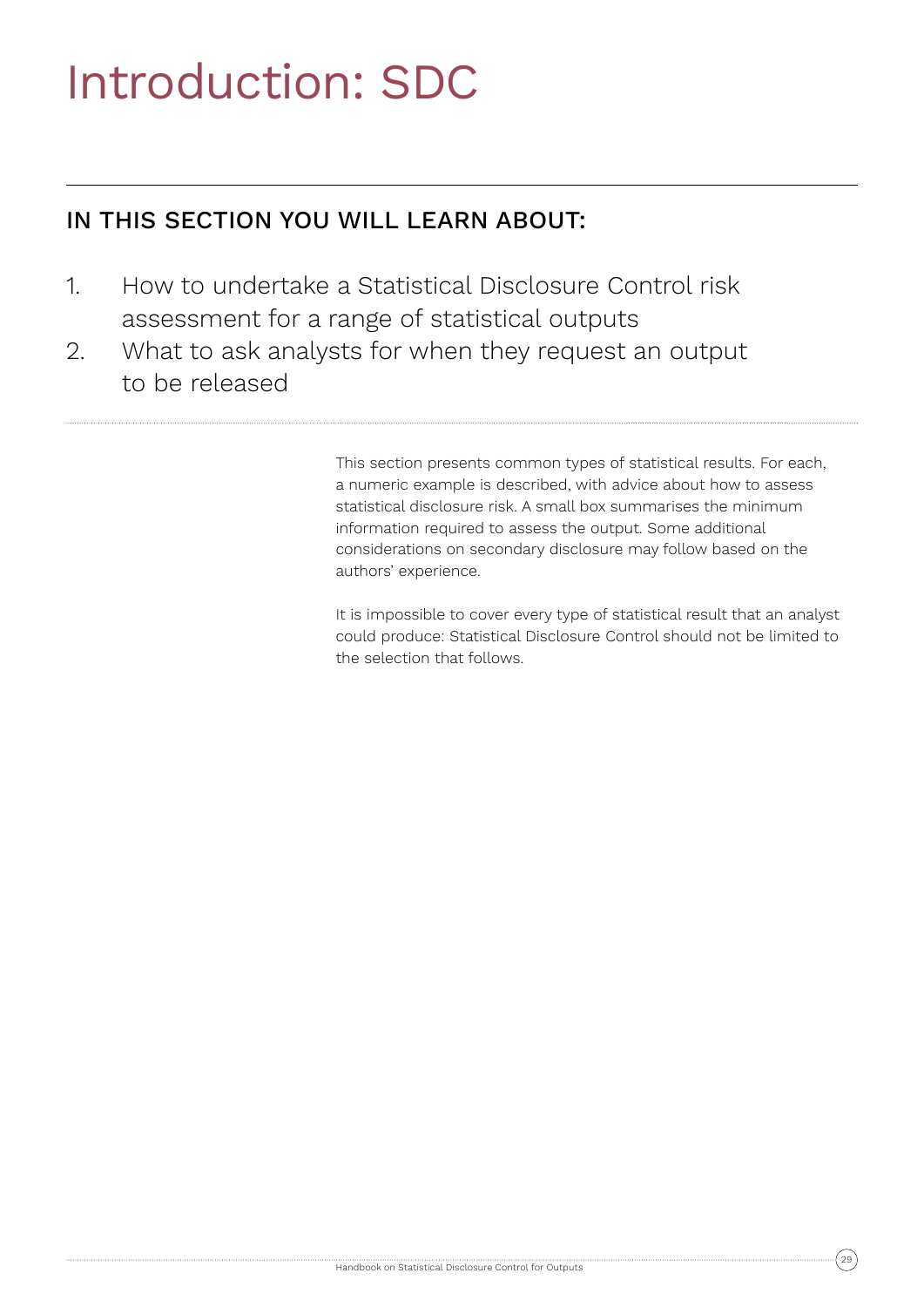# Using the guide

The following pages are each dedicated to a particular statistical output. An explanation of the statistical output is provided.

> This is followed by a description of the SDC issues to consider, a 'rule of thumb' for checking the output, and techniques which could be applied to protect the confidentiality of data used to create the statistical output. For statistical outputs where it may not be necessary or possible to alter the results, we have not included a section on 'Reducing Disclosure Risk'. Instead, we recommend following the guidance contained within the section – for example, ensuring the statistics are based on a sufficient number of observations.

These guidelines are not prescriptive, and should not be followed blindly by output checkers. In some cases, it might be perfectly acceptable to release statistical outputs where the 'rule of thumb' is not met, because an output checker reaches the conclusion that no risk of disclosure is likely. Instead, these guidelines are designed to encourage thinking about the likely risk, and to raise questions that an output checker might ask of an analyst.

We have also tried to implement the following traffic-light style approach:

Do not release unless absolutely sure it's safe to do so

Might be safe to release, if a few sdc techniques are applied

Generally ok to release without much assessment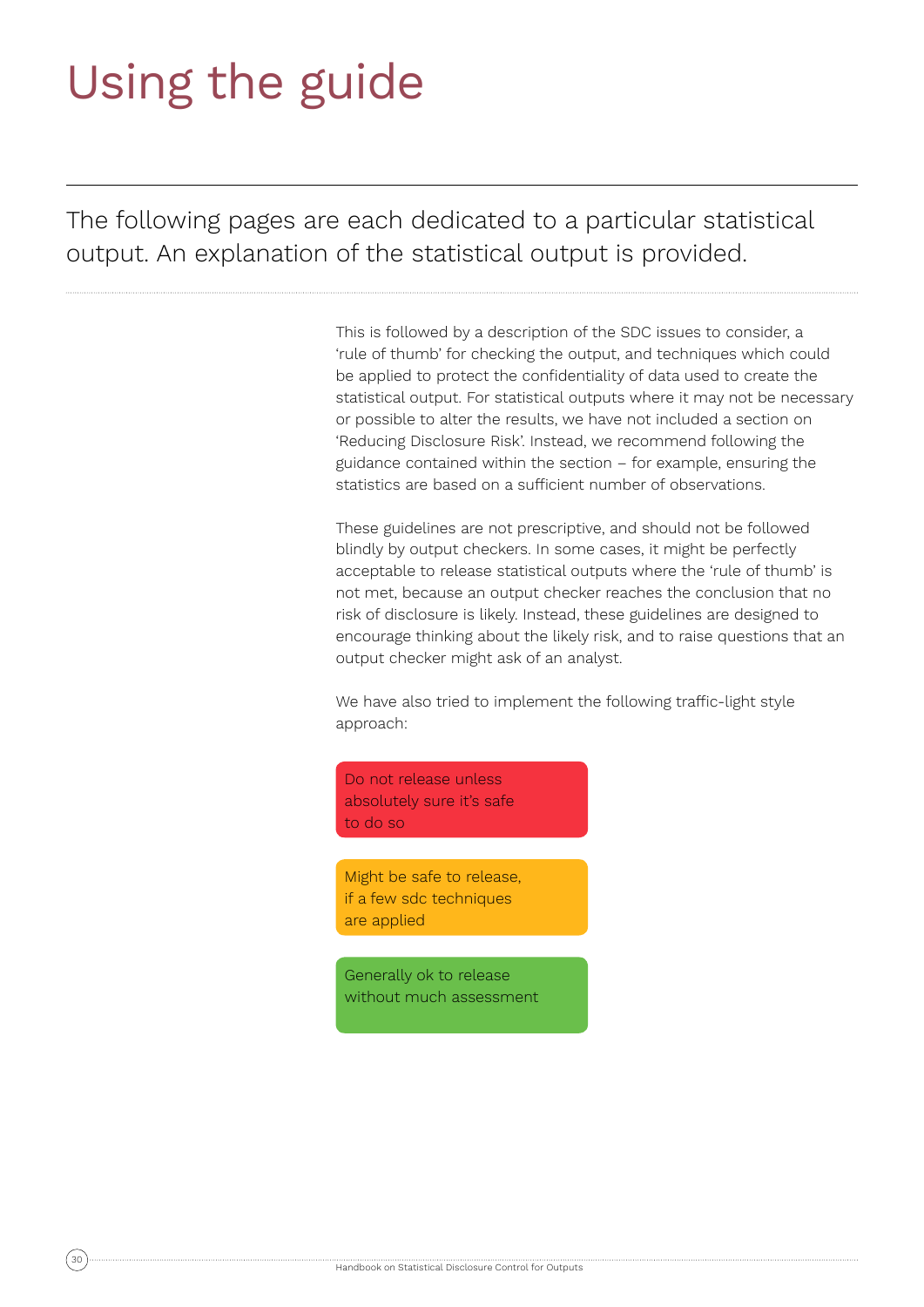# Descriptive statistics

# MINIMUM REQUIREMENT:

- **•** Cohort specification
- **•** Contextual information (e.g. business data, sector, firms, time period)

# Table 3:

Table of frequencies

|                      | ETHNIC BACKGROUND/AGE                                 | 16                  | 17             | 18             | 19                  | 20             |
|----------------------|-------------------------------------------------------|---------------------|----------------|----------------|---------------------|----------------|
|                      | African_Asian                                         | $\circ$             | $\circ$        | $\mathbf 0$    | $\circledcirc$      | $\circ$        |
|                      | Bangladeshi                                           | 3                   | $\overline{4}$ | $6\,$          | 5                   | $\overline{4}$ |
|                      | <b>Black African</b>                                  | 3                   | 5              | $\overline{7}$ | 6                   | 8              |
|                      | Caribbean <sub>Mest Indian</sub>                      | $\mathsf O$         | $\overline{4}$ | $\sqrt{2}$     | $\overline{4}$      | $\mathfrak{S}$ |
|                      | Chinese                                               | $\circlearrowright$ | $\overline{2}$ | $\mathbf{1}$   | $\mathbf{1}$        | $\circ$        |
|                      | Far Eastern                                           | $\mathbf{1}$        | $\mathsf O$    | $\mathbf{1}$   | $\overline{2}$      | $\mathsf{O}$   |
| Consider<br>grouping | Indian                                                | 5                   | $\Theta$       | $\overline{4}$ | $\overline{4}$      | $\overline{4}$ |
| columns or<br>rows?  | Middle Eastern                                        | $\mathbf{1}$        | $\mathbf{1}$   | $\circ$        | $\circ$             | $\mathbf{1}$   |
|                      | Mixed Caribbean_West Indian                           | $\circ$             | $\circ$        | $\mathbf{1}$   | $\mathbf 0$         | $\overline{2}$ |
|                      | Mixed Indian                                          | $\bigcirc$          | $\circ$        | $\circ$        | $\circlearrowright$ | $\circ$        |
|                      | North African                                         | $\mathbf{1}$        | $\circ$        | $\mathbf{1}$   | $\circ$             | $\mathbf{1}$   |
|                      | Pakistani                                             | 6                   | 10             | $\mathbf 5$    | $\overline{4}$      | $\mathfrak{Z}$ |
|                      | Sri Lankan                                            | $\circ$             | $\circ$        | $\overline{2}$ | $\circ$             | $\circ$        |
|                      | Turkish                                               | $\mathbf{1}$        | $\mathbf{1}$   | $\mathbf{1}$   | $\circlearrowright$ | $\mathbf{1}$   |
|                      | White                                                 | 54                  | 135            | 141            | 146                 | 130            |
|                      | Understandable<br>Small cell<br>labels<br>frequencies |                     |                |                |                     |                |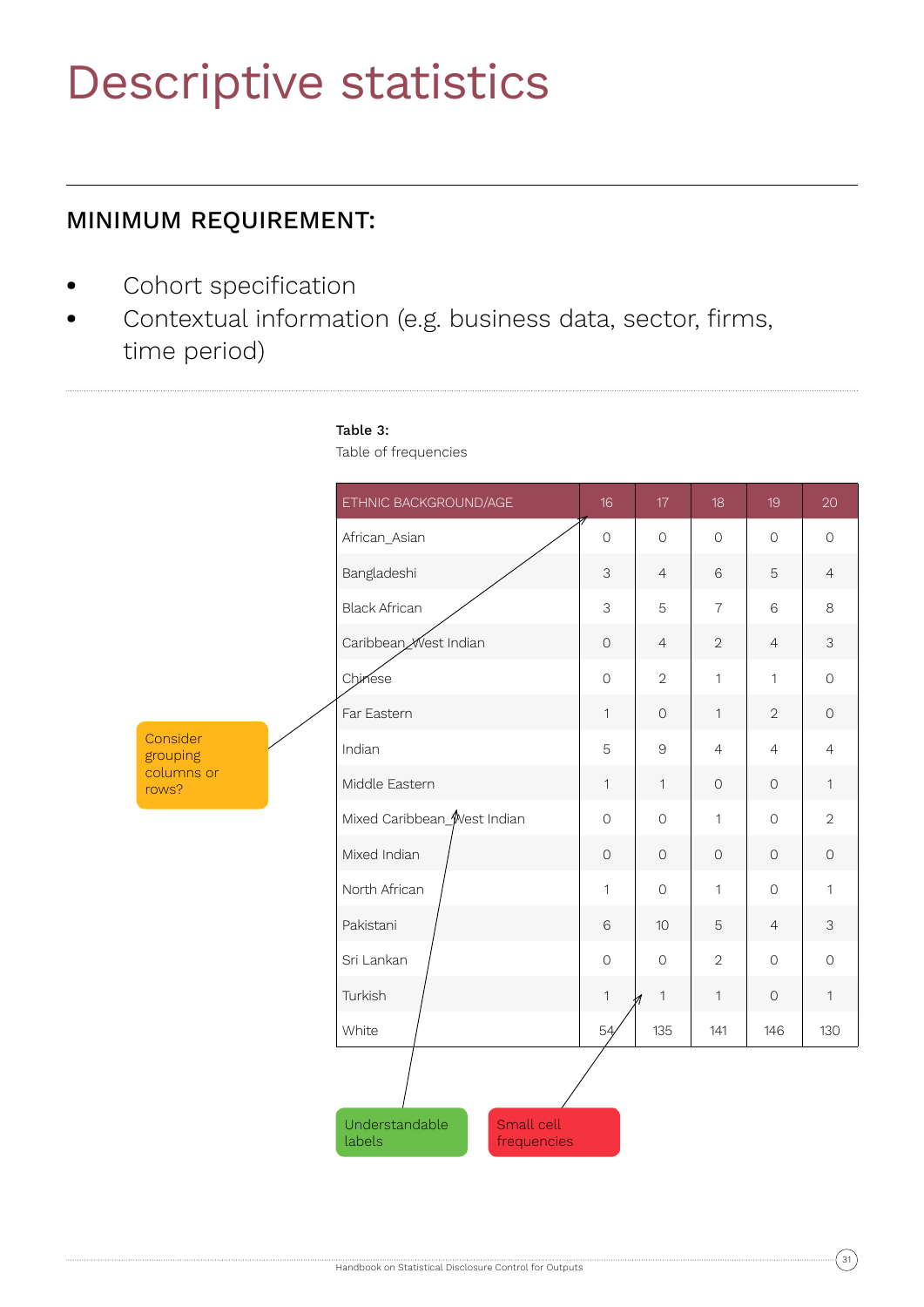Descriptive statistics can be presented in different ways (e.g. tables, histograms, pie charts, bar charts). They typically include a measure for the centre of a distribution (mean, median or modus), a measure of the shape of the distribution (variance, standard deviation, skewness, kurtosis), and a measure for how often a certain combination of attributes is observed (frequencies, relative frequencies and counts).

### Table 2:

other descriptive statistics

|          | <b>MIN</b> | 1ST<br>QUARTILE | <b>MEDIAN</b> | <b>MEAN</b> | 3RD<br><b>QUARTILE</b> | <b>MAX</b> |
|----------|------------|-----------------|---------------|-------------|------------------------|------------|
| Income   | 0          | 2894            | 6046          | 7178        | 10350                  | 41113      |
| Age      | 16         | 30              | 41            | 43          | 54                     | 111<br>Λ   |
| Turnover | 140        | 3345993         | 7100730       | 8327156     | 12034046               | 38333022   |

**Consider** rounding or average values for e.g. 10 observations?

Precise information, probably about one observation

### SDC CONSIDERATIONS

Consider the extent of detail in the output. For example, if a table simply provides a breakdown of age or gender (one-way table), or the output cross-tabulates a range of variables – for instance age and gender broken down by income level and geography (four-way table) – then the level of detail increases and attribution may occur (whereby an individual is associated with values (confidential data) and may be identified).

#### RULE OF THUMB

All frequencies, whether presented as observed counts or relative frequencies, should meet or exceed the threshold value 'N'. Similarly, the mean, median, mode, standard deviation or variance of a distribution/ variable should be reported based on at least N observations.

#### REDUCING DISCLOSURE RISK

Aggregation is often the simplest way to mitigate the risk associated with an output, other techniques include:

- **Banding/combining** columns or rows;
- **Averaging values** e.g. for 10 observations in a bracket:
- **•** Rounding values;
- **Suppressing cells** (be mindful that usually two cells in a row/ column should be suppressed, otherwise the original values could be deduced).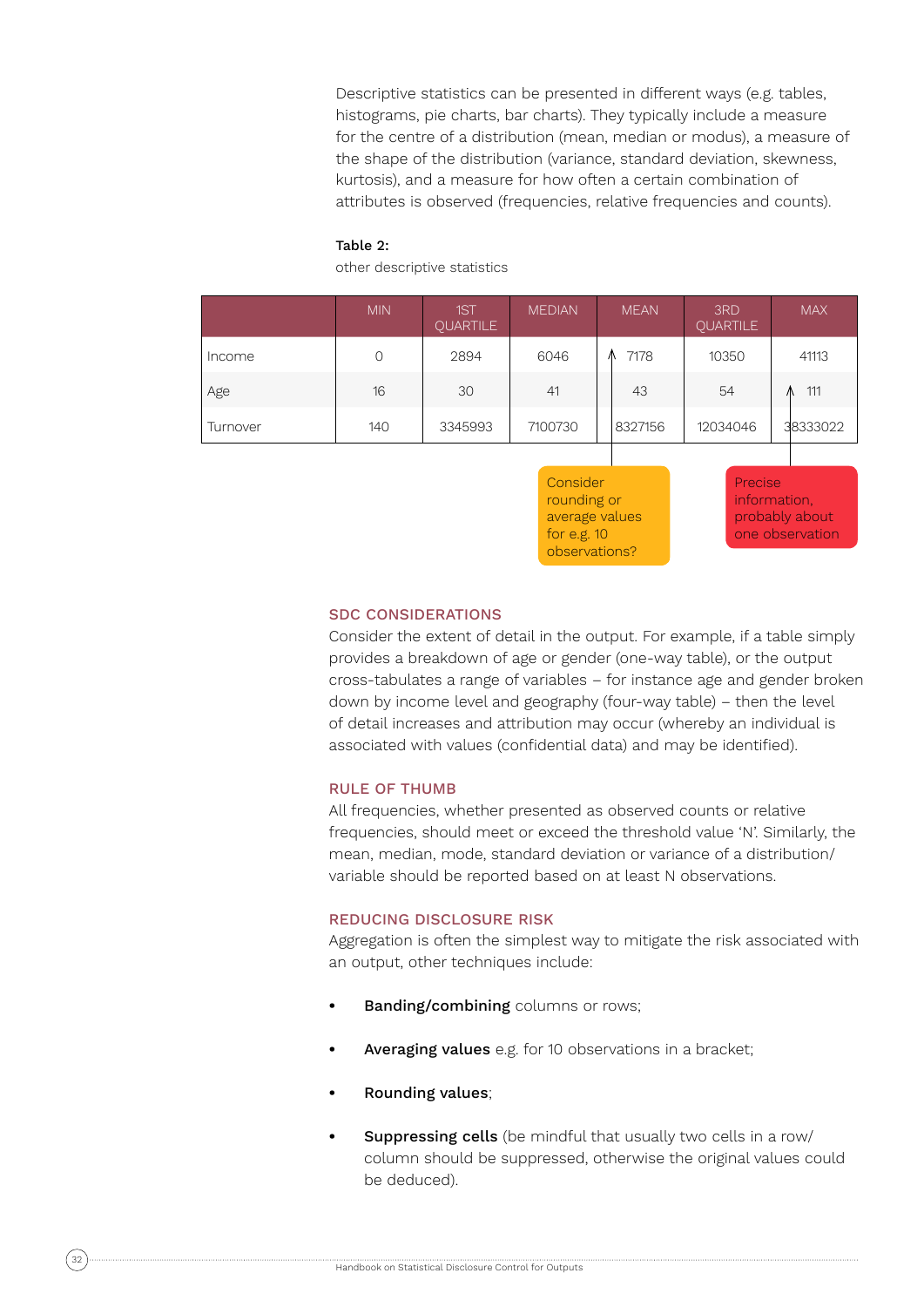# Percentiles

# MINIMUM REQUIREMENT:

**•** Frequency for each percentile

A percentile indicates the value at or below which a percentage of observations fall. The 50th percentile represents the median (centre) of the distribution. Analysts may also present deciles (which divide the distribution into ten equal parts), quintiles (five equal parts) and/or quartiles (four equal parts).

Table 3 shows that 95 per cent of men living in the UK had an annual post-tax weekly income of £17,734 or less, and the top five per cent had an income greater than £17,734 (time period unspecified).

### SDC CONSIDERATIONS

The results are likely to be disclosive because the income values for each percentile are detailed (i.e. have not been rounded), and hence are likely to represent the income for individual men. Depending on the sample population, it could be the case that, for example, the one percentile group could actually refer to only one person, or the average for a small number of individuals in the percentile group in which, combined with other characteristics, one observation can be singled out.

Depending on the context of the analysis (e.g. population, sampling method) data subjects at the lower, upper or middle (i.e. median) of the distribution may be more easily identifiable and their income data attributable to them, or individuals may identify their own income data from the table.

### RULE OF THUMB

No cell should contain less than 'N' observations. Check that the number of observations underlying each income value meets the threshold rule of thumb.

## REDUCING DISCLOSURE RISK

Round the values (as in Table 4, e.g. to the nearest hundred or thousand). This applies to all the percentile values, including the median, and is consistent with the approach recommended for min and max values.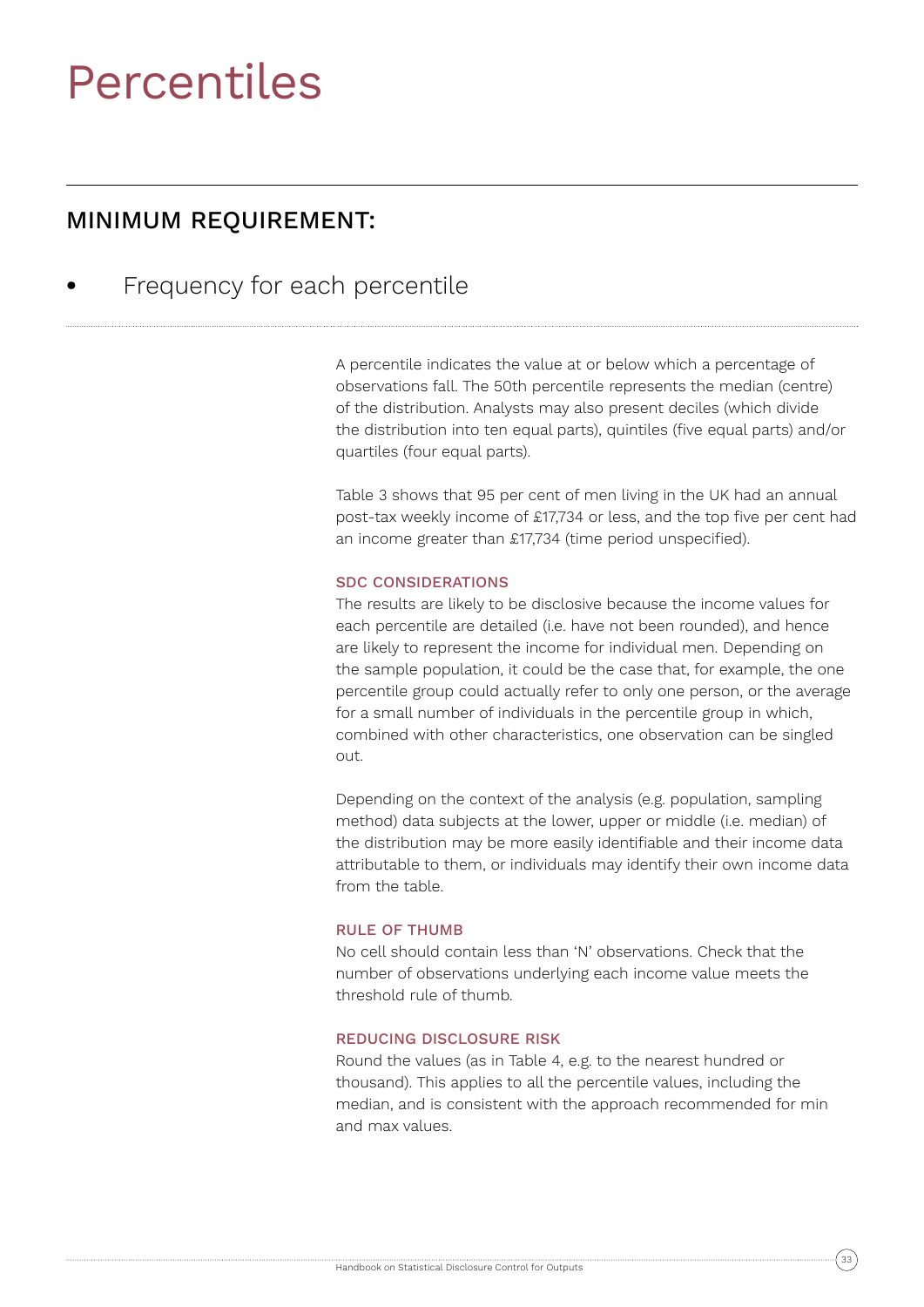If the analyst wishes to show the income distribution, other options include:

• aggregating / grouping the income values into categories (e.g. income less than £12,000) to ensure the threshold rule of thumb is met. Results can then be displayed in tabular or graph form (keeping in mind that similarly produced outputs would need the same rounding technique to be applied, to avoid differencing);

• presenting the inter-quartile range.



Table 4:

Percentiles (post-SDC)

| Percentile   | Post-Tax Weekly<br>Income (%) | N  |
|--------------|-------------------------------|----|
| $\mathbf{1}$ | 100                           | 10 |
| 5            | 600                           | 15 |
| 10           | 1100                          | 17 |
| 20           | 2300                          | 11 |
| 30           | 3500                          | 10 |
| 40           | 5000                          | 10 |
| 50           | 6000                          | 15 |
| 60           | 17600                         | 19 |
| 70           | 9300                          | 12 |
| 80           | 11500                         | 10 |
| 90           | 15000                         | 11 |
| 95           | 17800                         | 16 |
| 99           | 23000                         | 12 |

Rounded figures, less likely to be attributable to specific individuals

Frequencies provided

No frequencies

Median: could refer to a single observation so worth checking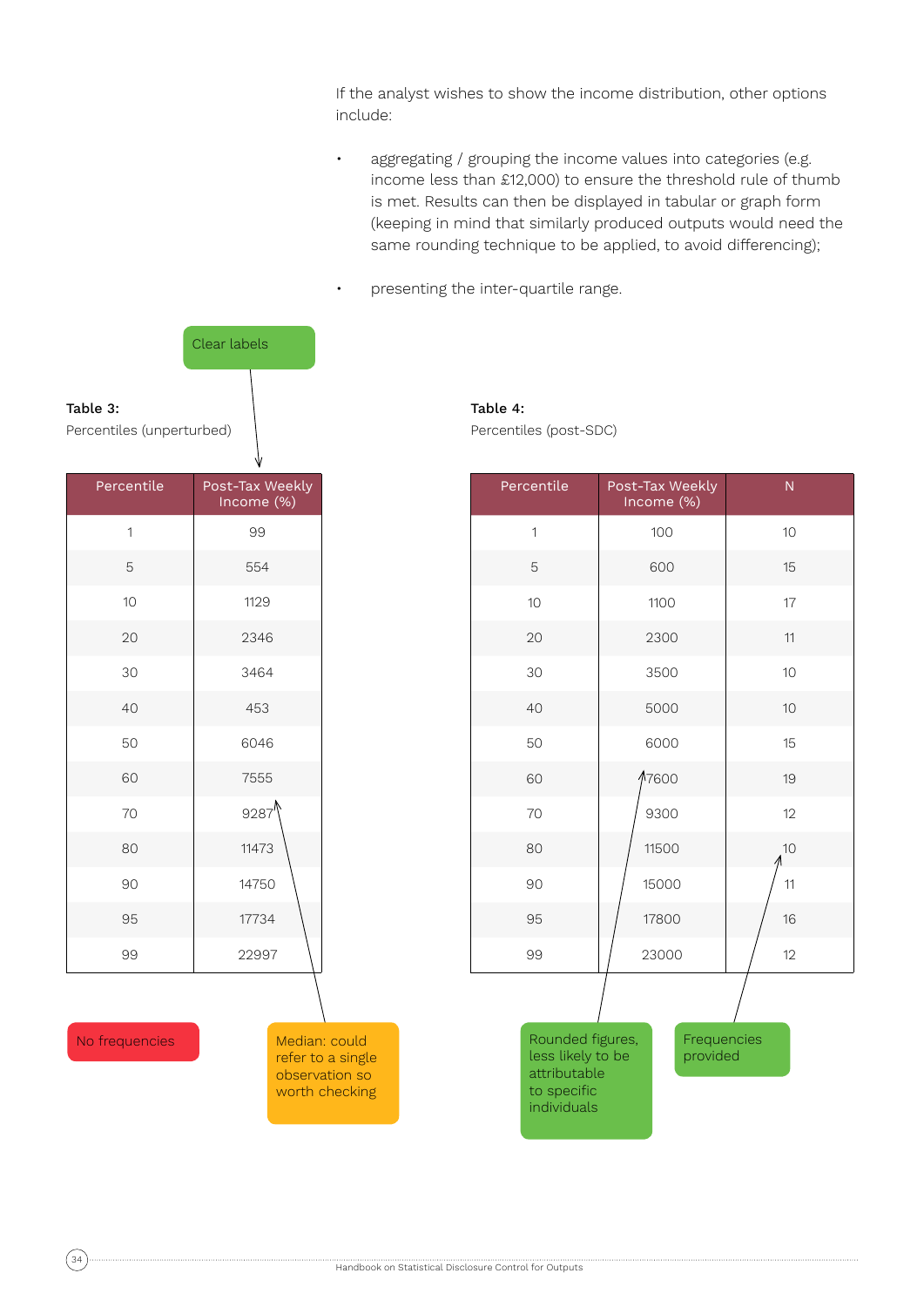# Histograms

# MINIMUM REQUIREMENT:

- **•** Table of underlying frequencies
- **•** Labels for axis & variables + title
- **•** Details of data subjects and total counts

A histogram displays the frequency distribution of a variable. The width of the bars either represent class intervals or a single value, and the height represents frequency density. A density plot shows the distribution of the data over a continuous or discrete variable and it is often used to display the shape of the distribution of a specific variable.

## SDC CONSIDERATIONS

Graphs are subject to the same SDC methodology as statistical tables. Ideally, the easiest way to check a graph is to apply SDC to the table(s) underlying it.

For histograms and density plots, common SDC issues arise from low cell counts (below 'N' data subjects) and min/max values. As histograms and density plots are used to show the distribution of a value, low counts are often an issue, especially on the tails. Min and max are often masked in the scale of the X-axis as the start and ending points. Many statistical software programs (e.g. Stata) use by default the max value as the ending value for the axis.

Graphs should be released as fixed images (e.g. PNG), as some statistical software (e.g. Excel, Stata) can store data behind a graph. If an analyst needs to recreate the graph in a particular layout or format they should use underlying frequencies once they are checked for disclosure.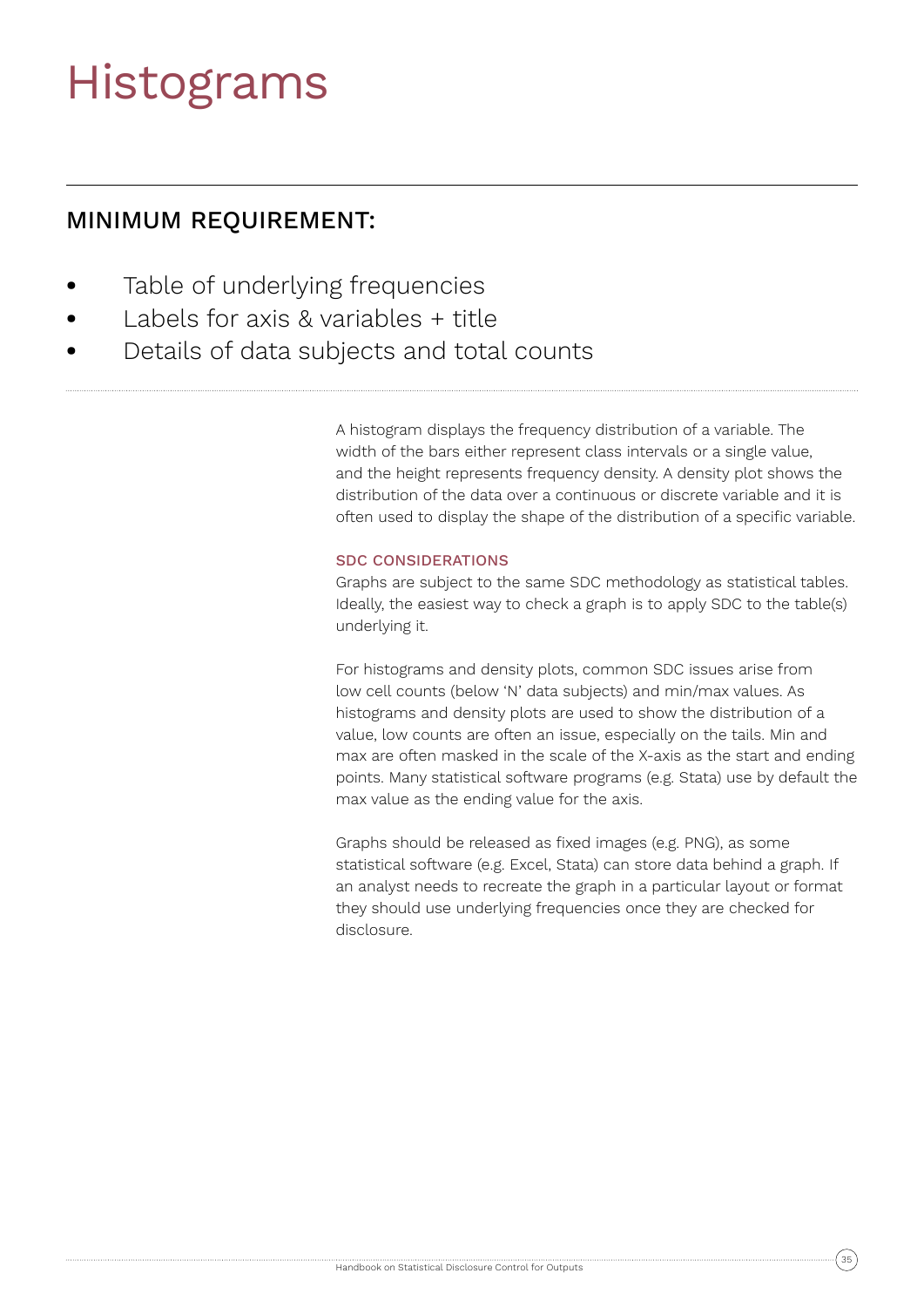



#### **Histogram of Age with Normal Curve**

#### RULE OF THUMB

Same rules apply as for frequency tables and min and max values.

### REDUCING DISCLOSURE RISK

It is important that analysts specify the purpose of the graph, as the best options depend on the meaning behind the output. If both chart and frequency table are released, the same mitigating actions should apply to both.

If the graph is intended to show that the distribution has a long tail (i.e. there are many outliers) then analysts should cap all these values in one class. This approach can mask the maximum or minimum values. This is not necessary in cases where the minimum or maximum are a structural value or they are defined by the analyst. In the histogram presented, the minimum is a structural zero as there cannot be a lower value for age and therefore no need to conceal it. The same would apply if the data subjects were selected within an age band (i.e. only individuals less than 65 years old), where the upper limit would coincide with the max value of 65.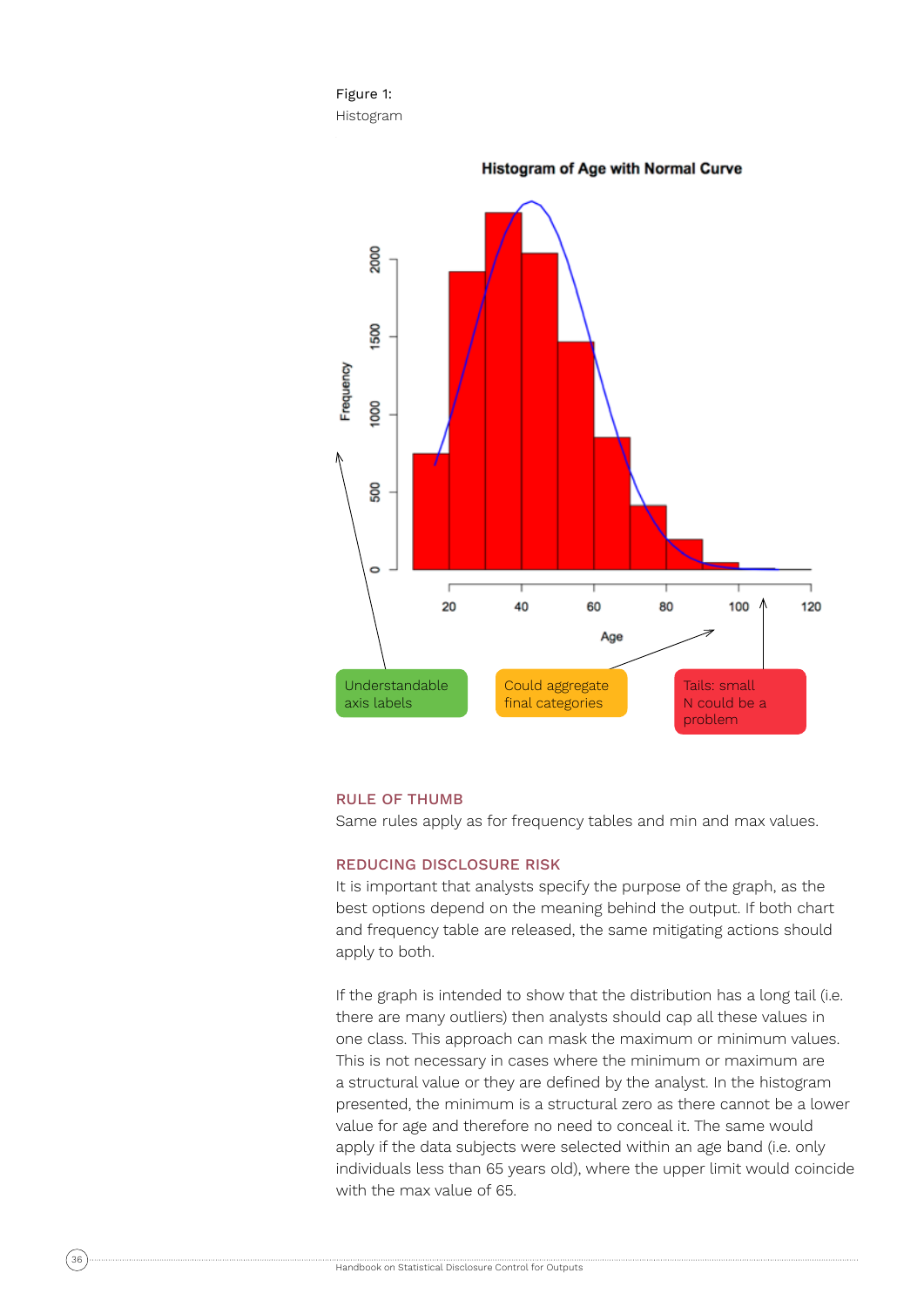If the low counts are distributed outside the tails, it may be a good solution to band the variable on the X-axis into a number of classes, where each class would have enough data subjects to avoid reidentification.

If the aim is to show the shape of a probability distribution, it is possible to keep the full plot by omitting all values on the X-axis. With this solution, it is possible to relax the rules of thumb for low counts and min and max, as it would not be possible to associate any value to a specific bar or point in the graph.

The above said, note that the scale can be reverse-engineered if even a couple of summary statistics (e.g. median and interquartile range) are released elsewhere. So it is important to check for potential secondary disclosure elsewhere.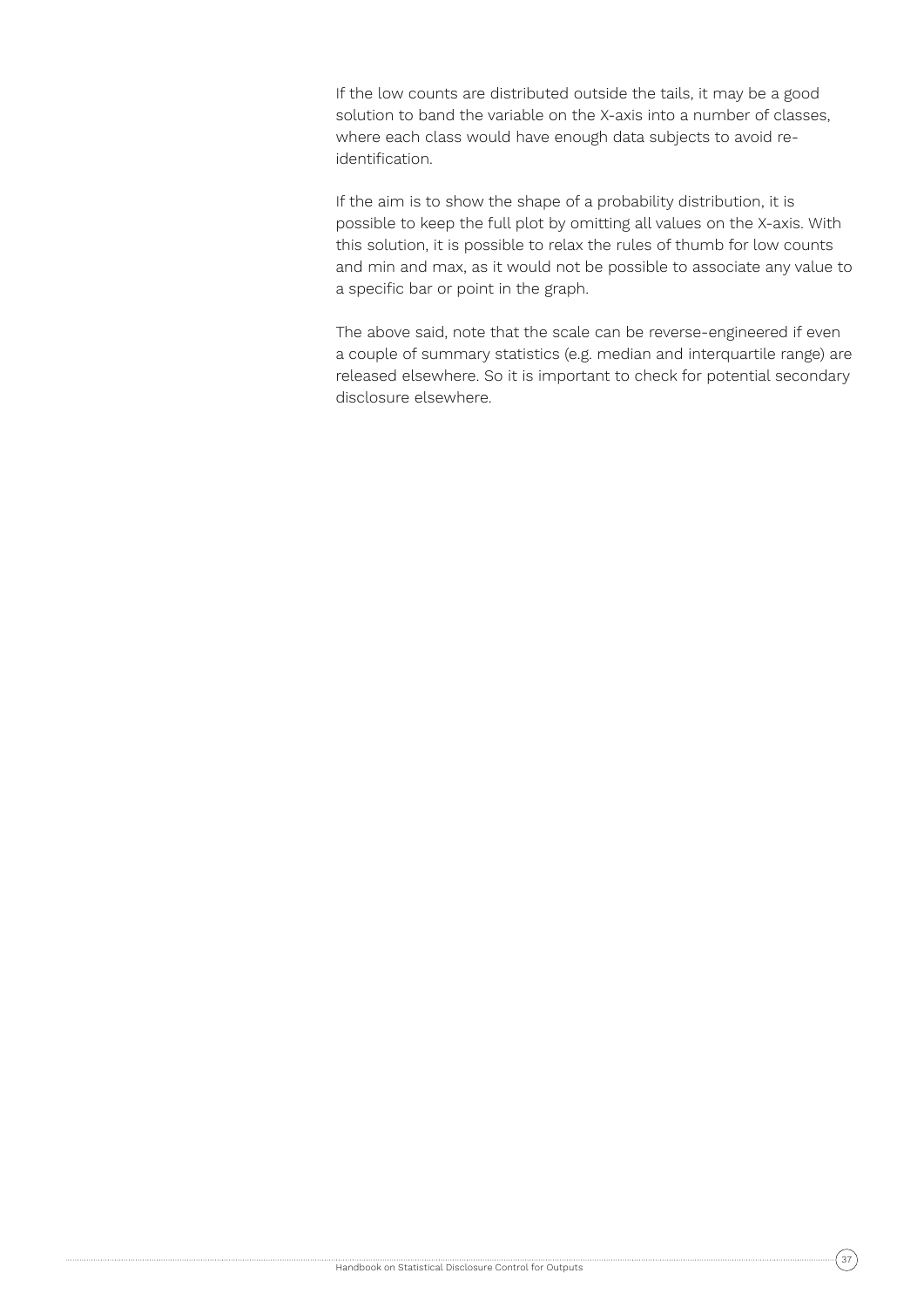## Box plots

## MINIMUM REQUIREMENT:

- **•** Info on data source and cohort
- **•** Labels for axis and title
- **•** Brief description of box plot

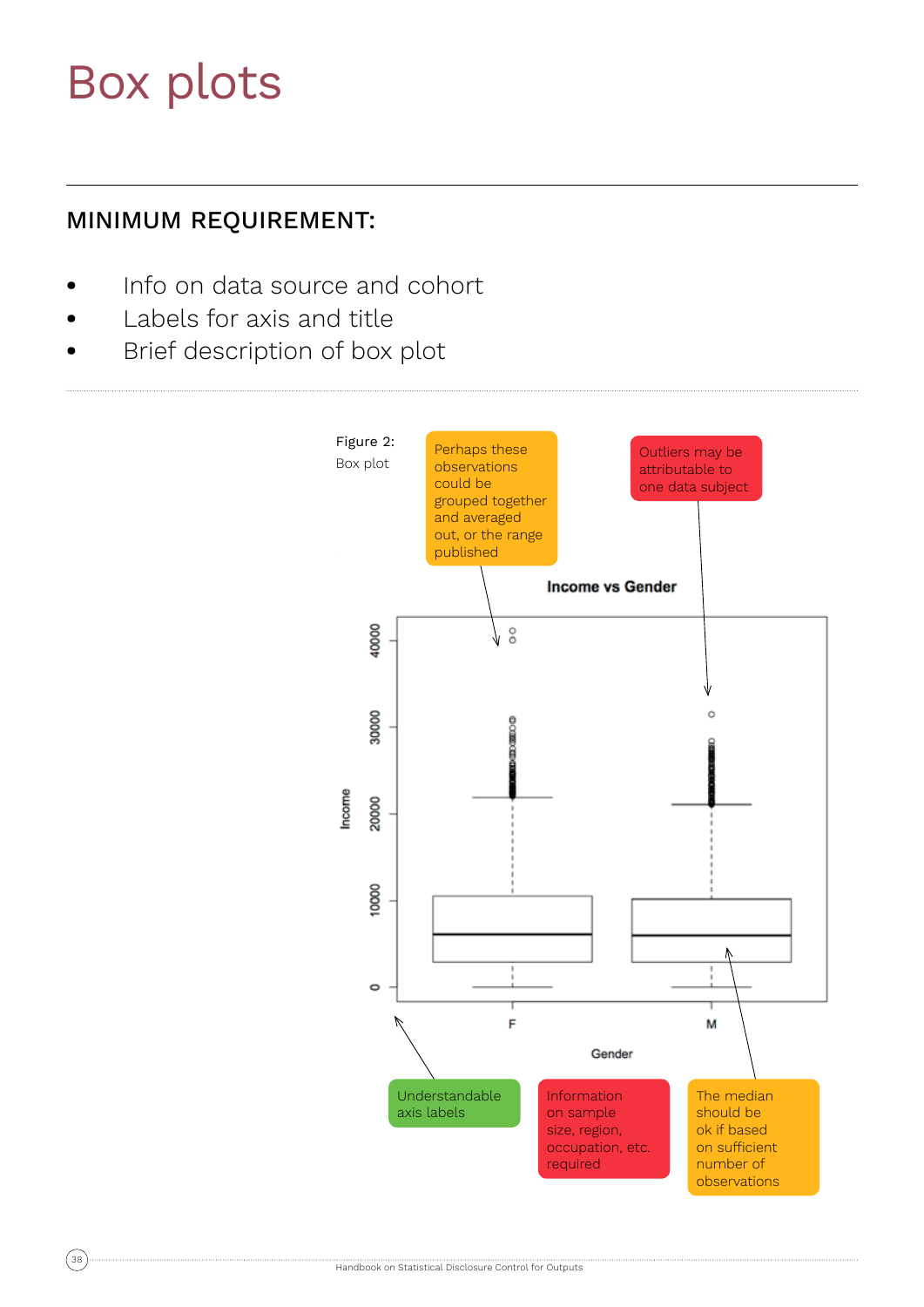A box plot (sometimes known as a 'box and whisker') is a graphic representation of how data are distributed. Typically, box plots have:

- **•** 'Tails' at either end of the plot, representing the maximum and minimum values of the distribution;
- **•** The interquartile range (from 75th to 25th percentile), represented by the 'box';
- **•** The median value.

The box plots in Figure 2 show the distribution of income of men and women from the same data source. The minimum and maximum hourly wage rates are represented by the tails on each plot; with the interquartile range of ranges represented by the boxes. The plot shows that the distribution of wages for men is 'wider', i.e. the minimum wage rate is lower, but the maximum wage rate is higher, for women than for men.

#### SDC CONSIDERATIONS

The tails are minimum and maximum values. If these values relate to single observations, then releasing these box plots may disclose confidential information about individuals.

### RULE OF THUMB

Release if the analyst can demonstrate that the values of the tails are not attributable to single individual observations from the data; otherwise, recommend approaches to perturb the values of the tails.

### REDUCING DISCLOSURE RISK

The minima and maxima values could be grouped or averaged. For example, instead of displaying a tail as a minimum value of hourly earnings of £7.40, band into £7 – 8 per hour (providing this met the threshold number of observations, e.g. 10).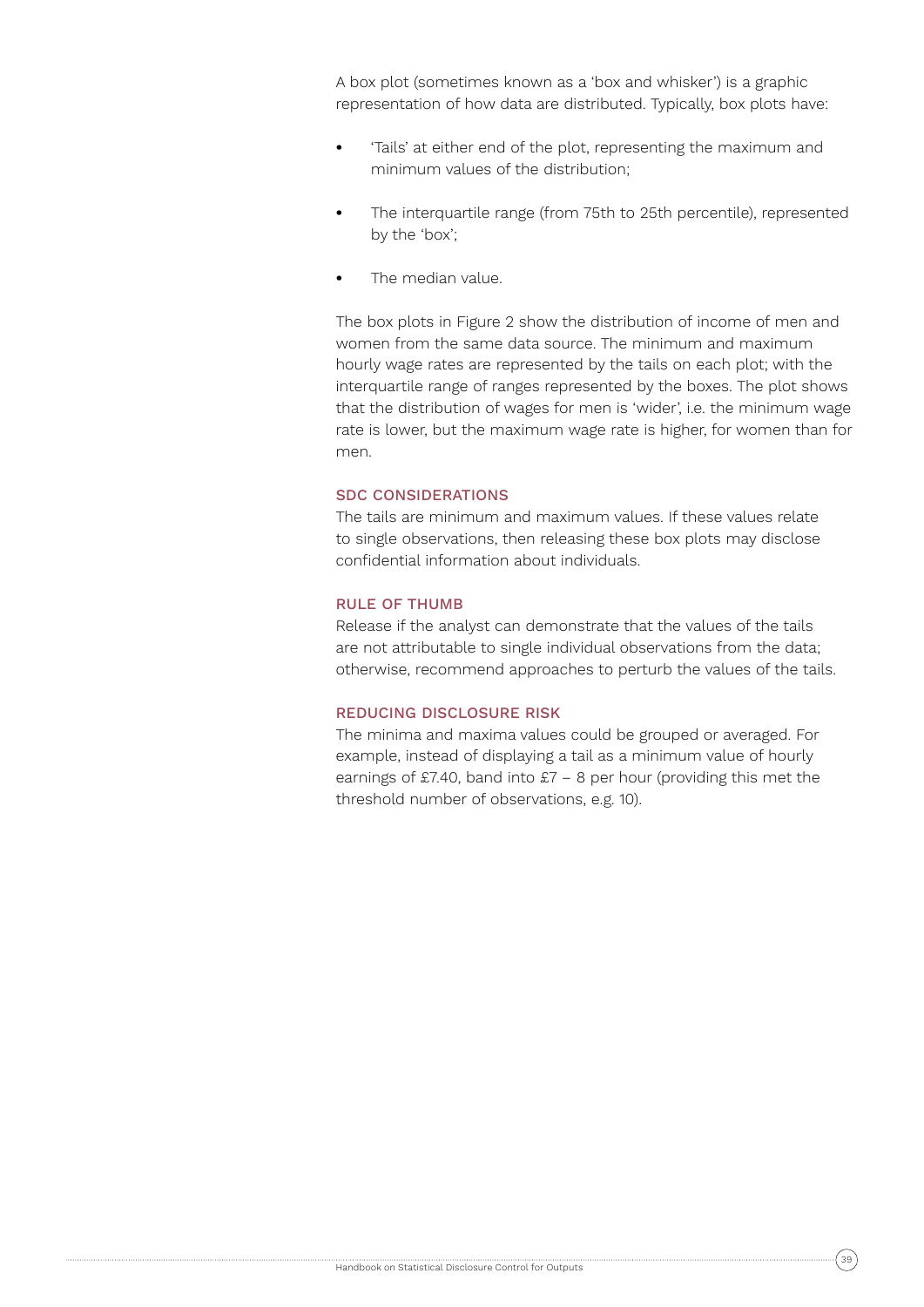## Correlation coefficients

## MINIMUM REQUIREMENT:

- **•** Variable labels
- **•** Number of observations

A correlation coefficient indicates the strength and direction of the linear relationship between two variables.

Correlation coefficients range from -1 to 1, with -1 indicating a perfect negative linear relationship, 0 no linear relationship, and 1 a perfect positive linear relationship.

Correlation coefficients are normally displayed in tables (e.g. Table 5).

## SDC CONSIDERATIONS

Generally correlation coefficients are considered safe providing that the threshold of 'N' observations is met.

The risk may increase in cases where the correlation coefficient is exactly 1 (-/+) and descriptive statistics such as the median, percentiles, minimum or maximum are also presented in the output. For example, if there is a perfect positive correlation (=1) between turnover and employment costs for a sample of firms, and the median value for each of the variables is also presented, then those median values will relate to the one firm, since the relationship between the two variables is perfectly correlated. This may increase the risk of the firm being identified and confidential information associated with them.

## RULE OF THUMB

A correlation coefficient should be derived based on at least 'N' observations.

## REDUCING DISCLOSURE RISK

Correlation coefficients are rarely equal to +/- 1, as variables tend not to be perfectly correlated. Where the correlation coefficient is equal to +/- 1, and summary statistics are presented, consider suppressing or changing the correlation coefficient (e.g. =>0.80).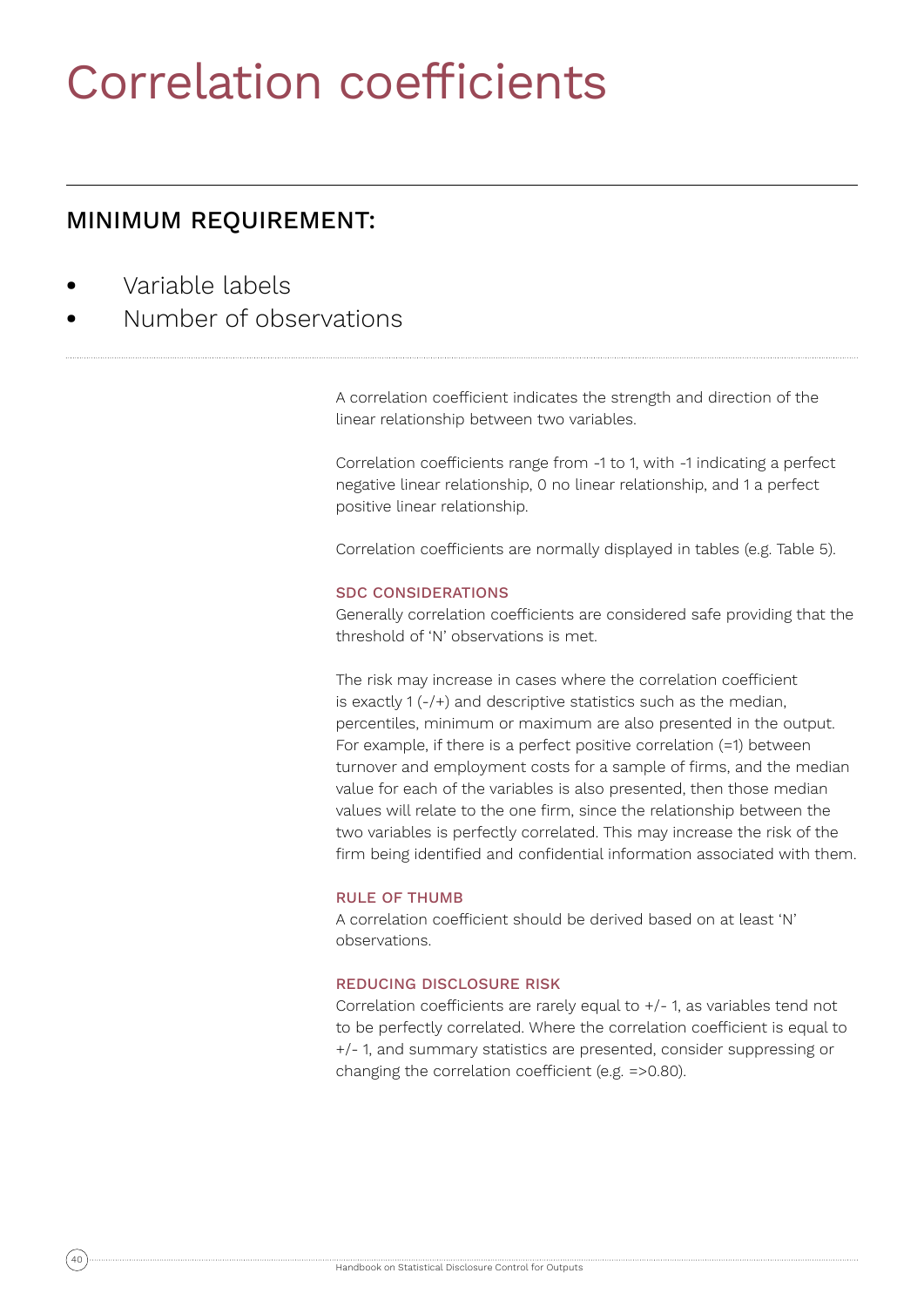## TABLE 5:

Correlation coefficients

Clear labels

|                          | <b>TURNOVER</b> | <b>EMPLOYMENT</b><br><b>COSTS</b> | <b>INCREASE IN</b><br><b>TOTAL STOCKS</b> | <b>IMPORT OF</b><br><b>GOODS</b> |  |  |
|--------------------------|-----------------|-----------------------------------|-------------------------------------------|----------------------------------|--|--|
| Turnover                 | 1.00            | 0.54                              | 0.33                                      | 0.03                             |  |  |
| Employment costs         | 0.54            | 1.00                              | 0.31                                      | 0.09                             |  |  |
| Increase in total stocks | 0.33            | 0.31                              | 1.00                                      | 0.19                             |  |  |
| Import of goods          | 0.03            | 0.09                              | 0.19                                      | 1.00                             |  |  |

Number of observations underlying each coefficient = 10,789

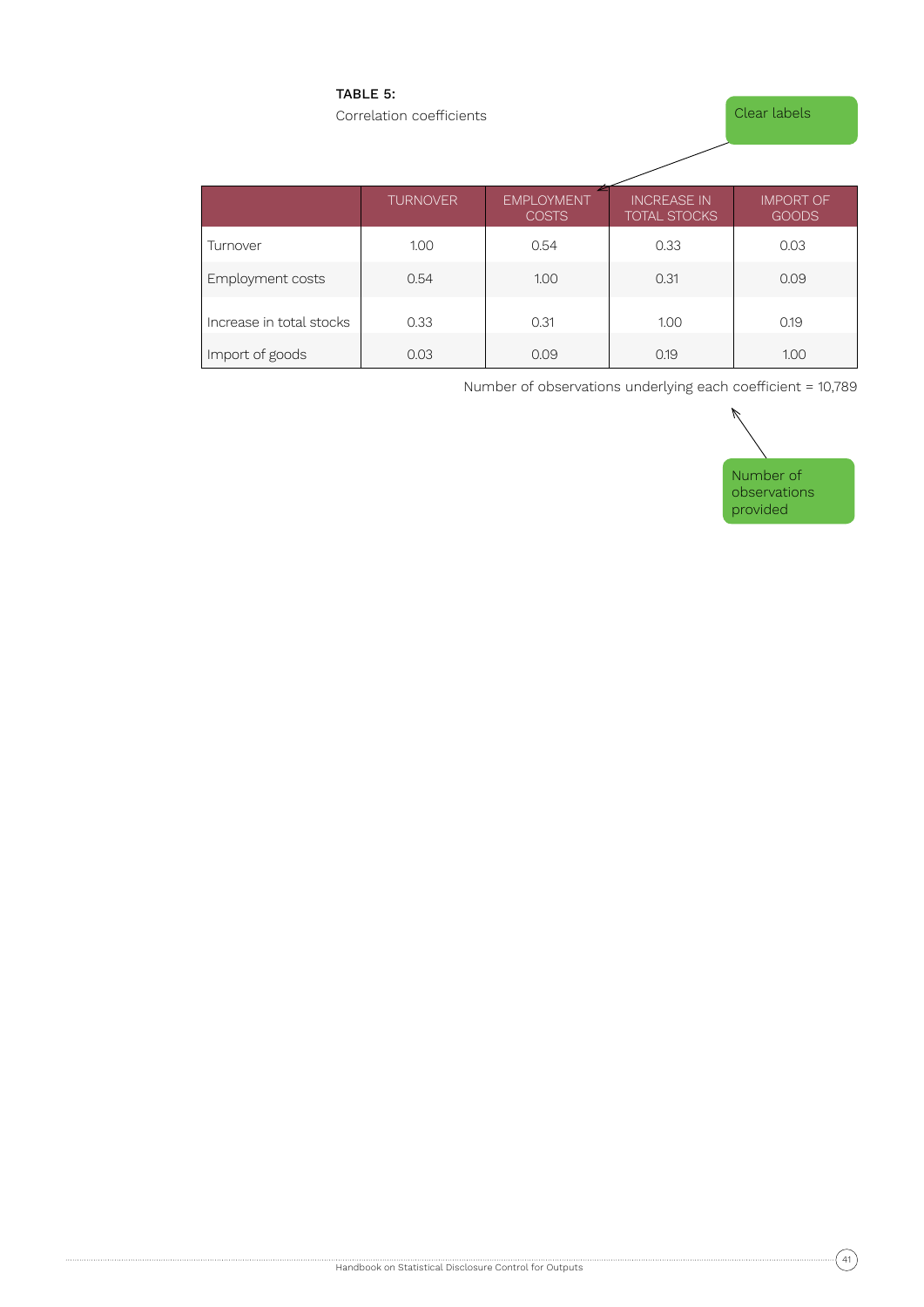## Factor analysis

## MINIMUM REQUIREMENT:

- **•** Variable labels
- **•** Number of observations
- **•** Brief description of analysis

Factor analysis is a technique for identifying factors that explain the interrelationships among data items. It is undertaken by creating a new set of summary data items: these are based on multiple data items sourced from the original dataset. The number of new data items is fewer than the original number of data items.

Factor analysis is based upon the assumption that there is a number of factors that account for the correlations amongst the original data items. If the factors are held constant, the partial correlations amongst the observed data items all become zero, and, therefore, the factors account for the values of the observed data items.

Suppose that we have a dataset of school pupil performance. We could undertake factor analysis of the dataset, by looking at the correlations among observed data items and by creating two factors:

#### TABLE 6:

Table of factor loadings

| <b>VARIABLE</b>  | <b>FACTOR 1</b> | <b>FACTOR 2</b> |
|------------------|-----------------|-----------------|
| Arithmetic score | 0.40            | 0.89            |
| Algebra score    | 0.56            | 0.81            |
| Logic score      | 0.46            | 0.62            |
| Vocabulary score | 0.44            | 0.09            |
| Reading score    | 0.50            | 0.12            |

These values are not correlations, they are factor loadings.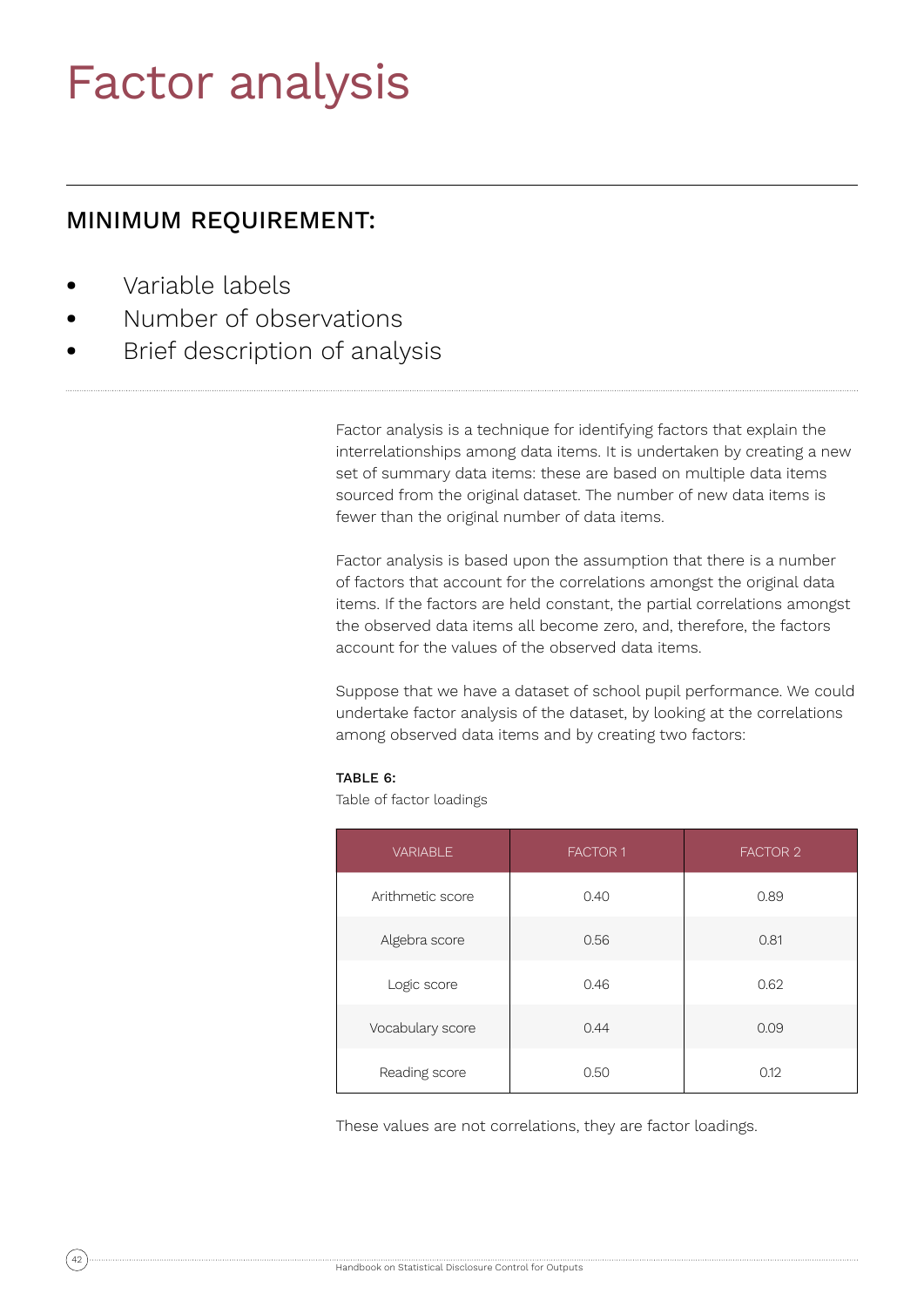Comery and Lee (1992) suggest that factor loadings of greater than 0.71 indicate that over 50 per cent of the variance is explained by the factor. We could interpret from these results that Factor 2 relates to mathematical skills.

## SDC CONSIDERATIONS

Owing to the methodology involved in undertaking a factor analysis, it is unlikely that disclosure of data or identification of individuals will be problematic. Consider that in the example, Factor 2, relating to mathematical prowess, could relate to one pupil in the school. This could not happen unless there was a very small number of observations in the data, because otherwise a correlation could not be established. No serious factor analysis could be undertaken without a large sample, certainly above any threshold set by a data supplier.

#### RULE OF THUMB

The DwB guidelines suggest that as a rule of thumb, a factor should be made up of at least two variables. This would prevent any direct correlation between a factor and an individual, unlikely as this would be with sufficient numbers of observations in the data.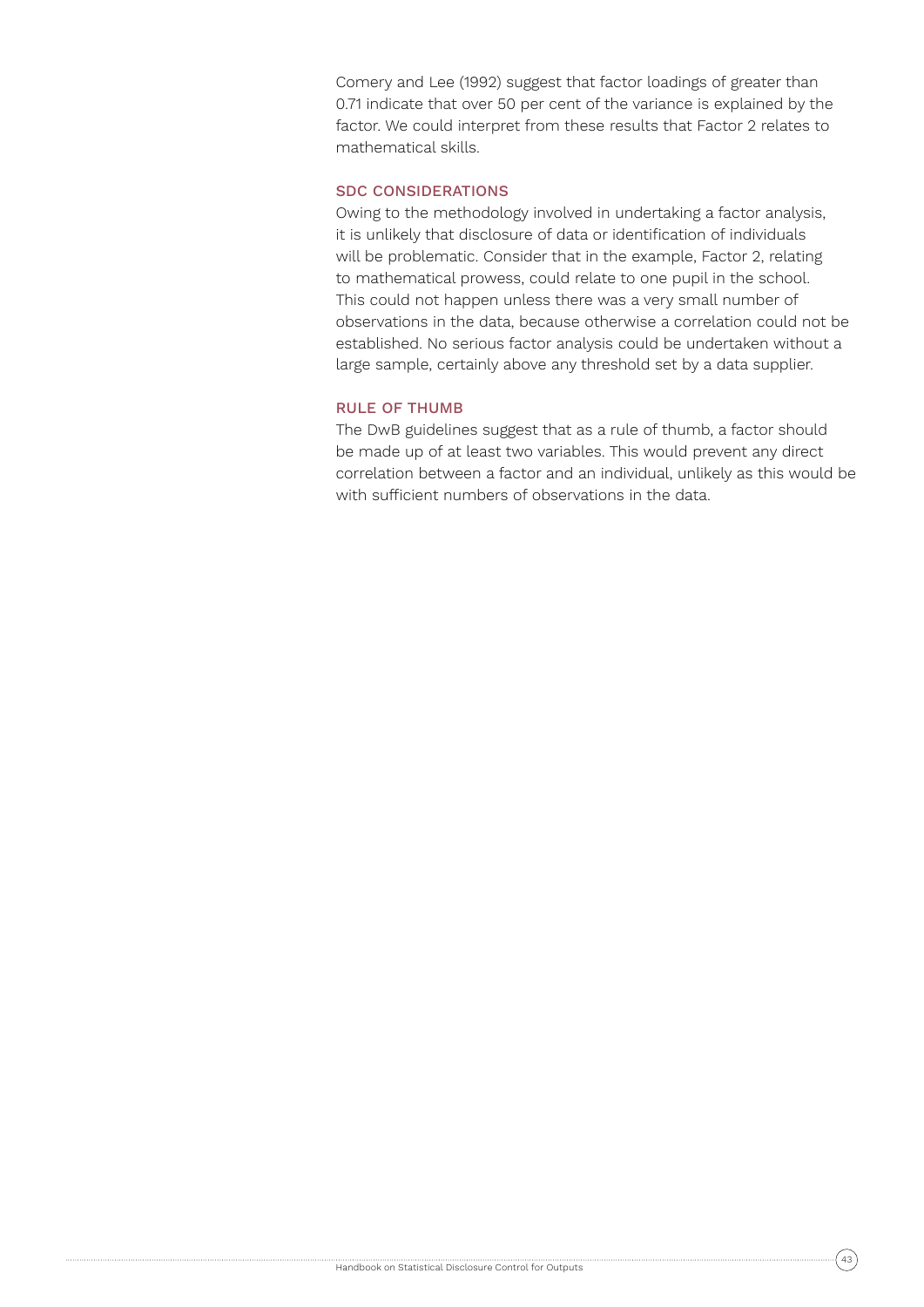## Indices

## MINIMUM REQUIREMENT:

- **•** Number of observations
- **•** Description of construction
- **•** Interpretation

Indices provide useful aggregate statistics to describe the data, and vary hugely in their construction. Economists may produce a price index, to describe fluctuations in the price of goods or services over time. A social researcher or epidemiologist might produce an index measuring equality of access to health services across the country.

### SDC CONSIDERATIONS

A 'range' could be considered to be an index, but this is simply a deduction of the minimum value of a data item from the maximum value. If based on observations from a small number of data subjects, the risk of disclosure will be higher than if many observations were used.

#### $Range = Max - Min$

The guidance for assessing a statistic for disclosure will be the same as for assessing frequency tables, i.e. values ought to be based on sufficient number of observations unless it can be reasonably demonstrated that disclosure of confidential information and/or risk of identification is unlikely.

By contrast, a more complex index could be created. For example, taken from the ESSNet 2010 guidelines, we reproduce a Fisher Price Index:

FIGURE 3: Fisher Price Index

$$
PF = \sqrt{PL \cdot Pp} = \sqrt{\frac{\sum_{j=1}^{m} p1_{i}j \cdot q0_{i}j}{\sum_{j=1}^{m} p0_{i}j \cdot q0_{i}j}} \cdot \frac{\sum_{j=1}^{m} p1_{i}j \cdot q1_{i}j}{\sum_{j=1}^{m} p0_{i}j \cdot q1_{i}j}
$$

As you can see, this is a much more complex index in its construction, and the data used to produce the statistic will have been transformed a number of times. Owing to this transformation, statistical disclosure is unlikely to be problematic.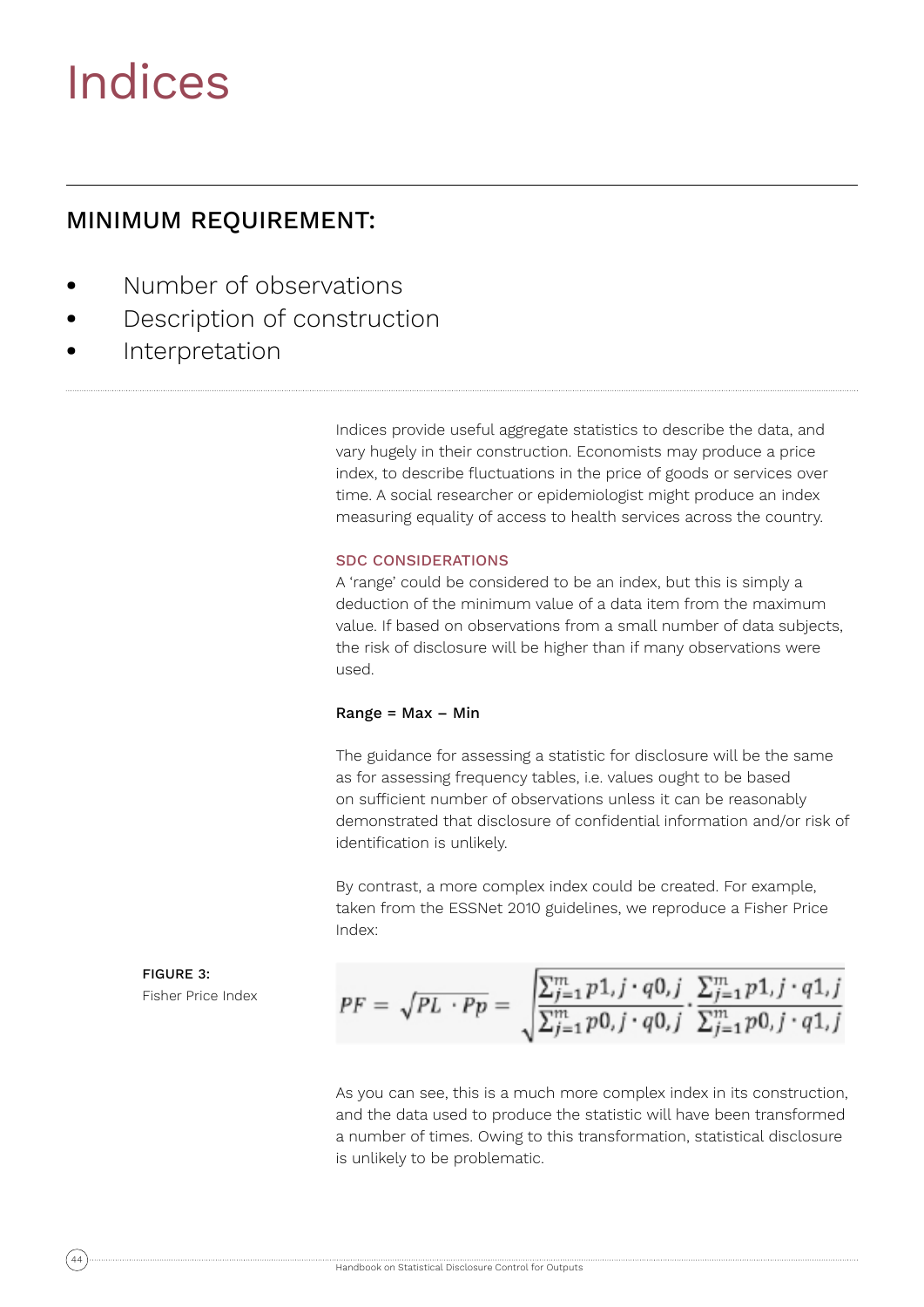### RULE OF THUMB

When making an SDC assessment, the output checker should consider the extent of complexity. Simple indices are more likely to be problematic than complex types.

Information about how the index has been produced is essential for this assessment.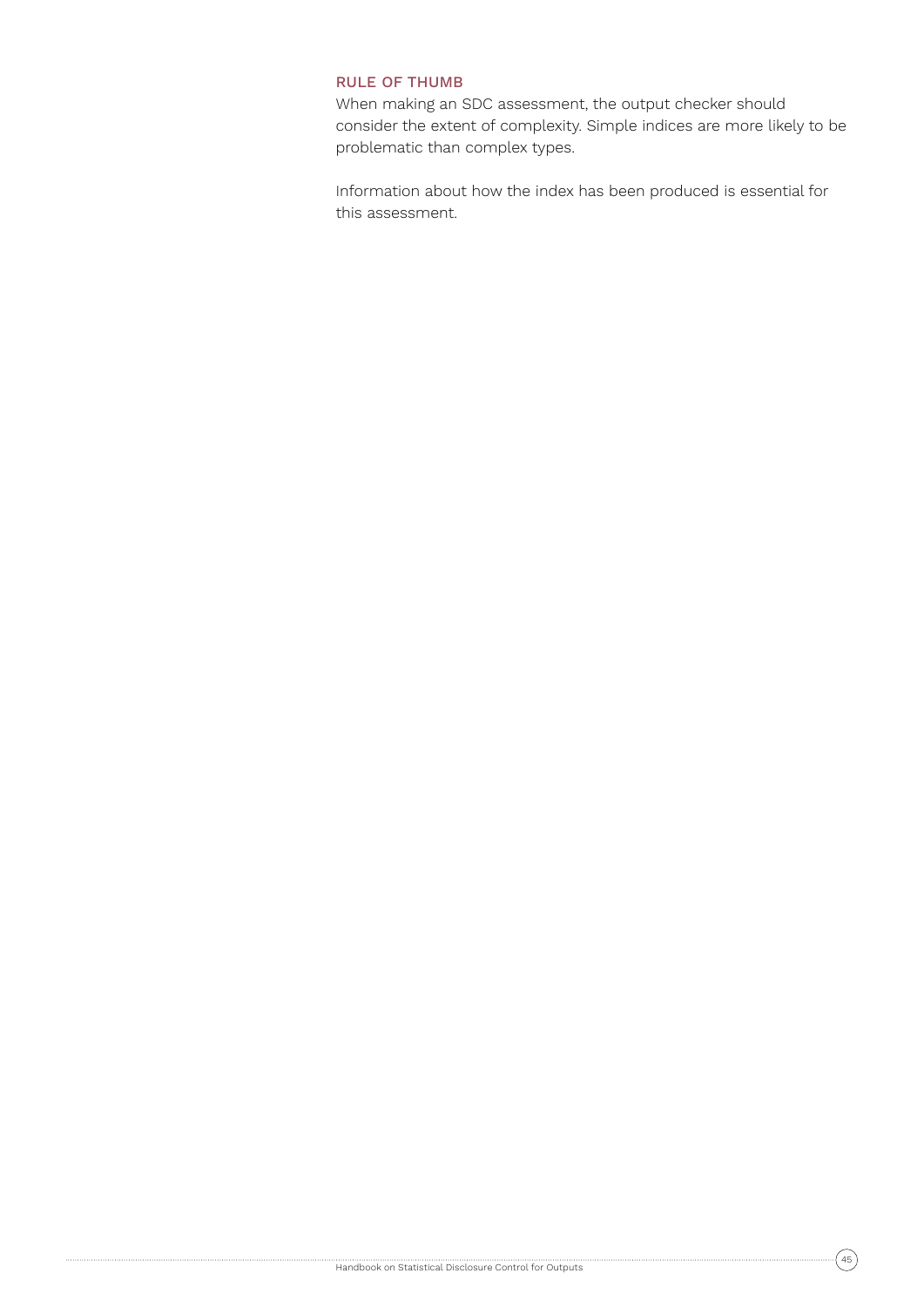## Scatter plots

## MINIMUM REQUIREMENT:

- **•** Labels for axis & variables
- **•** Title and cohort description

A typically displays the values for two variables and each point on the graph represents one data subject, as in Figure 4.

### SDC CONSIDERATIONS

Generally, scatter plots are considered disclosive. In the example above, each point represents one data subject, which means the earnings and age of each sample member can be read easily from the graph. Presenting individual level data makes it relatively easy to identify a data subject and attribute data to them. For example, Figure 4 isolates an individual aged 35 and earning about £42,000.

The variables displayed here (earnings and age) are in their original form, as collected during the survey. They have not been transformed in any way and thus can be attributed to data subjects relatively easily. Transforming data can make it safer.

#### RULE OF THUMB

The rule of thumb states that no cell should contain less than N observations. In this example, it is not met as each point on the graph represents one data subject.

## REDUCING DISCLOSURE RISK

One option would be to group data subjects together, to ensure that the statistics presented are based on a sufficient number of observations. In Table 7 the average earnings per hour is shown for five age groups, with the number of observations within each age group meeting the threshold rule of thumb.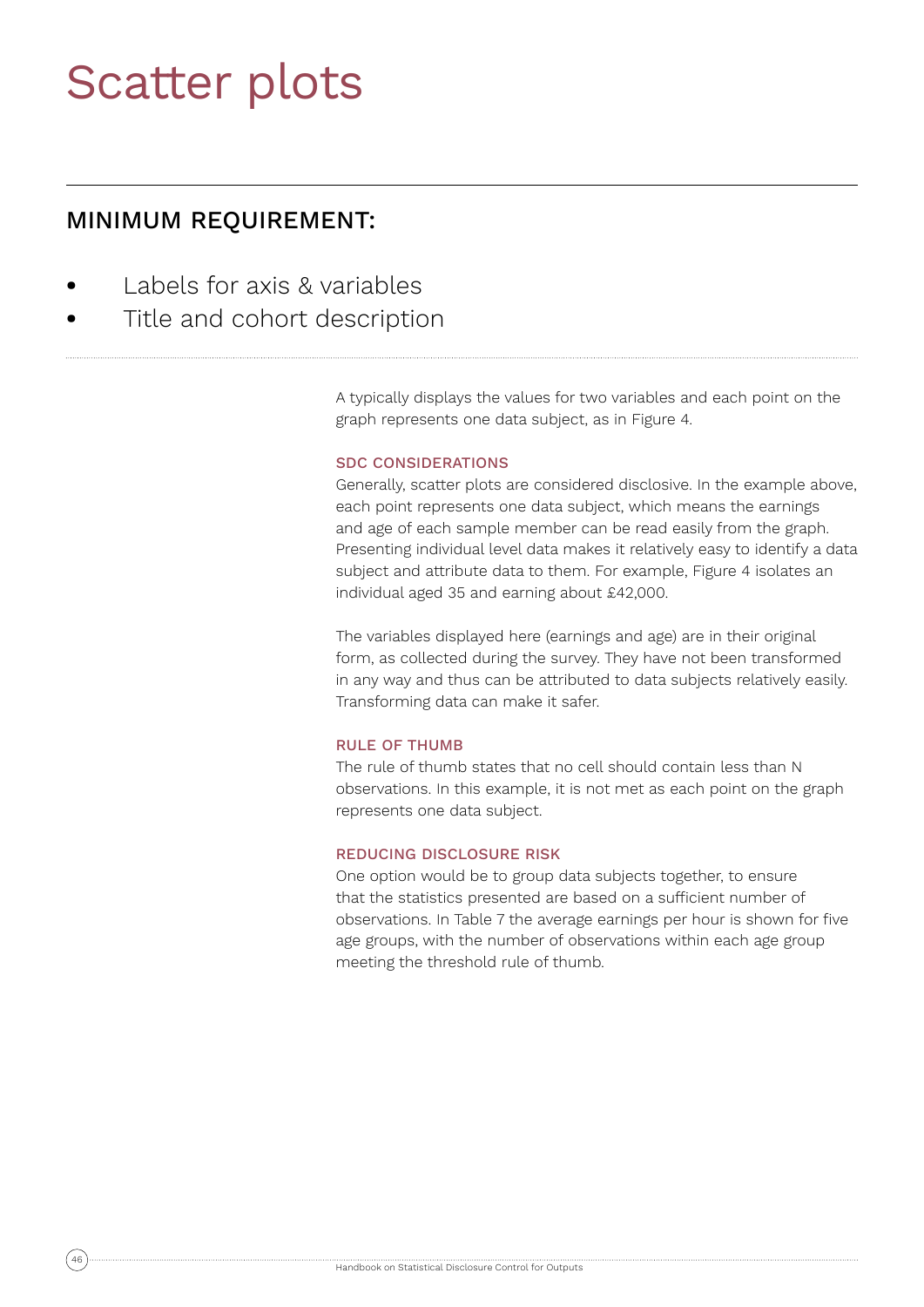FIGURE 4: Scatter plot





Data perturbation for new scatter plot

|                                                                    |           | <b>AGE GROUP</b> | <b>EARNINGS PER HOUR</b><br>(£) | $\overline{N}$ |
|--------------------------------------------------------------------|-----------|------------------|---------------------------------|----------------|
| Could perturb<br>the original data<br>and create a<br>scatter plot | $16 - 24$ | 6.10             | 24                              |                |
|                                                                    |           | $25 - 34$        | 8.20                            | 20             |
|                                                                    |           | $35 - 44$        | 8.90                            | 18             |
|                                                                    |           | $45 - 55$        | 8.80                            | 22             |
|                                                                    |           | 55 or over       | 10.20                           | 14             |
|                                                                    |           | Total            |                                 | 98             |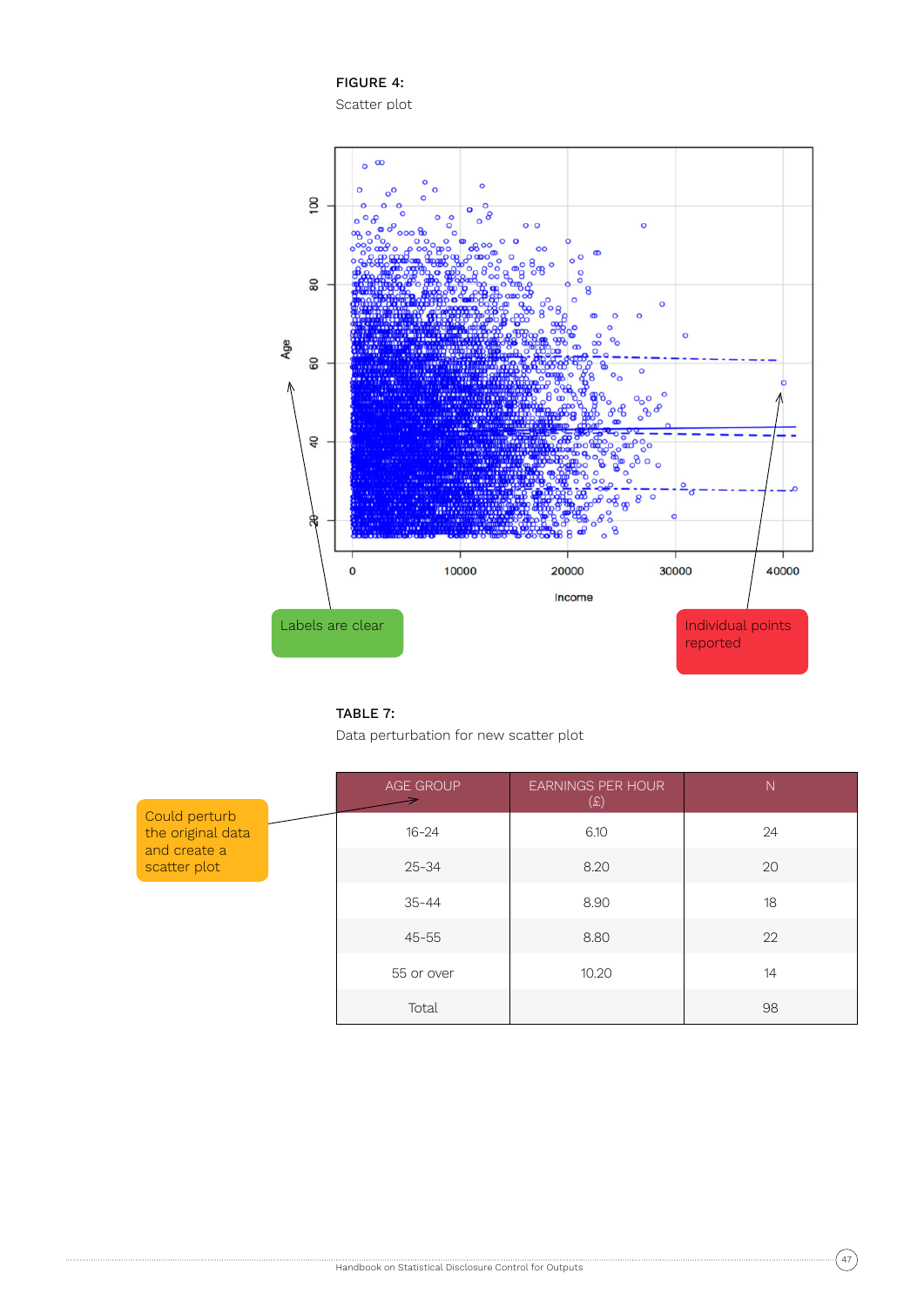## Symmetry plots

## MINIMUM REQUIREMENT:

**•** Counts & clear explanation of what each point represents

A symmetry plot is a graphical technique for assessing whether a variable is symmetrically distributed. The values for the sample variable are ordered from smallest to largest. The plot then graphs the distance between the largest value and the median against the distance between the smallest value and the median. This is repeated for the second largest value and the second smallest value, then the third largest value and third smallest value, and so on, until all pairs are plotted. If the variable is symmetrically distributed all points would lie along the reference line (defined as  $y = x$ ).

In Figure 5, income data for a sample of 50 women are plotted. The highest earner has an income £15,780 greater than the median, versus the lowest earner whose income is £10,230 lower than the median.

### SDC CONSIDERATIONS

In the example above, each point graphs the distance from the median for two data subjects. If the median income value is known then the actual income values can be calculated for the data subjects from each group of pairs.

If there are outliers in the sample, it may be relatively easy to identify a data subject and attribute data to them (if the median is known). The income variable being displayed in the example here is in its original form, as collected by the survey. It has not been transformed in any way and as a result each value relates to a data subject.

### RULE OF THUMB

No cell should contain less than 'N' observations. In this example, this rule of thumb is not met as each point on the graph represents two data subjects and the values for each data subject can be calculated (if the median is known).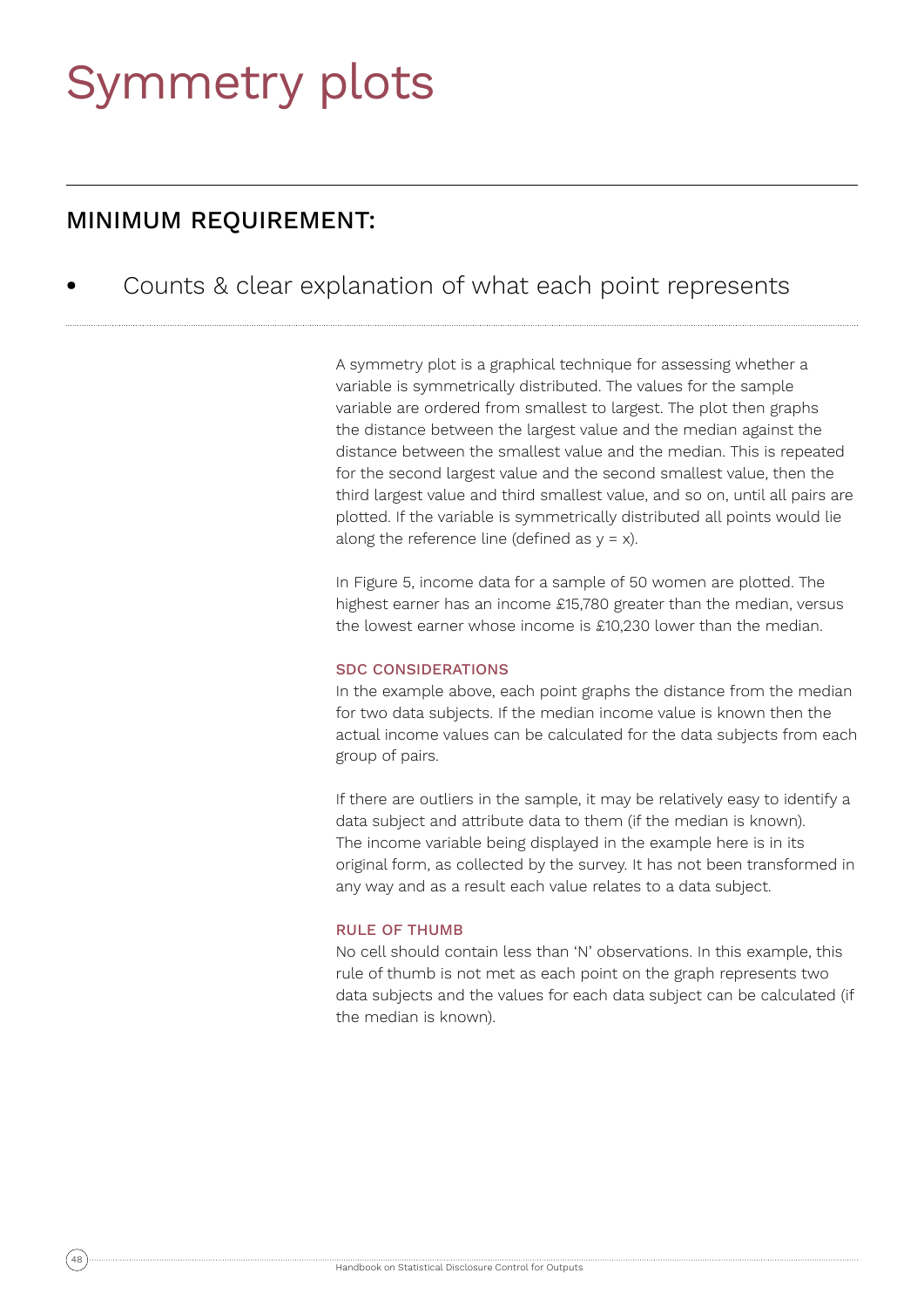### REDUCING DISCLOSURE RISK

Values could be rounded or noise added. Stata provides a 'jitter' function which adds random noise to data before plotting, with the option to specify the size of the noise as a percentage of the graphical area. Figure 6 shows symmetry plots where the income data has been rounded and where random noise has been added.

Standardisation is a method which transforms the values so that they have a mean of zero and a standard deviation of one. Where a standardised variable is presented in a symmetry plot, each observation's value on the variable indicates its difference from the mean of the original variable in number of standard deviations. However this not a sufficient risk-mitigation option: if the mean, standard deviation and median are presented in the output, then these values can be used to reverse the transformation and calculate the actual value for a data subject.

## FIGURE 5:

Symmetry plot (unperturbed)

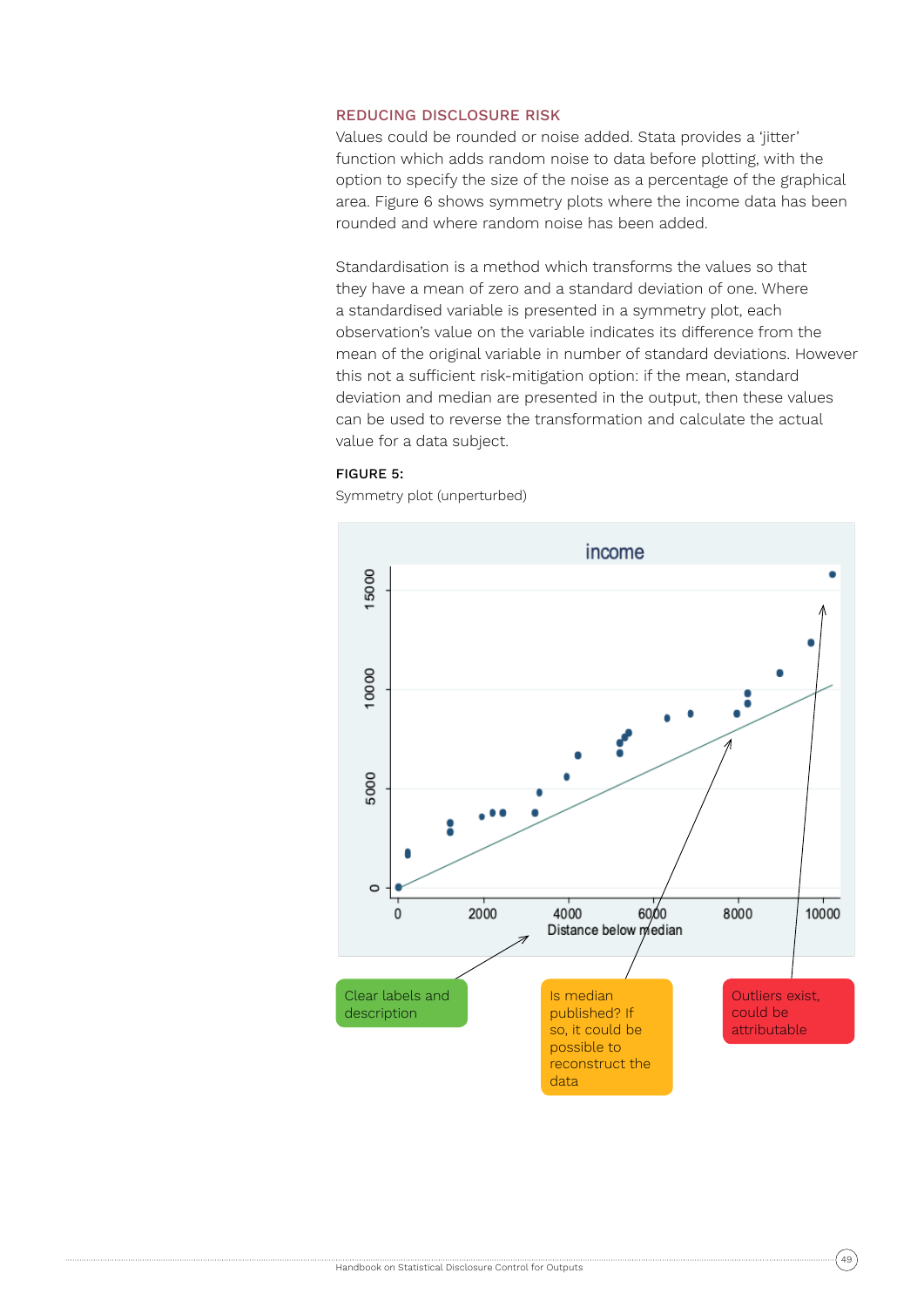If there is a data subject with an extreme value (e.g. a particularly high earner in Figure 5), then the symmetry plot may indicate them in the results. Whilst we are not able to calculate the actual income value for the data subject, the plot enables us to identify a data subject, which is problematic. An assessment of this risk therefore needs to be the symmetry plot or a similar graph (e.g. histogram) with the axis labels suppressed.

#### FIGURE 6:

Symmetry plot (post-SDC)



Symmetry plot of womens income. Y axis (distance above median) = Y(n=i+1) – median and X axis (distance below median) = median  $-$  Y(i) where median is the sample median, Y is the sample variable, and Y(i) indicated the ith-order statistic of Y.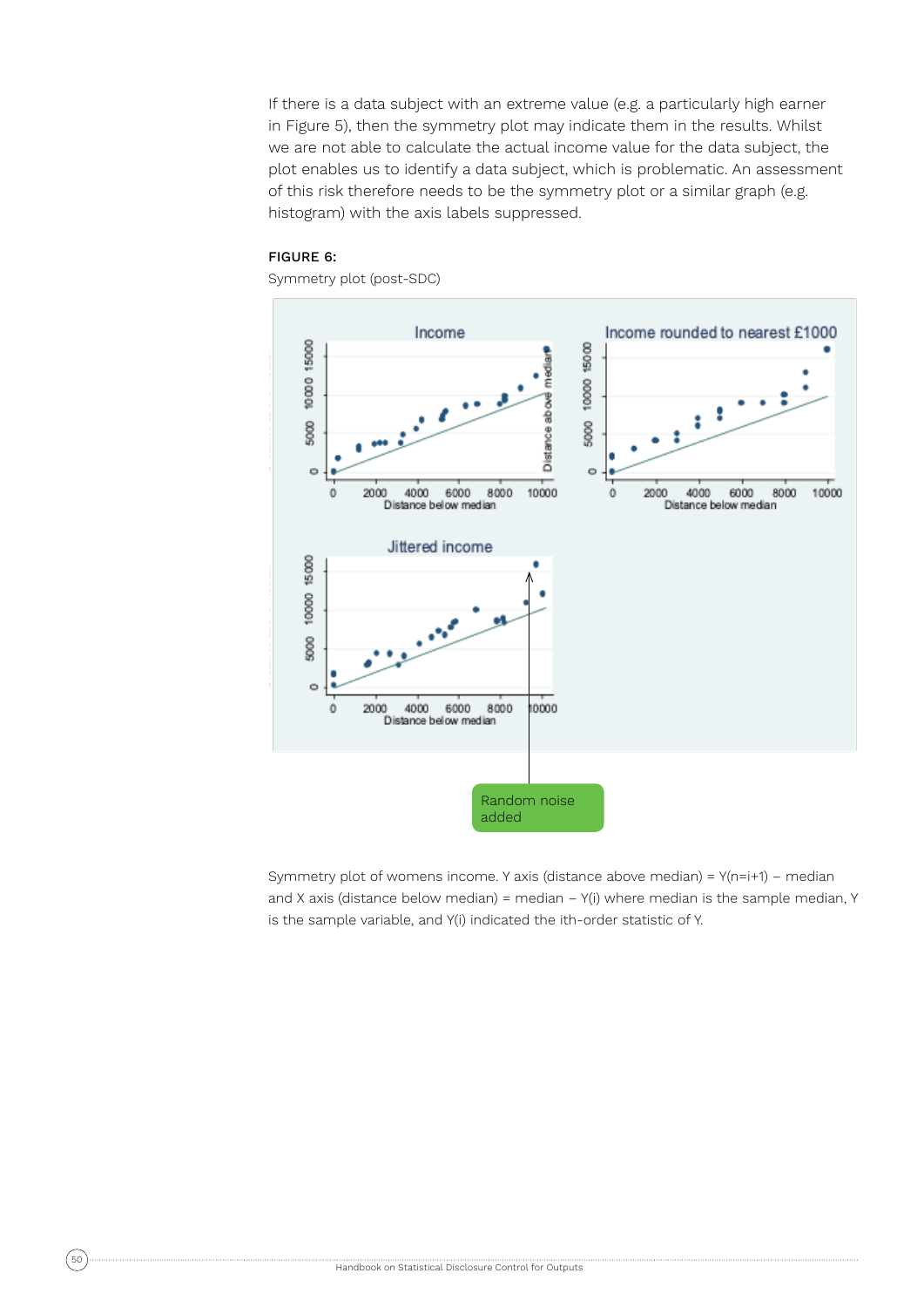## Decision trees and exclusion criteria

## MINIMUM REQUIREMENT:

- **•** Number of data subject remaining for each step
- **•** Number of data subjects dropped for each step
- **•** Cohort specs

A decision tree diagram is like a flow diagram, in that statistical tests for each of the steps are included to assess the statistical significance of differences between the flows.

Decision tree modelling will often rely on an automated process to select the order in which variables are included in a data flow diagram. Typically, variables are chosen in such a way that the variables that explain the highest amount of variance are included in the model first. Although in some cases, the variable order can be determined a priori.

## SDC CONSIDERATIONS

Can be potentially disclosive when exclusion criteria apply to small groups of data subjects, for example if very specific criteria are used, or population is small (see Figure 7 where 4 data subjects are dropped in step 3).

Potential for spontaneous identification of a data subject, or even attribution of unknown characteristics if the eligible population is well defined.

For example, from Figure 7 we already know that the data subjects are all elderly patients who have stayed in a care home in a specific area, and in step 3, we can also notice that one care home has been excluded, suggesting that all those four patients were staying in the same care home (attribution).

Secondary disclosure can arise when the same statistic is generated more than once on similar subgroups of the same population. For example, if the output in Figure 7 is replicated on a subgroup of the original population by excluding patients over 85 years old, the new output could become disclosive, even if it follows the rule of thumb for all its exclusion criteria. If the marginal differences obtained by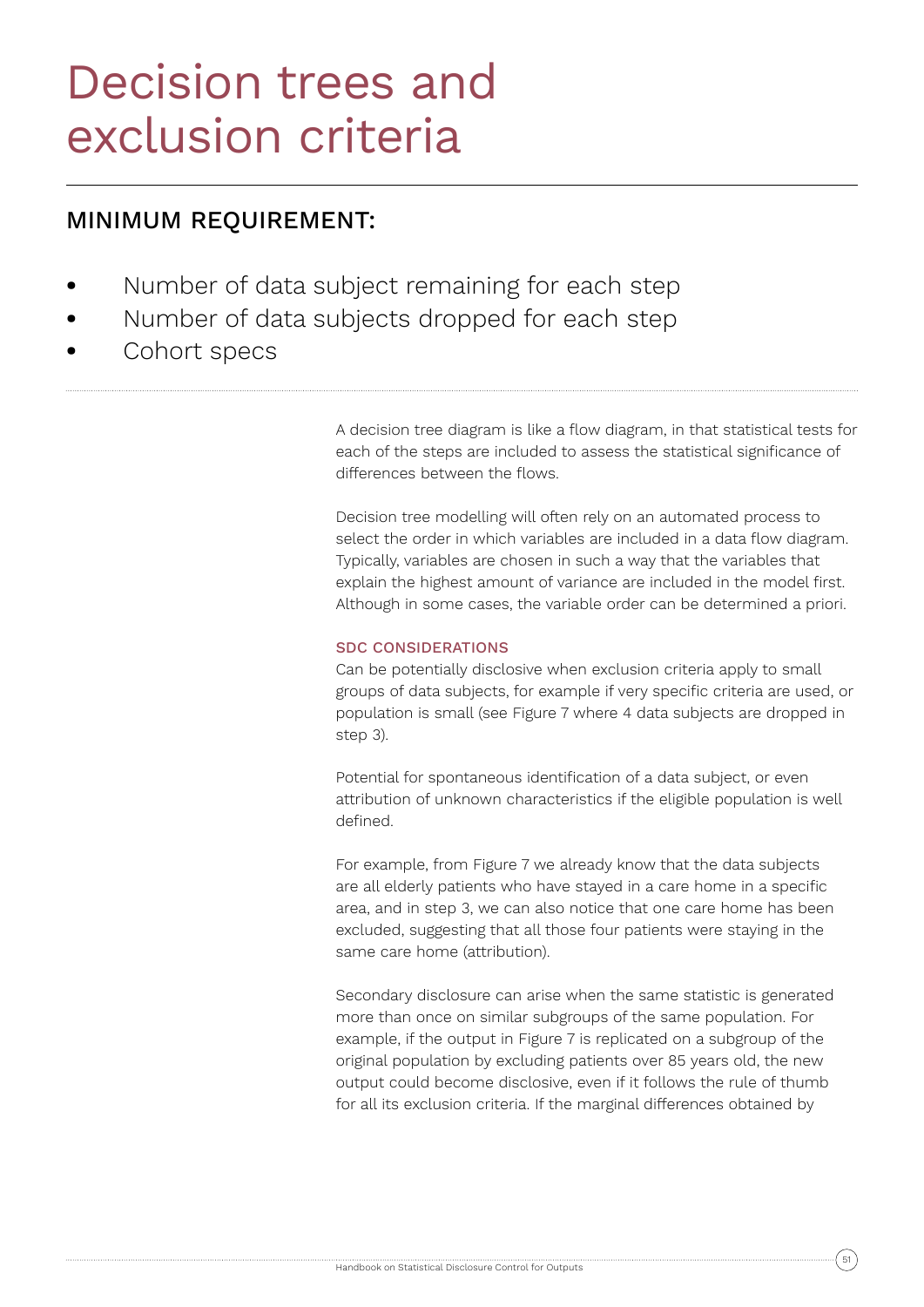comparing the subgroup totals for each criterion are very low, it would be possible to learn for instance that one patient who died in one of those care homes on the day of admission was more than 85 years old. Together with the other information from both outputs, this could lead to the re-identification of that patient.

#### RULE OF THUMB

The number of data subjects dropped in each exclusion criterion should be greater than N.



Decision tree

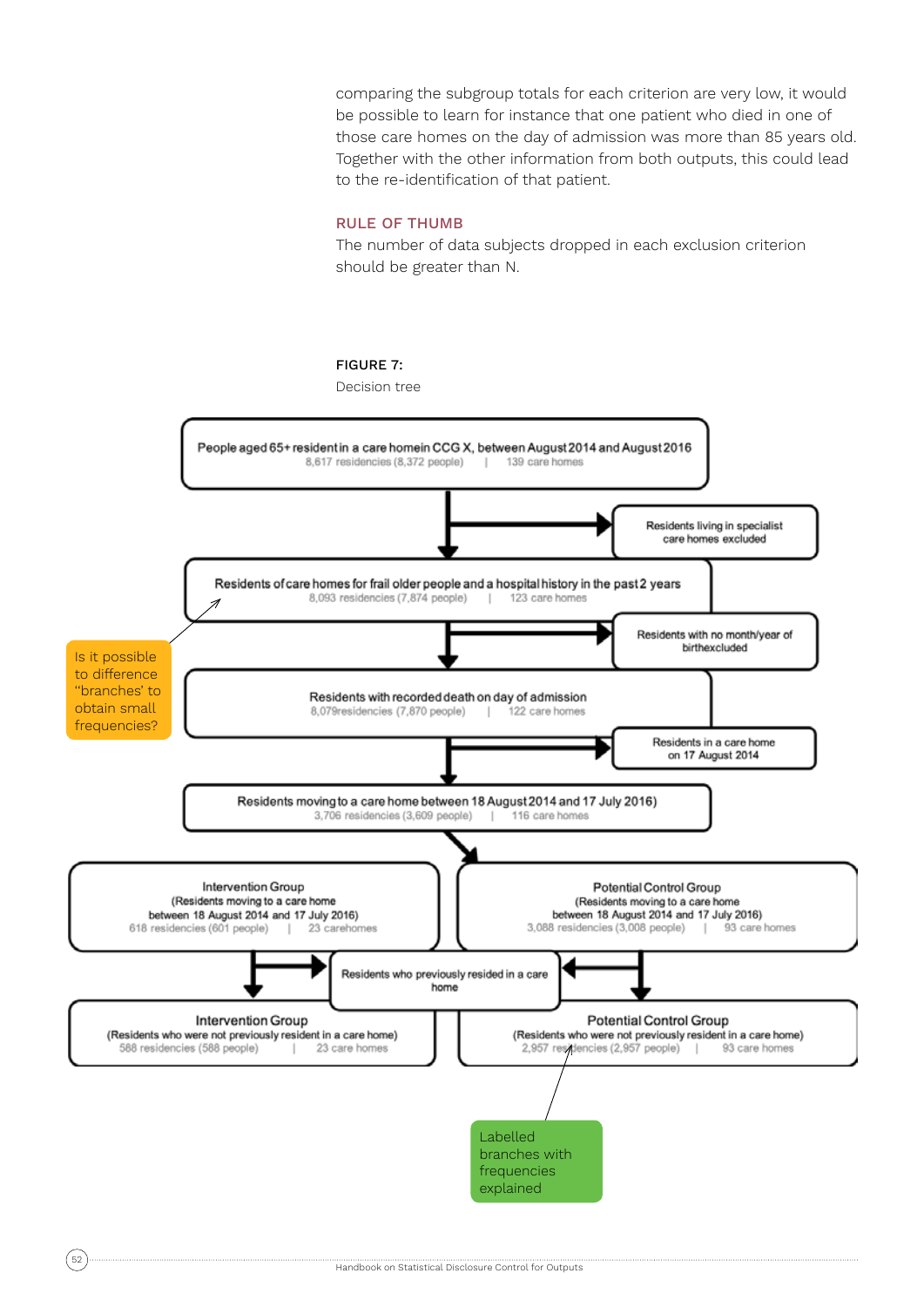## Survival analysis: Kaplan-Meier curve

## MINIMUM REQUIREMENT:

**•** Frequency for each step

A Kaplan-Meier curve is a graphical representation of survival. Survival does not necessarily have to relate to mortality, but could be the time to an event (e.g. the number of days between hospital discharge and re-admission).

The graph in Figure 8 represents the number of data subjects 'surviving' (vertical axis), over time (horizontal axis). Each of the steps in the graph represents a single data subject, or group of data subjects, that do not survive at that point in time.

The Cox-proportional hazard model attempts to explain the hazard rate (inverse survival rate) using explanatory variables alongside the graph (see descriptive statistics).

## SDC CONSIDERATIONS

Kaplan-Meier curve – the survival curve should be represented as a frequency table alongside the graph (see descriptive statistics).

## RULE OF THUMB

Each step change in the survival curve should represent at least 'N' data subjects.

## REDUCING DISCLOSURE RISK

Consider banding the step changes, so that all steps in the graph represent at least 'N' observations, or consider publishing the survival curve without scales on the axes. This is especially relevant when illustrating the difference between two groups.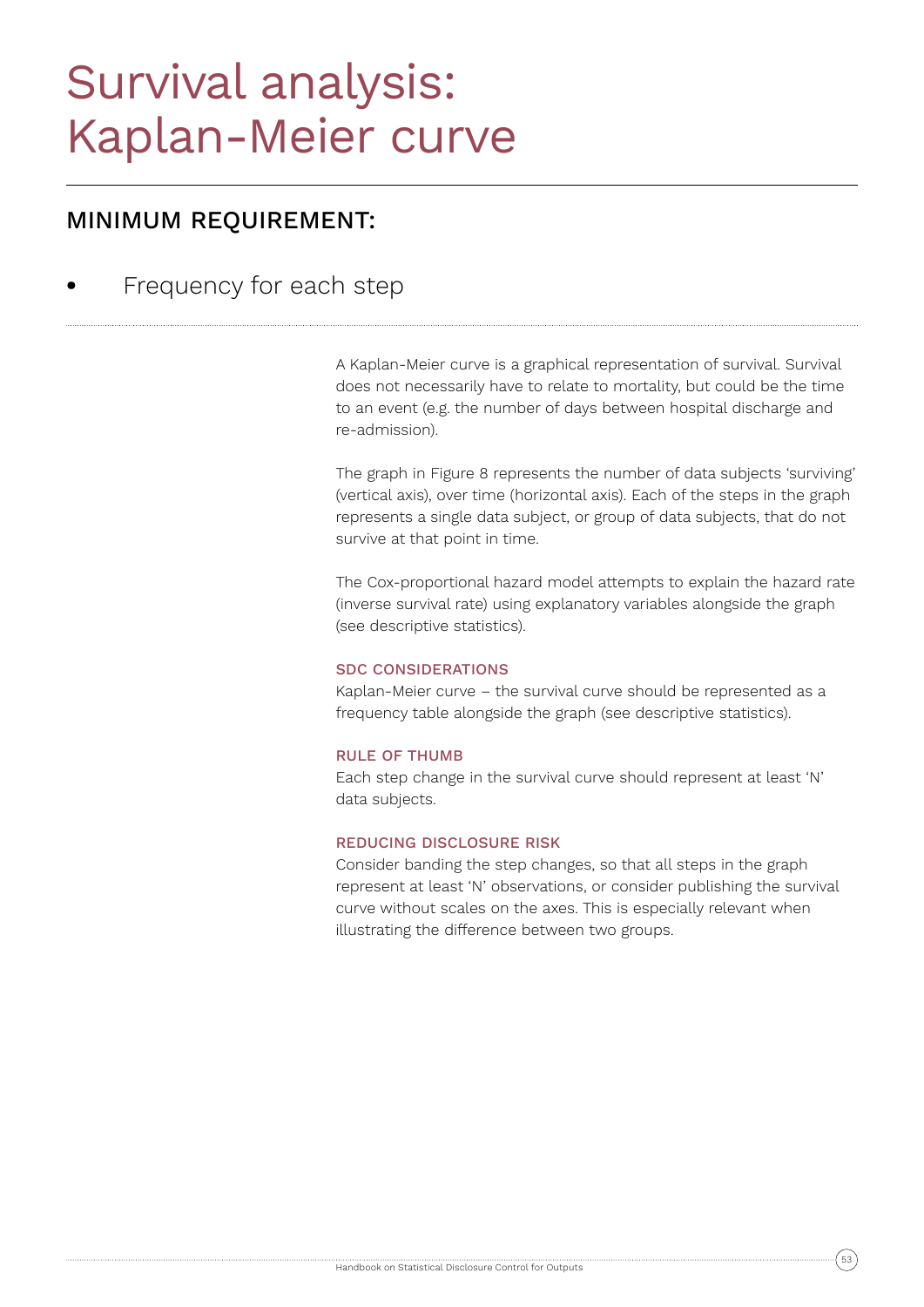## FIGURE 8:

Kaplan-Meier curve

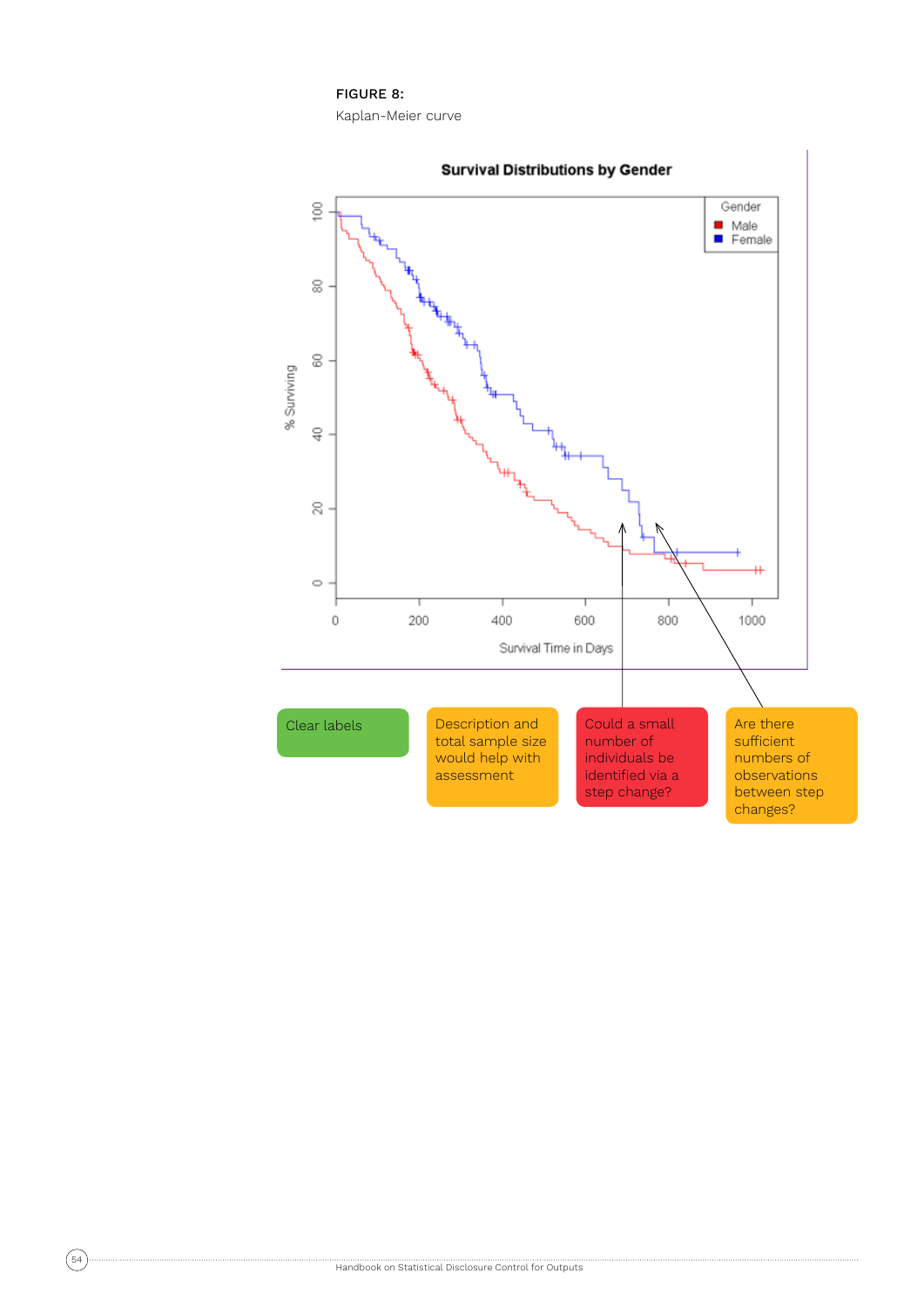## Spatial analysis (maps)

## MINIMUM REQUIREMENT:

**•** Counts & clear explanation of what each point represents

A point map is a way of displaying data geographically. For instance, it may show the locations of businesses or types of utility. SDC Considerations

- **•** Each dot represents a single observation
- **•** Are the observations 'unusual characteristic' (e.g. rare condition X)? Then, each point located the data subject with this characteristic.
- **•** Dots may represent precise locations.
- **•** Could be coupled with other informat condition, age group, to increase potent

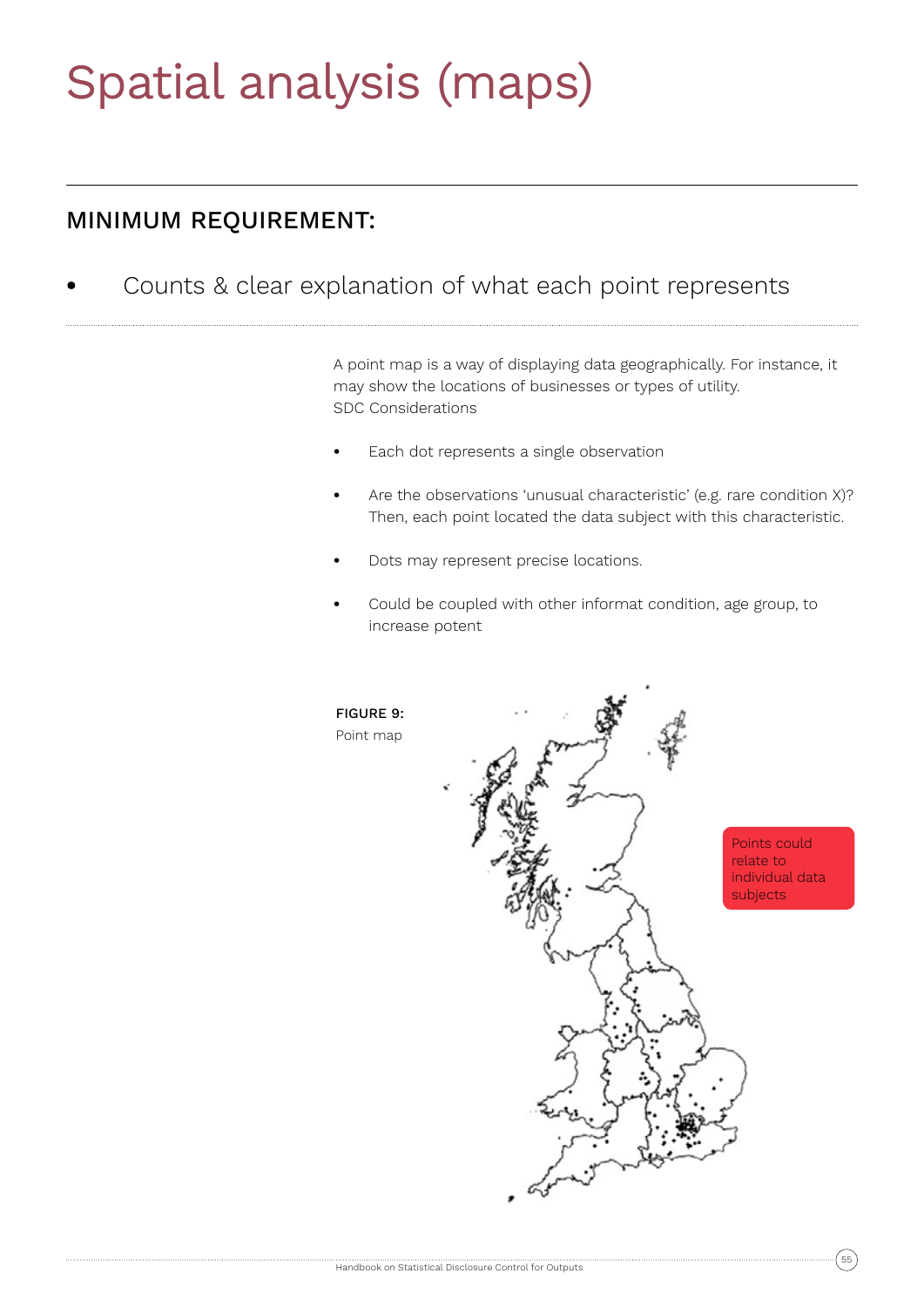## RULE OF THUMB

No cell should contain less than 'N' observations. Here each dot represents a single observation (N=1). If this was presented in tabular form it would very obviously not meet the threshold 'N' observations.

### REDUCING DISCLOSURE RISK

A heat map uses colours to indicate levels of activity, intensity, concentration etc. For example, darker colours may be used to indicate high activity whilst lighter colours may indicate lower activity. Converting Figure 9 into a heat map (Figure 10) reduces the specificity of location and removes the specific numbers of patients in each area, thus significantly reducing the risk.

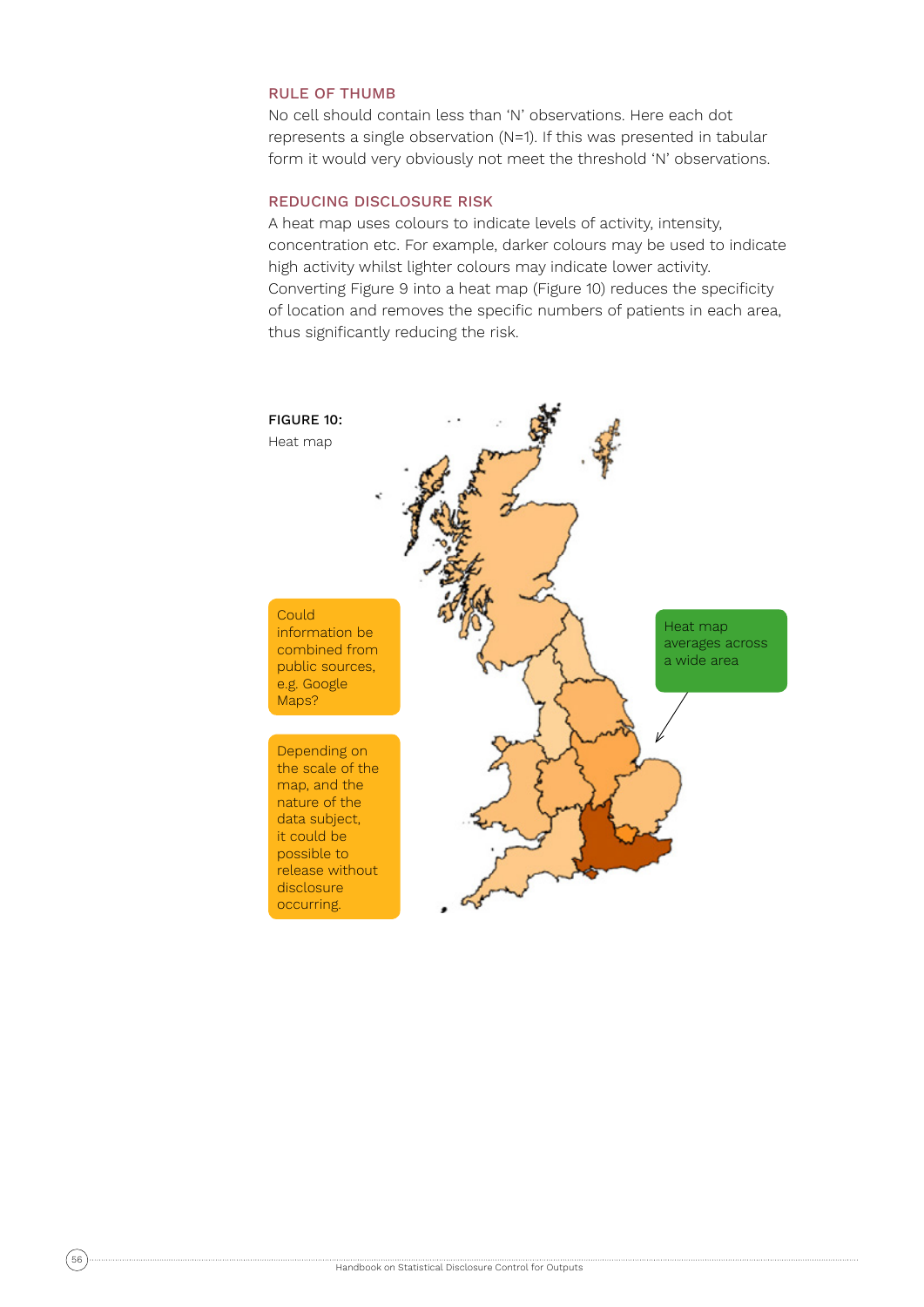## Gini coefficients

## MINIMUM REQUIREMENT:

## **•** Frequencies

A Lorenz curve measures the extent of distribution of a value over a population or sample. It is often used to assess income distribution. For example, a Gini coefficient might demonstrate that 90 per cent of the wealth in a country is owned by 10 per cent of the population.

An analyst might produce a frequency table illustrating the distribution of income for two years, and then calculate a Gini coefficient for each year. The change in the coefficient between years will determine whether income inequality has changed. In Table 8 the Gini coefficient Information on shows that inequality increased between 2000 and 2010. A Lorenz curve (Figure 11) visualises the extent of inequality, where perfect equality is represented by a 45-degree line.

## SDC CONSIDERATIONS

Gini coefficients are aggregate measures. An analyst is unlikely to produce a Gini coefficient unless there are sufficient observations to create a meaningful Gini coefficient. They are usually Safe Outputs.



Would be useful to have understandable axis labels and description of the chart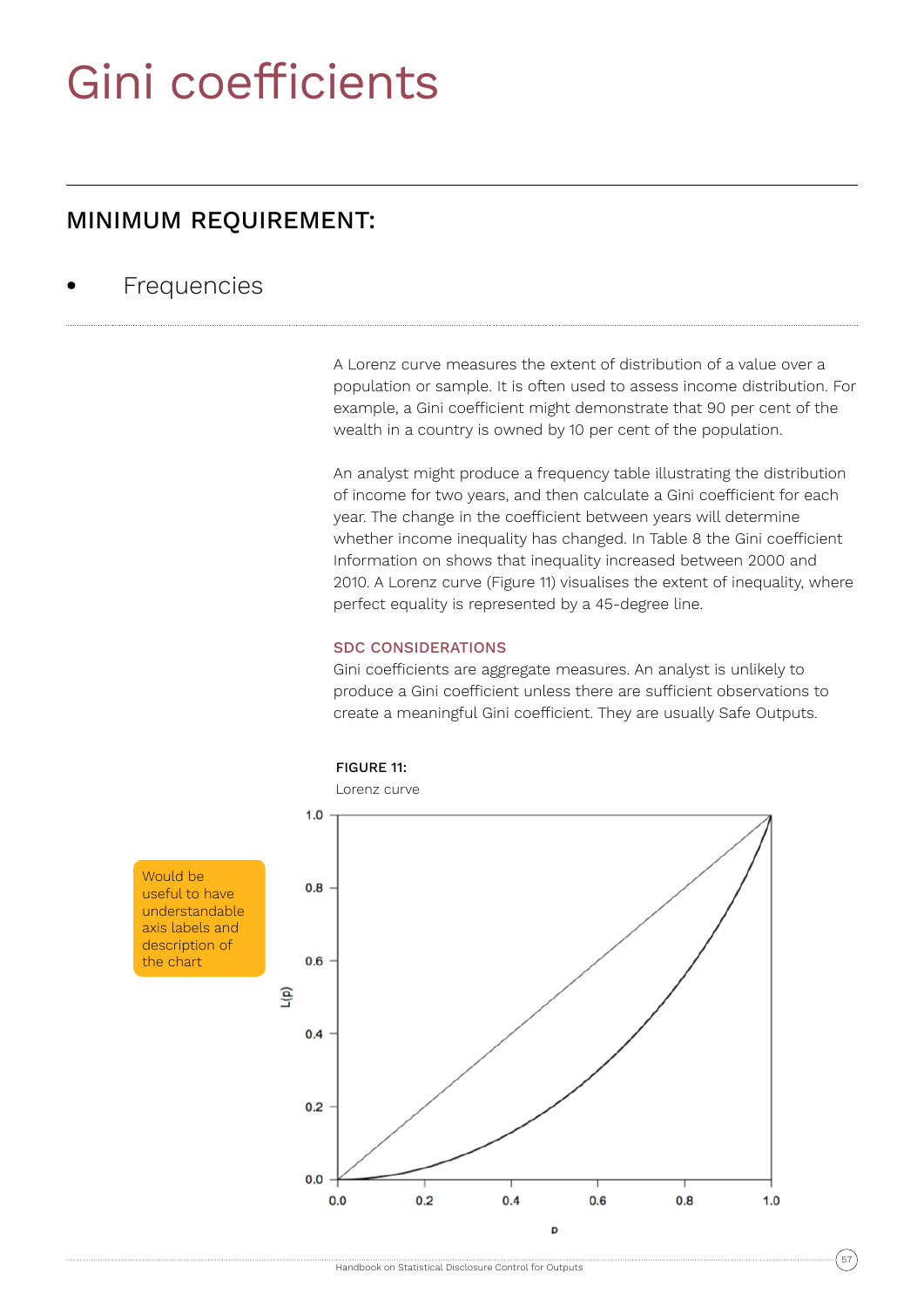#### TABLE 8:

Inequality by income

| <b>INCOME</b><br><b>BRACKETS</b> | % HOUSEHOLDS<br>(2000) | % HOUSEHOLDS<br>$(2010)$ $\Lambda$ |
|----------------------------------|------------------------|------------------------------------|
| $0 - 20,000$                     | 20                     | 15                                 |
| $20,001 - 50,000$                | 45                     | 40                                 |
| $51,000 - 75,000$                | 25                     | 20                                 |
| $75,001 +$                       | 10                     | 25                                 |
| Gini coefficient                 | 0.46                   | 0.52                               |
|                                  |                        |                                    |



Generally, these are aggregate statistics based on a large sample size

#### RULE OF THUMB

Ensure that the Gini coefficient has been calculated from at least N observations. For example, in Table 8, each income bracket will include a certain frequency of households. These should meet the minimum requirement.

For Lorenz curves, ensure that no part of the distribution refers to less than N observations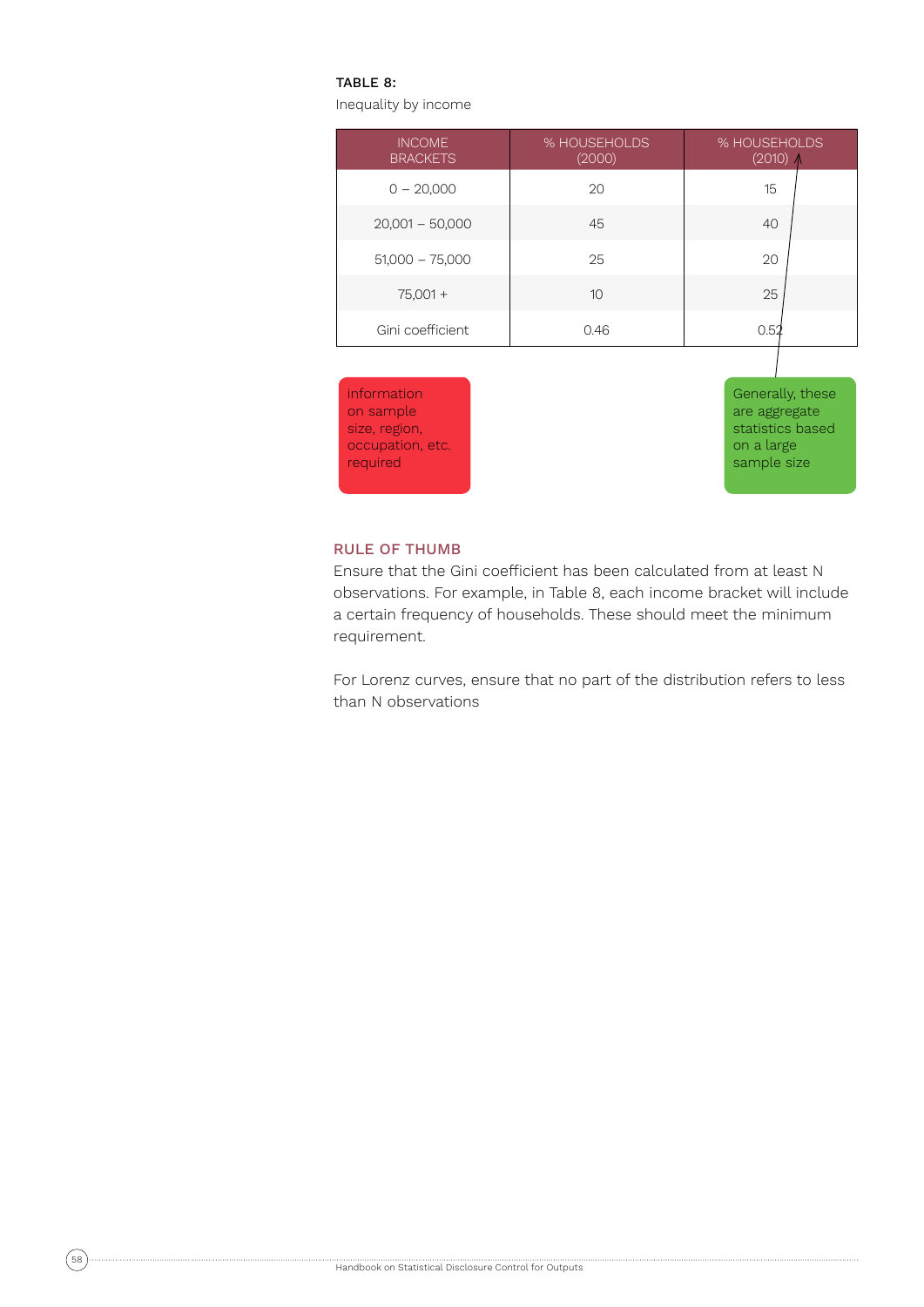## Concentration ratios

## MINIMUM REQUIREMENT:

- **•** Cohort specification
- **•** Contextual information (e.g. business data, sector, firms, time period)

## TABLE 9:

Top 3 CR for industries (unperturbed)

| <b>INDUSTRY</b>  | <b>NO. OF FIRMS</b> | TOP 3 CR 2010 |
|------------------|---------------------|---------------|
| Manufacturing    | 1000                | 0.05          |
| Retail           | 9000                | 0.01          |
| Digital services | 150                 | 0.2           |
| Insurance        | 58                  | 0.3           |
| Oil refining     | 13                  | 0.7           |

Suggests top 3 companies control 70% of the market, is there a dominance problem?

Concentration ratios (particularly, a derivation known as Herfindahl Indices), are often produced in business economics to measure how much of a 'measure' is attributable to a small number of observations. Table 9 illustrates the Top 3 Concentration Ratios for a number of industries. The 3 largest companies by market share (turnover) in the manufacturing sector accounted for 5 per cent in 2010. In the oil refining sector, the three largest companies by market share (turnover) accounted for 70 per cent of the market. In the latter case, it is likely that the industry is 'dominated' by a single observation.

## SDC CONSIDERATIONS

If one observation is dominant: i.e. it accounts for the majority of the measure, e.g. turnover, income etc., then the data can be attributed to that single observation. Likely to be observed in uncompetitive industries.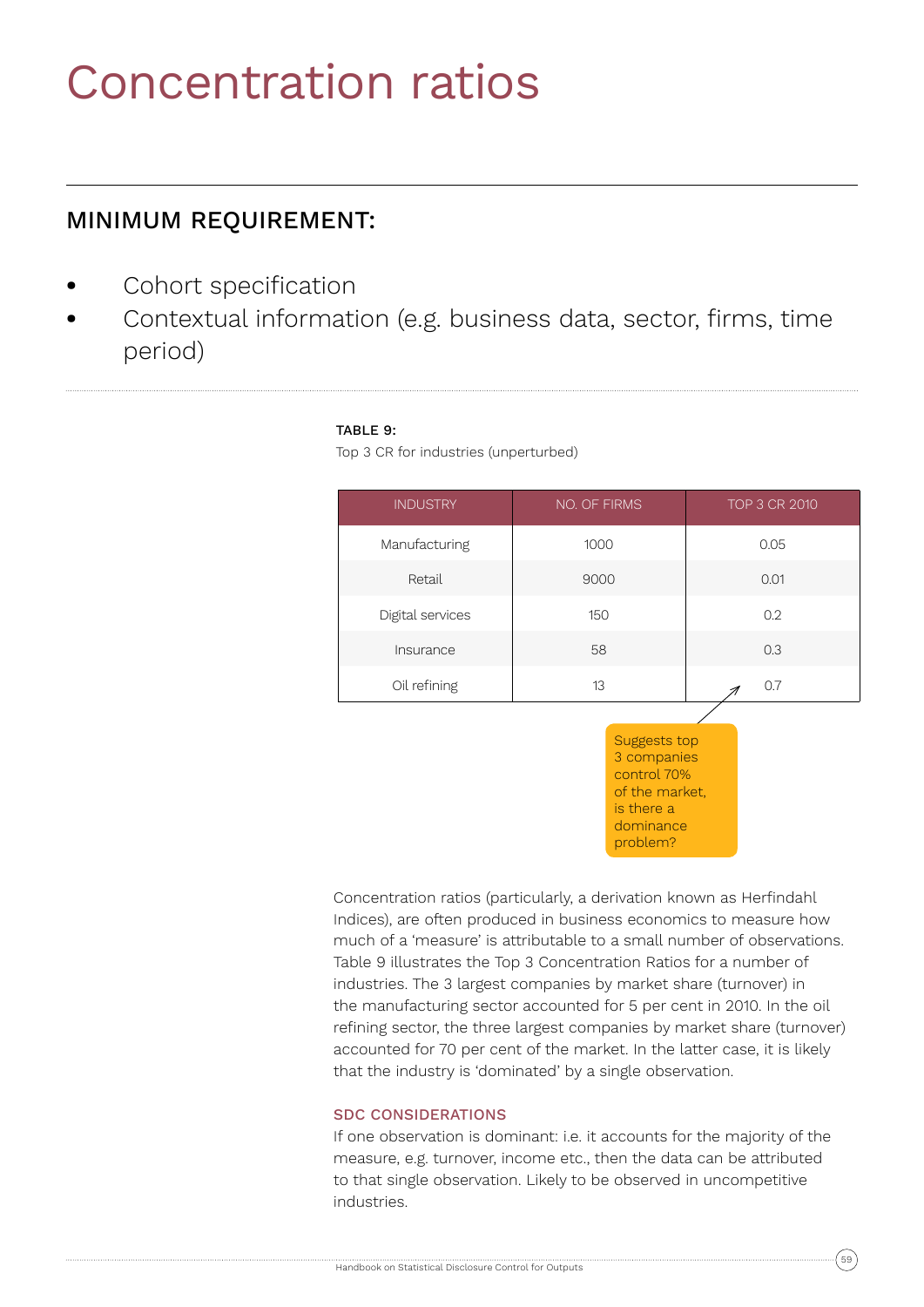### RULE OF THUMB

Ensure that the 'dominance rule' is observed (no single observation 'dominates' the measure by X percent). Often, this is 40 per cent.

## REDUCING DISCLOSURE RISK

Result could be perturbed: noise added, or rounded, or submitted in a 'range'; or a larger concentration measure could be used (e.g. top 10 rather than top 3). It will depend on the effects of the change on the overall result.

Where a number of industries are compared, they could be 'ranked' by competitiveness rather than publishing the actual CR figures.

In Table 10, instead of producing a Concentration Ratio for each industry, the industries are now ranked, from 'most competitive' to 'least competitive'.

#### TABLE 10:

INDUSTRY NO. OF FIRMS RANKING Retail 1000 1 Manufacturing 19000 2 Digital services and the 150 and 150 and 150 and 150 and 150 and 150 and 150 and 150 and 150 and 150 and 150 and 150 and 150 and 150 and 150 and 150 and 150 and 150 and 150 and 150 and 150 and 150 and 150 and 150 and 150 a Insurance 58 4 Oil refining 13 13 5

Industry ranking by CR (CR not published)

Shows this is a relatively uncompetitive market, but issue of dominance by one company avoided

The results may have to be suppressed entirely – instead the analyst offers a description about the extent of competition in the market without referring to results. This should be a last resort, however, given the requirement for evidence-based policy.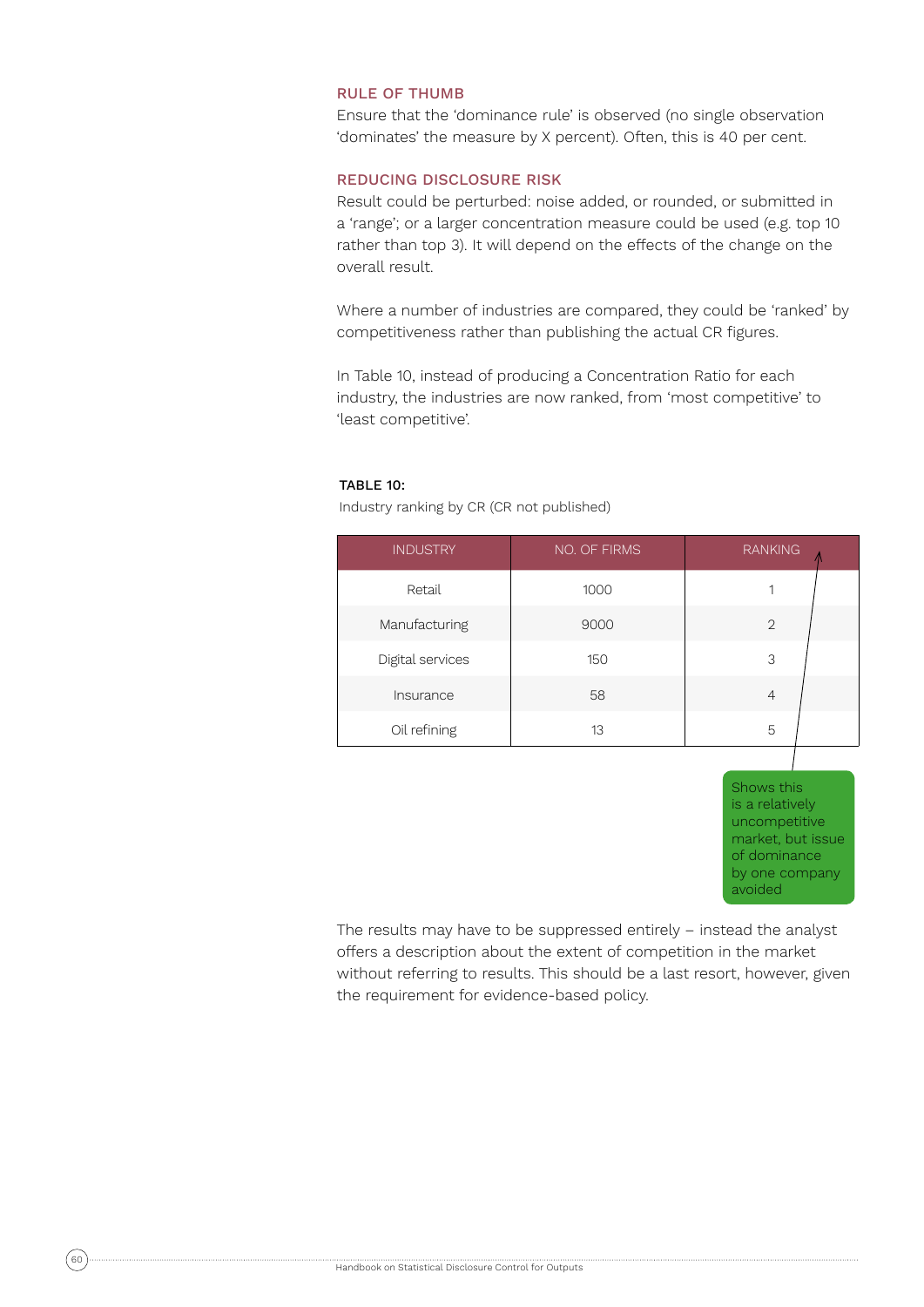## Regressions

## MINIMUM REQUIREMENT:

- **•** Number of observations
- **•** Degrees of freedom
- **•** Variable labels
- **•** Omitted parameters
- **•** Cohort specification

A 'regression' refers to the set of models for estimating a statistical relationship between two or more variables.

There are many types. Mainly there are linear and non-linear regressions:

- **Linear regression models** estimate the 'step-change' between variables, for example the change in productivity in response to a change in investment.
- **•** Non-linear models often employ a maximum-likelihood estimate to calculate a probability, for example lone mothers are X per cent less likely to enter full-time employment following the birth of their first child.

## SDC CONSIDERATIONS

Quantity requested: sometimes analysts will request to have all their regression results released (as in Table 11). At other times, they will just request a number of highlighted results which are relevant. For example, in labour market analysis, it is common to include parameters for occupation, education and industry in the regression modelling; but at conferences, an analyst would not refer specifically to these results, but instead would focus on the key results of interest.

Estimating regression parameters is an iterative process. It may take a number of iterations of model estimation (tinkering, adding and removing parameters). Analysts may request the release of regression results that may not necessarily all make it into a publication.

$$
\widehat{\mathbf{61}}
$$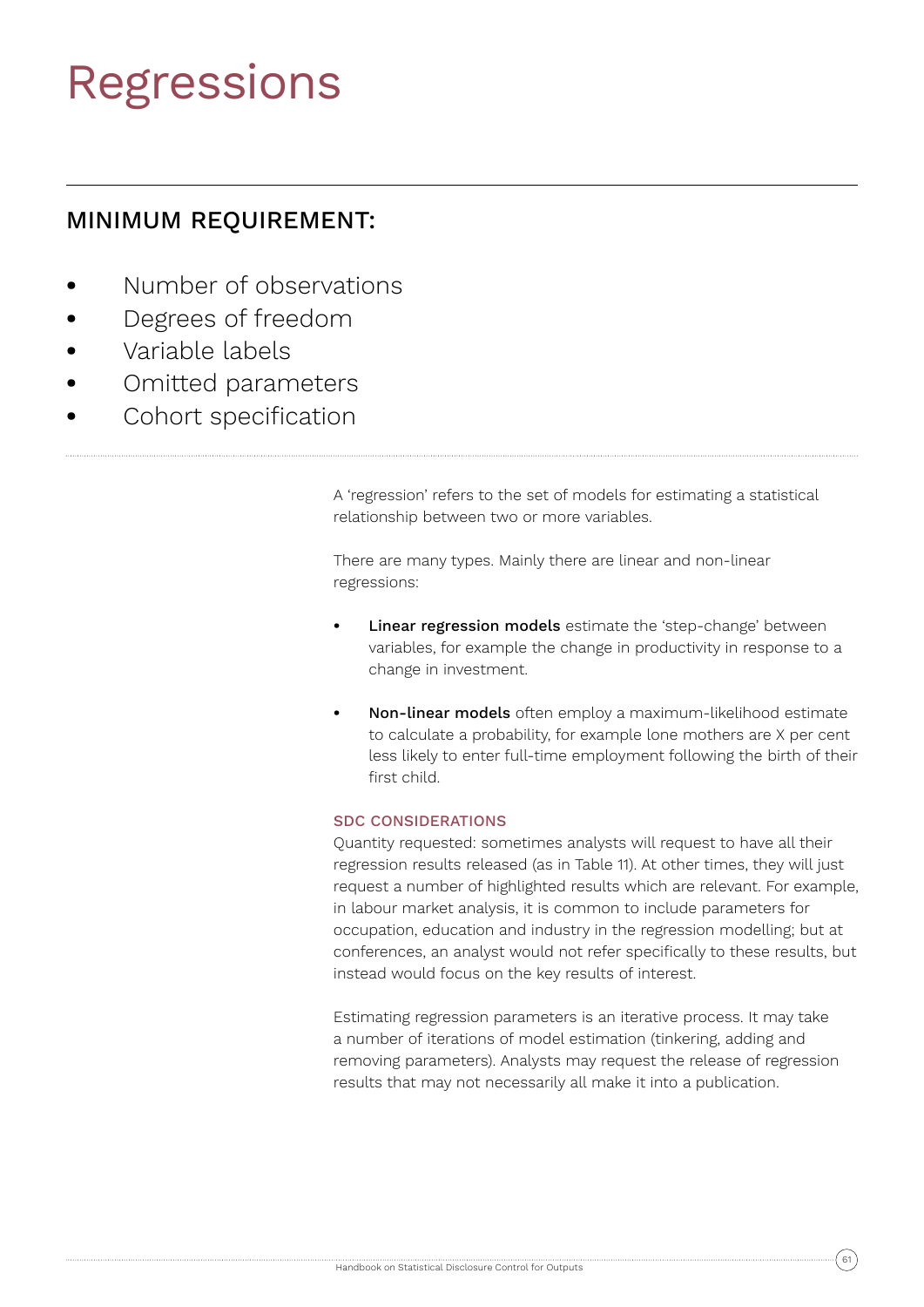Why might it be disclosive?

- **•** If the regression is undertaken on a single unit.
- **•** If sequential regressions are undertaken but the number of observations in the cohort changes by a small number each time (and the differences in the results are significant) then this might be associated with the 'additional' observations included in the cohort.
- **•** If the regression solely consists of categorical variables (these are variables that might take the values 0/1, True/False, Yes/No, etc.).

Table of regression estimates

| <b>TERM</b>                                                      | <b>ESTIMATE</b> | STD.ERROR | <b>T-STAT</b> | P-VALUE         |
|------------------------------------------------------------------|-----------------|-----------|---------------|-----------------|
| intercept                                                        | 842.32          | 32.13     | 26.21         | 0.00            |
| Female                                                           | $-26.71$        | 5.23      | $-5.11$       | 0.00            |
| Age 20-24                                                        | 170.06          | 14.89     | 11.42         | 0.00            |
| Age 25-29                                                        | 111.23          | 14.64     | 7.50          | 0.17            |
| Age 30-34                                                        | 20.39           | 14.76     | 1.38          | 0.39            |
| Age 35-39                                                        | $-13.01$        | 15.23     | $-0.85$       | 0.06            |
| Age 40-44                                                        | $-28.19$        | 15.05     | $-1.47$       | 0.16            |
| Age 45-49                                                        | $-21.26$        | 14.98     | $-1.42$       | 0.04            |
| Age 50-54                                                        | $-30.52$        | 15.09     | $-2.02$       | 0.00            |
| Age 55-59                                                        | $-72.56$        | 15.38     | $-4.72$       | 0.00            |
| Age 60-64                                                        | $-111.01$       | 15.77     | $-7.04$       | 0.00            |
| Age 65-69                                                        | $-122.34$       | 15.68     | $-7.80$       | 0.00            |
| Age 70+                                                          | 87.95           | 31.77     | 2.77          | 0.00            |
| Marital status (Married/Cohabiting/Civil<br>Partner)             | 34.81           | 7.50      | $-4.64$       | $\circ$ -60     |
| Marital status (Divorced/Widowed/<br>Previous Civil Partnership) | 57.83           | 10.30     | 5.61          | q <sub>00</sub> |
| Highest Qualffication No Answer                                  | 168.35          | 55.01     | $-3.06$       | 0.00            |
| Highest Qualification Degree                                     | 121.51          | 30.04     | $-4.00$       | 0.00            |
| Highest Qualification GCE A level                                | 143.01          | 31.19     | $-5.15$       | 0.00            |

Easy to understand labels

Should not be undertaken on one observation (time series)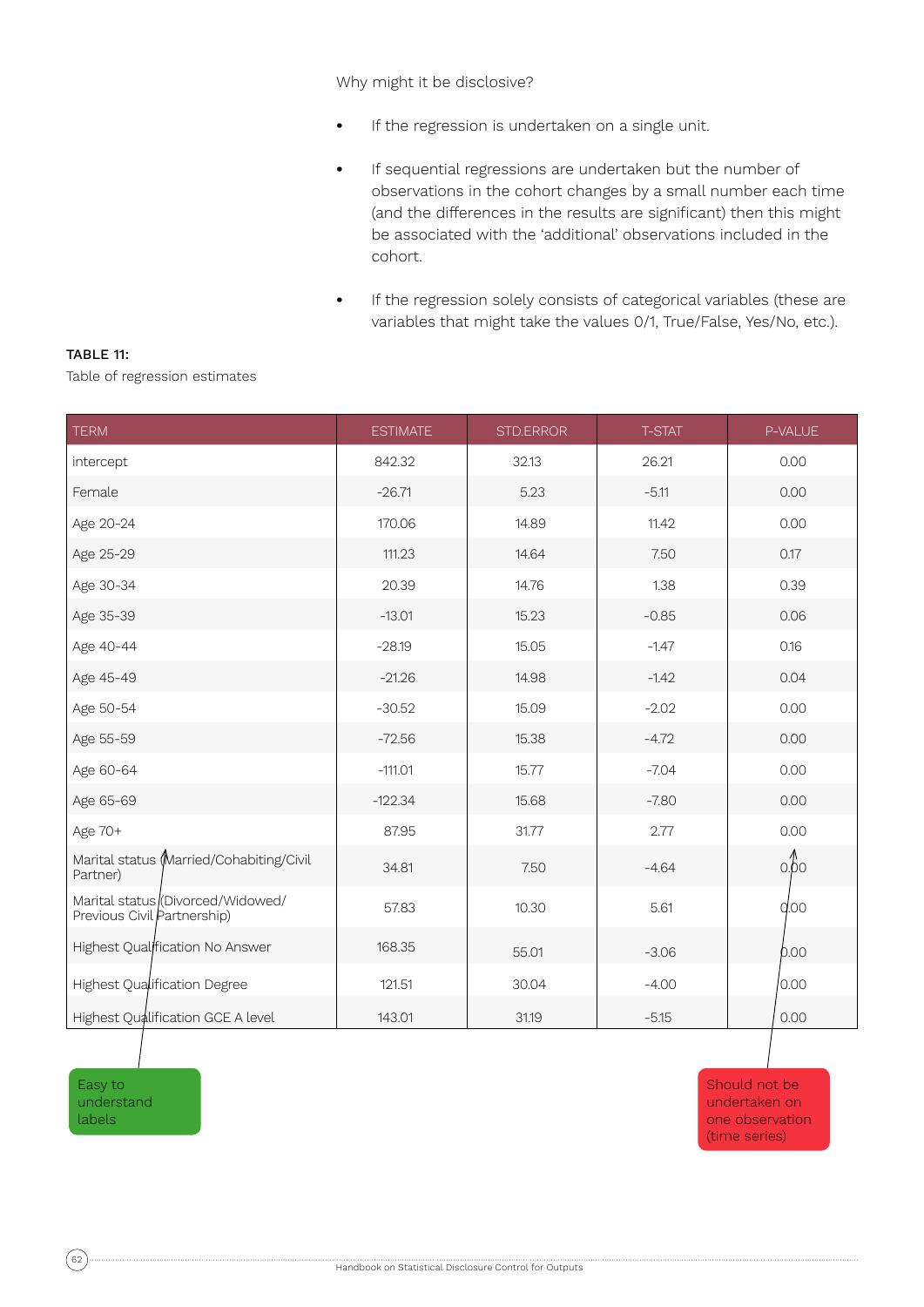## RULE OF THUMB

Generally, regression results can be released; a check for degrees of freedom (should be at least N), and that sequential regressions do not differ in counts of observations of less than N) should be undertaken.

## REDUCING DISCLOSURE RISK

Ensure sufficient number of observations, within and between model estimations. In practice, this is very rarely an issue to be concerned about.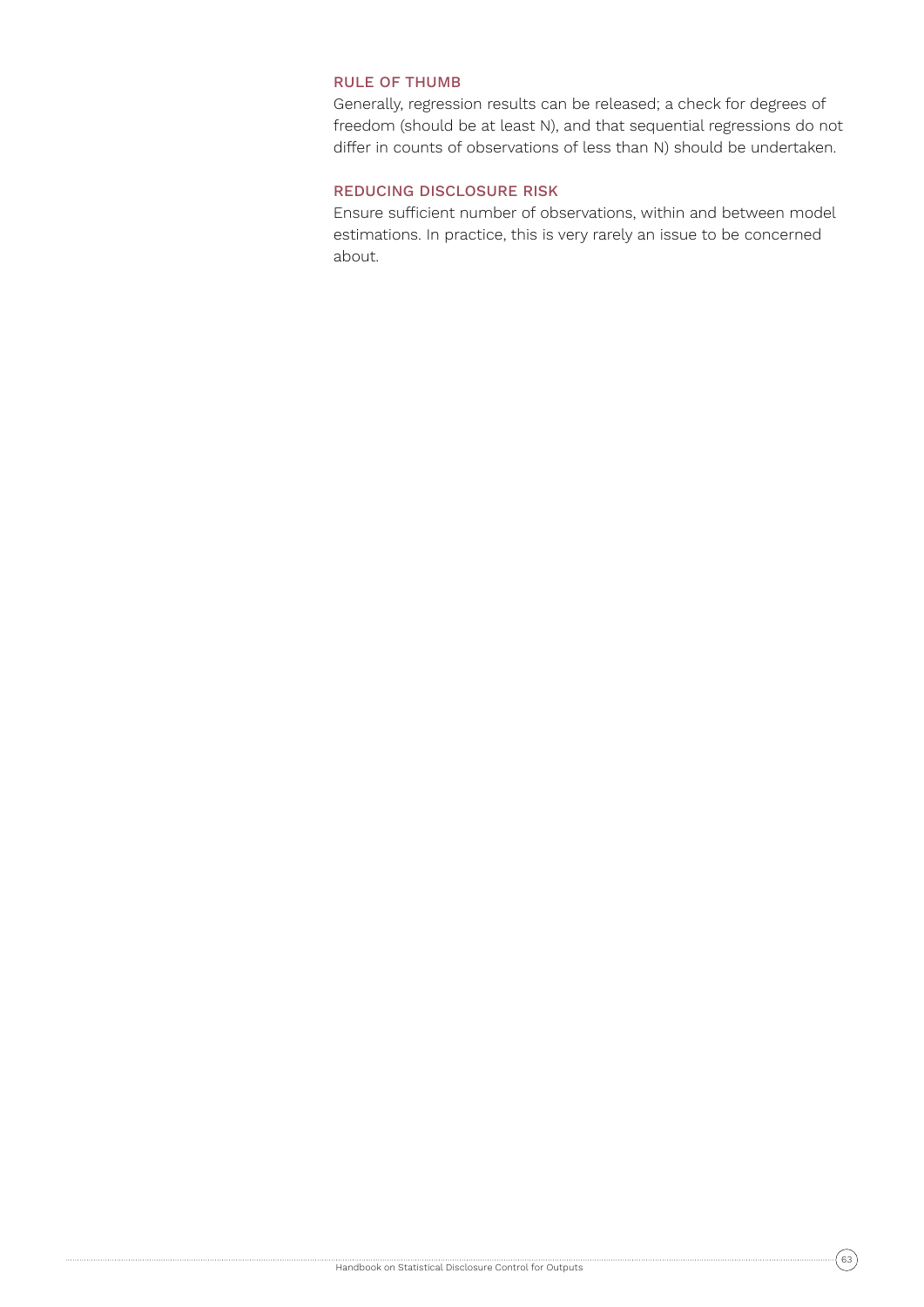## Residuals

## MINIMUM REQUIREMENT:

## **•** Axis labels

Residual plots are a graphical representation of residuals (or errors) following the estimation of a regression model. Residuals are often plotted against one of the covariates used in the model (as in Figure 12).

## SDC CONSIDERATIONS

Individual residuals should never be reported. However, the shape or distribution of residuals (observed errors) following a regression can help describe the fit of a particular model or the heteroskedasticity in the data.

Important considerations when assessing a residual plot are outliers, and what variable is used on the x-axis.

In order to attribute a single residual to a specific data subject, one has to successfully order all observations along the reported x-axis. This is often difficult to achieve with a large number of observations and one plot. When multiple residual plots are presented following estimation of the same model this increases the disclosure risk since the residuals are re-arranged along the x-axis so outliers can be easily identified.

### RULE OF THUMB

As each residual represents a single observation, reporting residual plots should largely be avoided.

#### REDUCING DISCLOSURE RISK

Consider describing the shape of a residual plot, or the conclusion drawn from inspecting it, rather than reporting the residual plot itself. If a residual plot is needed, risk can be mitigated by removing the scale from the axes, and where possible use a covariate on the x-axis that is difficult to observe outside the dataset.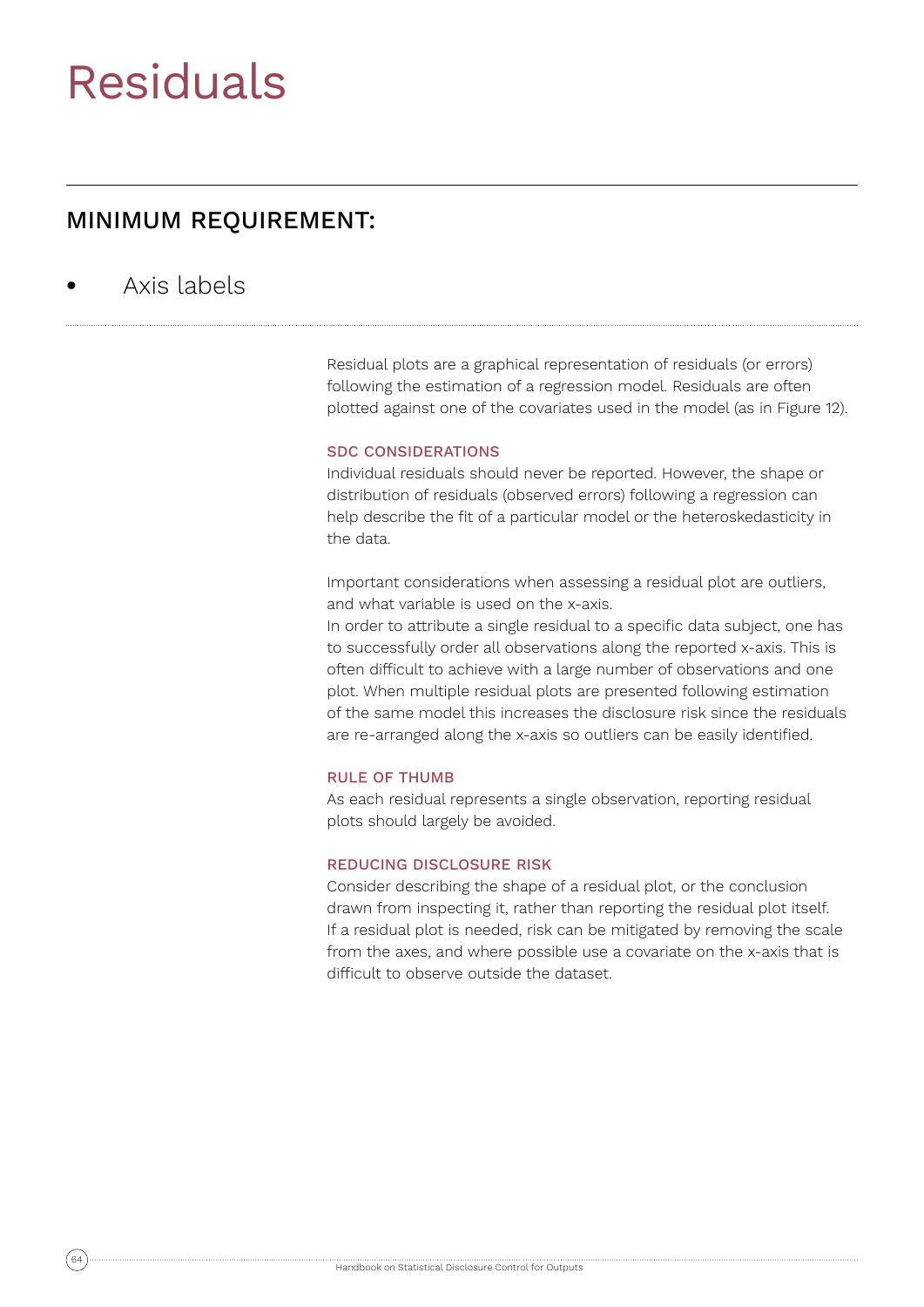FIGURE 12: Plot of individual residuals



$$
(\mathsf{65}
$$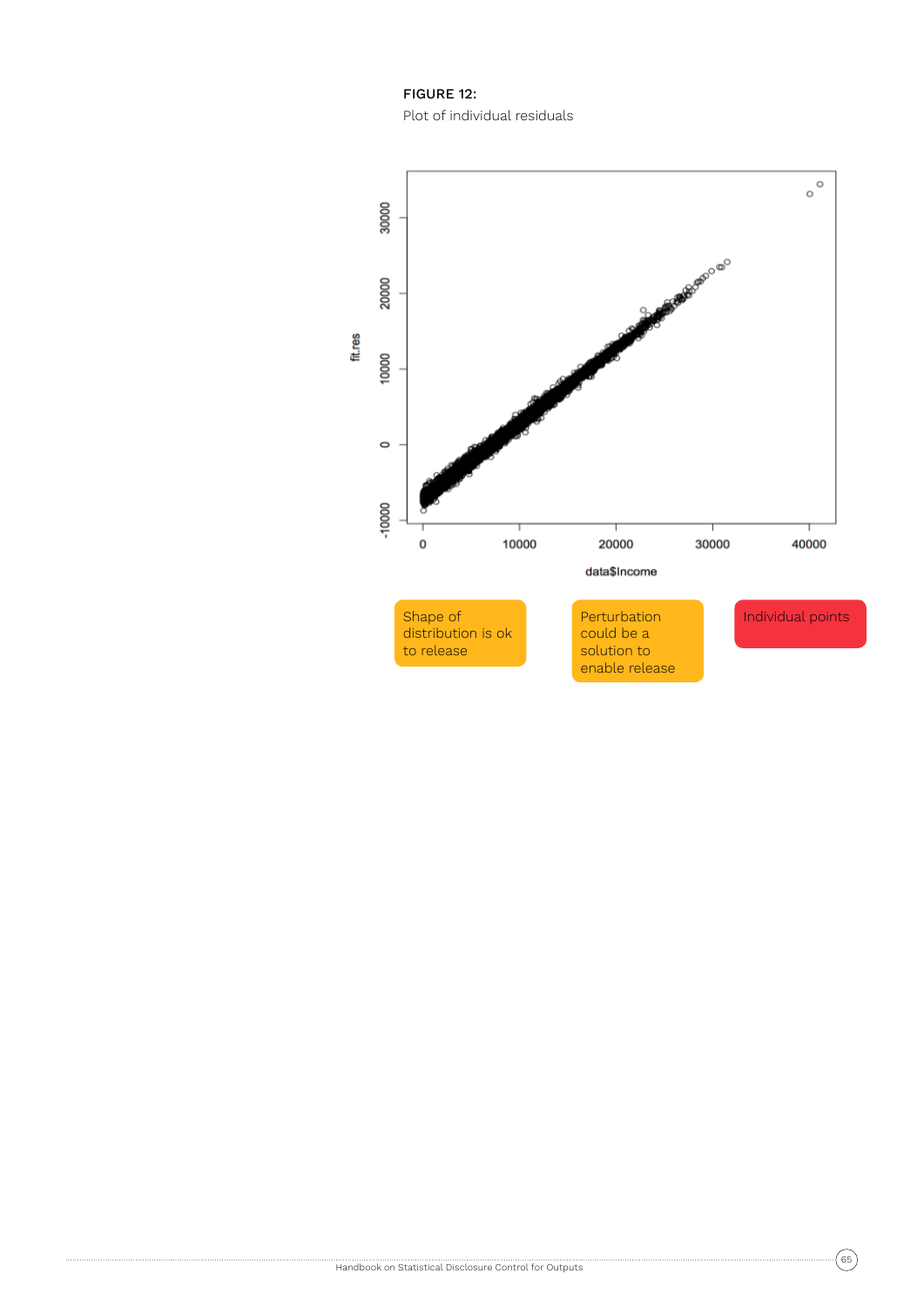## Margin plots

## MINIMUM REQUIREMENT:

- **•** Number of observations
- **•** Degrees of freedom
- **•** Description of dependent and independent variables

A margin plot graphs the predictive margins from a regression model. Margins are generated from regression models and show the predicted mean value of the dependent variable for the categories or values from the independent variable(s). They can be displayed in tables (e.g. Table 12) or plots (e.g. Figure 13).

## SDC CONSIDERATIONS

Generally considered safe as margin plot values are predictions / estimates.

## RULE OF THUMB

All modelled results should have at least the threshold 'N' number degrees of freedom and at least 'N' units used to produce the model. Model should not be based on one unit (e.g. time series on one company).

## FIGURE 13:

Plot of predictive margins

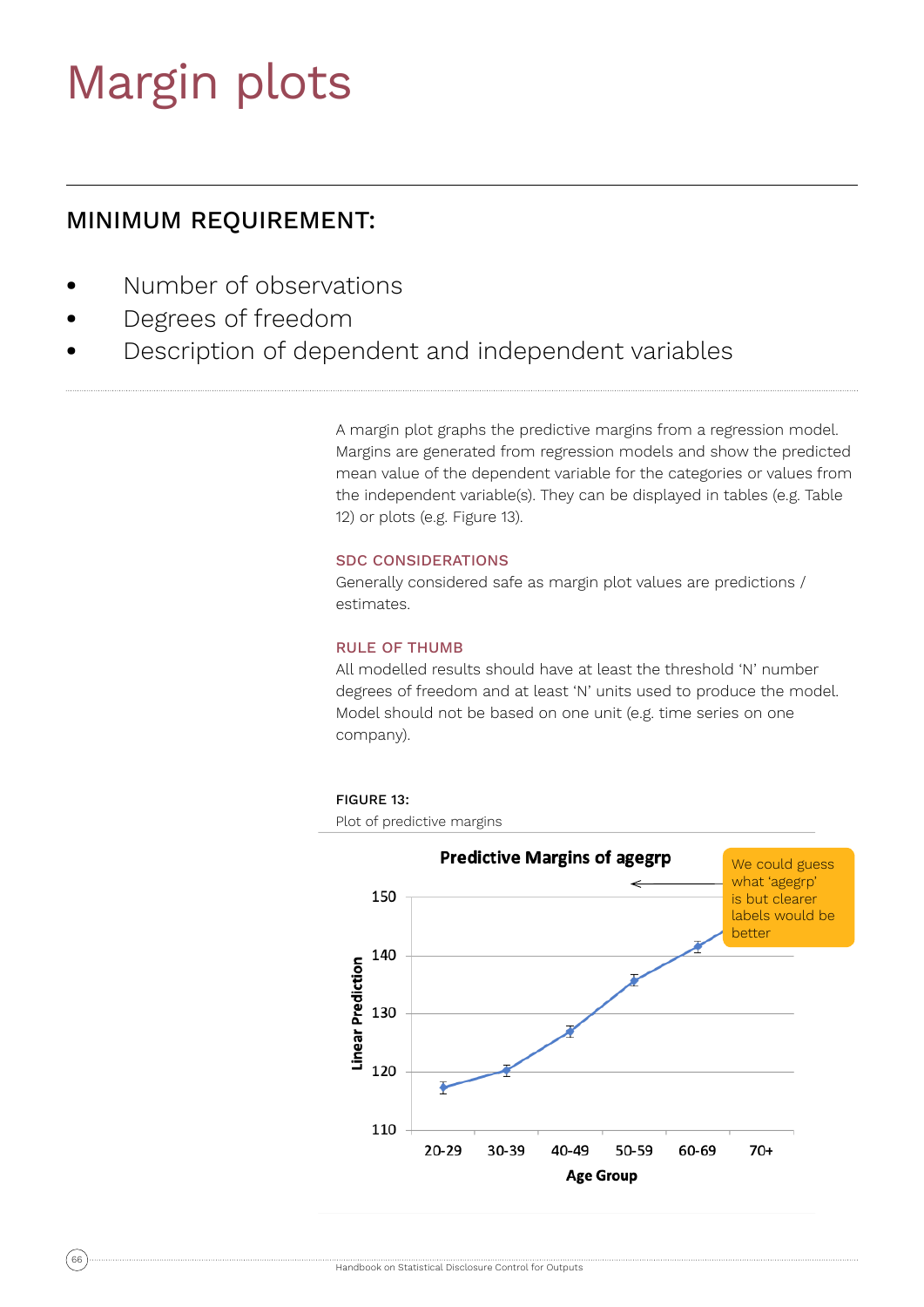## TABLE 12:

Table of predictive margins

|           | <b>DELTA METHOD DELTA METHOD</b> |          |            |         |                      |          |  |
|-----------|----------------------------------|----------|------------|---------|----------------------|----------|--|
| Agegrp    | Margin                           | Std.Err. | $\ddagger$ | P > [t] | [95% Conf. Interval] |          |  |
| $20 - 29$ | 117.2684                         | 0.419845 | 279.31     | 0.000   | 116.4454             | 118.0914 |  |
| $30 - 39$ | 120.2383                         | 0.502813 | 239.48     | 0.000   | 119.2541             | 121.2225 |  |
| $40 - 49$ | 126.9255                         | 0.56699  | 223.86     | 0.000   | 125.8141             | 128.0369 |  |
| $50 - 59$ | 135.682                          | 0.562859 | 241.06     | 0.000   | 134.5787             | 136.7853 |  |
| $60 - 69$ | 141.5285                         | 0.37812  | 374.30     | 0.000   | 140.7873             | 142.2696 |  |
| $70+$     | 148.1096                         | 0.644507 | 229.80     | 0.000   | 146.8463             | 149.373  |  |

Is model based on sufficient numbers of observations?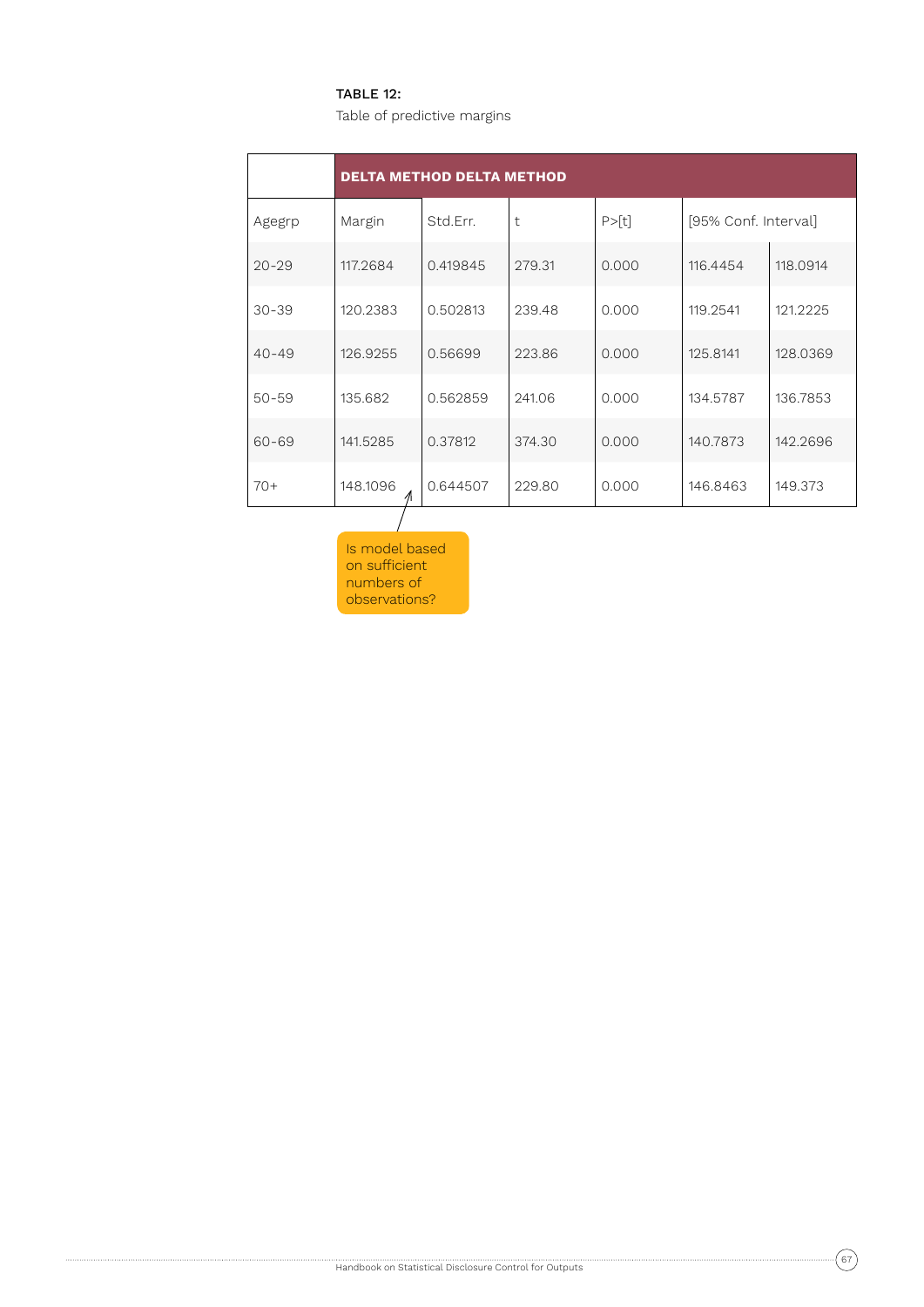## Test statistics

## MINIMUM REQUIREMENT:

**•** Number of observations

Test statistics are commonly used in statistical analysis. The nature and derivation of a test statistic will depend on what hypothesis is being tested. Some examples of test statistics include: t-test, R2, F-test, etc. Typically, a test statistic is a complex representation of a large number of observations, used to test differences between two or more groups of observations, test whether a particular parameter is different from zero or test whether an observed distribution resembles a theoretical distribution.

### SDC CONSIDERATIONS

Test statistics are often calculated based on a large number of observations. The risk associated with test statistics is further mitigated by the complexity of the test statistic itself.

Note: test statistics of two marginally different samples can result in disclosure, by looking at the difference between two statistics.

#### RULE OF THUMB

A test statistic should be derived based on at least 'N' observations.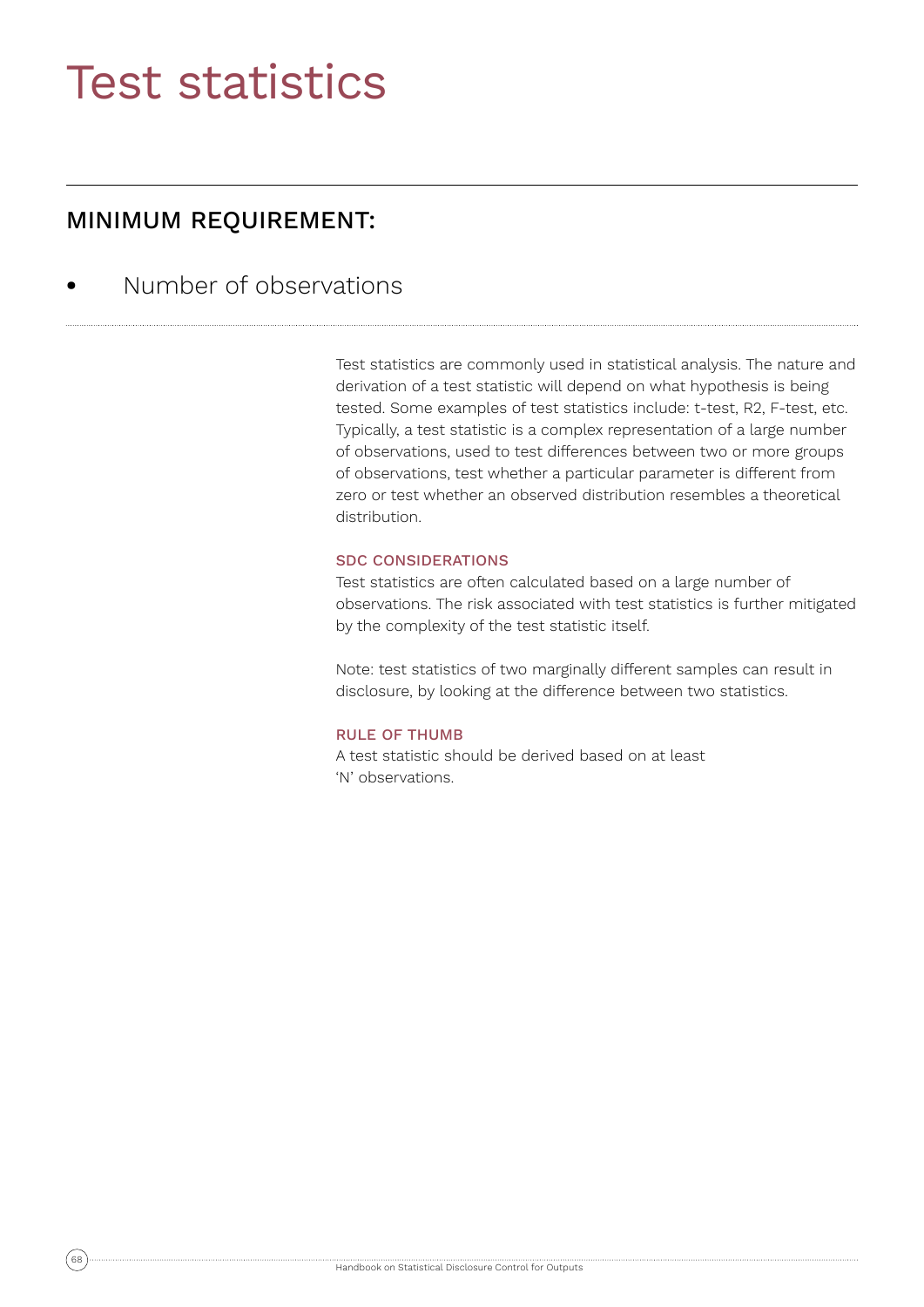## SECTION C

# Organisation and managing requests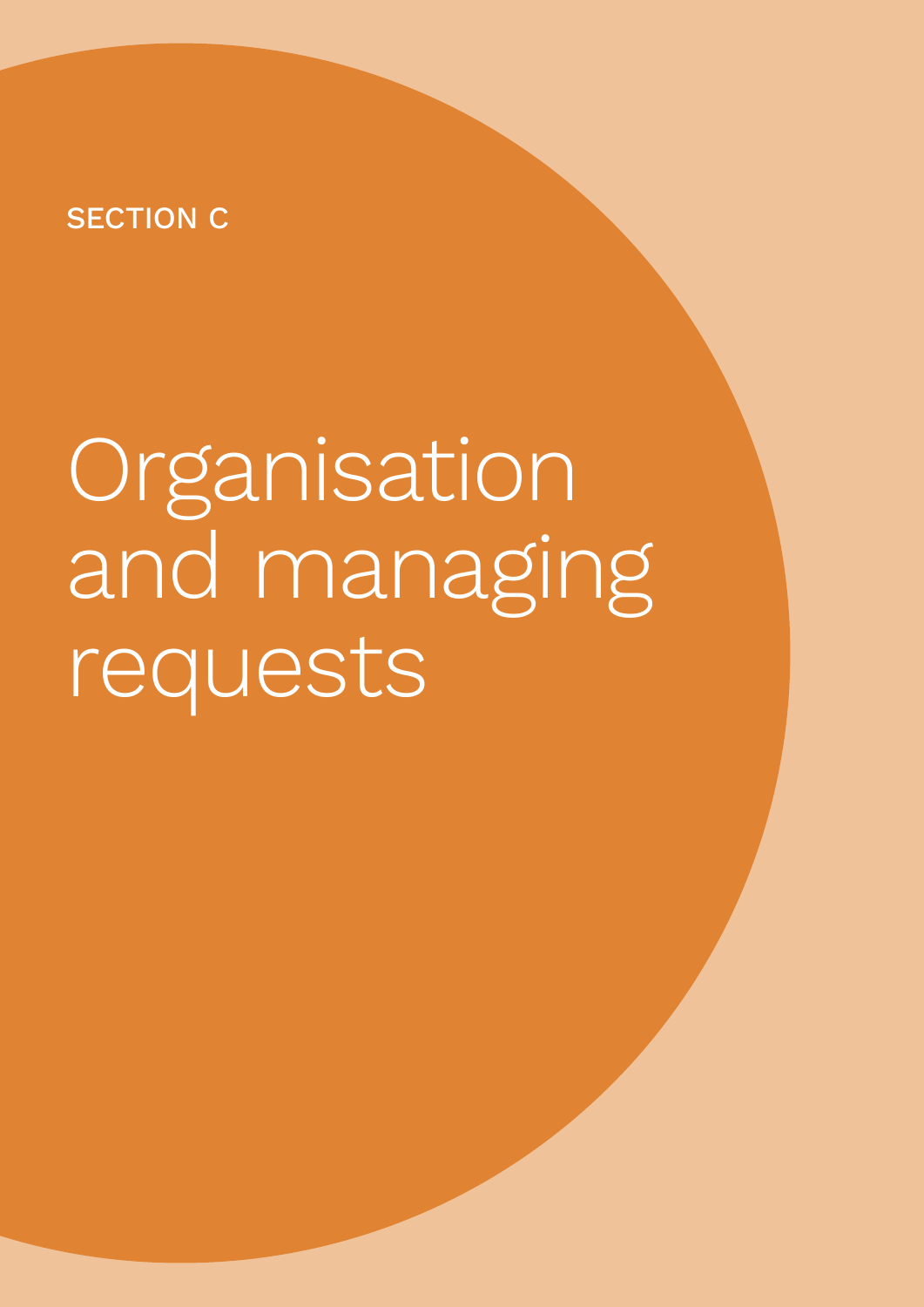## Introduction

This Handbook is designed both for staff working in services that provide access to confidential data, and the users of those services; and staff working in organisations that provide a secure data environment for internal use for those staff, who are likely to be assessing the results for statistical disclosure risk themselves.

Section C is primarily aimed at the former: for staff working in a service that provides secure access to confidential data, and for who the users are likely to be external (although a well-funded 'in-house' solution might well work along the same principles: for example, the ONS Secure Research Service provides access to internal ONS staff in the same way that it does to external analysts).

An important reason exists for making this distinction. The way Statistical Disclosure Control is organised can have a bearing on the safe release of results. If managed inefficiently, there is a higher risk that something will be missed, or an error made, resulting in the publication of a statistic that could reveal the identity of a data subject and/or some confidential information.

However, the way that organisations manage statistical results requests. and the process of Statistical Disclosure Control, will vary according to its own circumstances. For example, an 'in-house' solution may only have a need for Statistical Disclosure Control assessments to be undertaken once or twice a week, depending on the number of projects being worked on. This contrasts to a large service, such as the UK Data Service, which receives on average five to 10 statistical results requests from users every working day.

Whatever the circumstances, the advice and guidance which follows may be applicable to both situations. They reflect the shared best practice and wisdom of staff working in both environments over a number of years.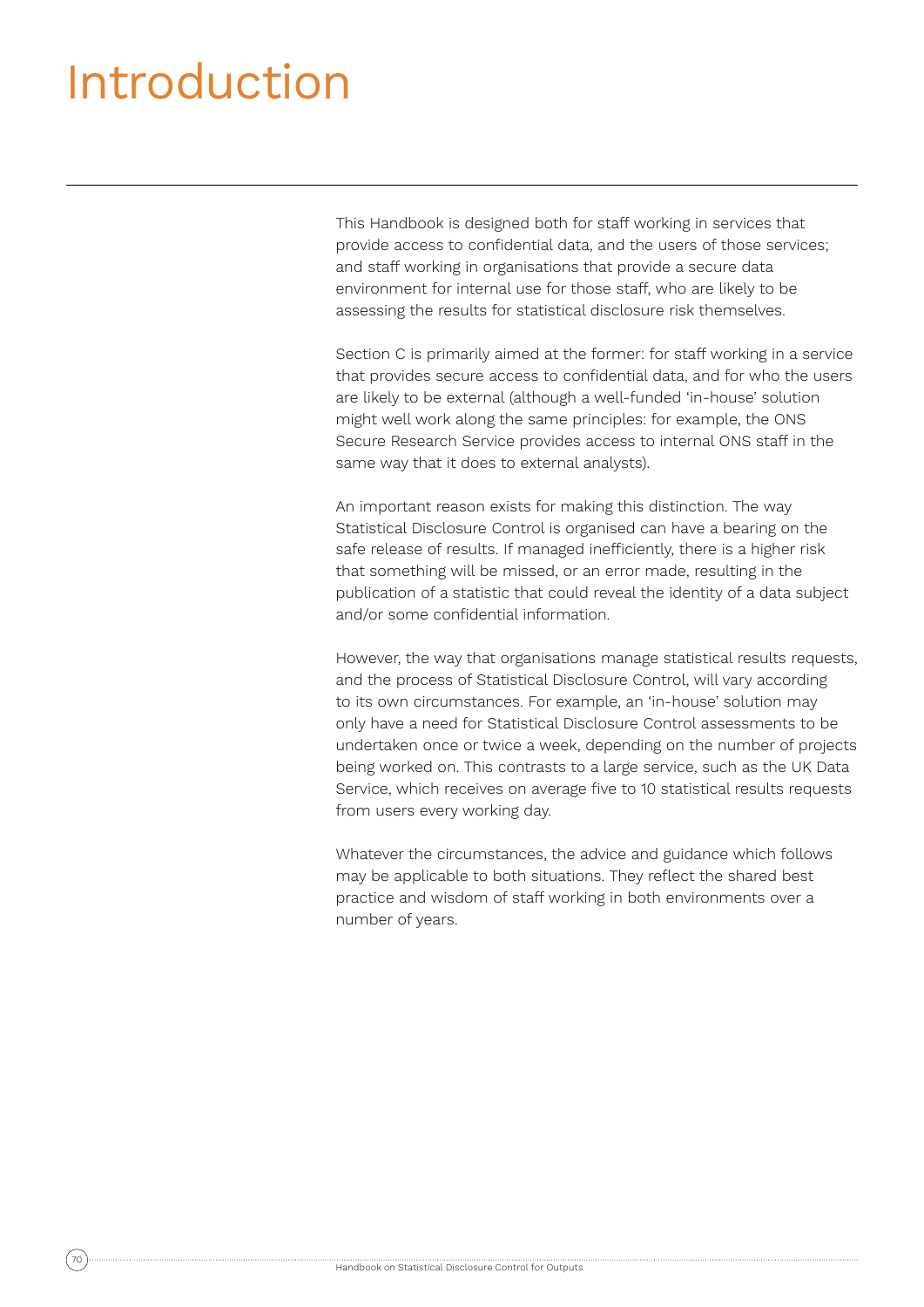## Implementing SDC as an organisation

## IN THIS CHAPTER YOU WILL LEARN ABOUT:

- 1. How to encourage analysts to produce results which can be easily assessed for statistical disclosure
- 2. Why it is important for two people to check results
- 3. Why it is important for staff undertaking checks to be independent from the analysis being undertaken
- 4. How to manage workloads and pressure
- 5. The importance of keeping records and auditing
- 6. The wider context of undertaking Statistical Disclosure Control

Statistical Disclosure Control represents a valuable tool to any organisation that routinely produces statistical results from sensitive data. Having a robust approach to statistical result checking provides a framework to ensure that information released in the public domain does not breach data subjects' confidentiality and at the same time satisfies the risk appetite of data providers.

The design of any SDC process should reflect the organisation's aims and analytical purposes, and has to be consistent with the overall approach to data security. There is no prescribed way to implement this process as this is largely bespoke to the type of data access provided. This section provides an overview of some specific aspects to take into consideration when setting up or running an SDC service, the challenges associated, and some practical examples based on best practices adopted by a number of data centres in the UK.

## INCENTIVISING GOOD RESULTS

A successful SDC process relies in large part on the quality of the results generated by analysts. Clear and easy-to-understand results enable checkers to provide better assessments and reduce the time and effort of statistical results checking.

An organisation should encourage ways to incentivise analysts to produce good results. A basic training on Statistical Disclosure Control covering the most common types of results can be delivered to all analysts accessing sensitive data. As a further measure, analysts can be asked to apply these principles to every result they produce. We recommend that guidance on what information is needed by checkers for clearing each type of statistical results is provided to analysts in advance.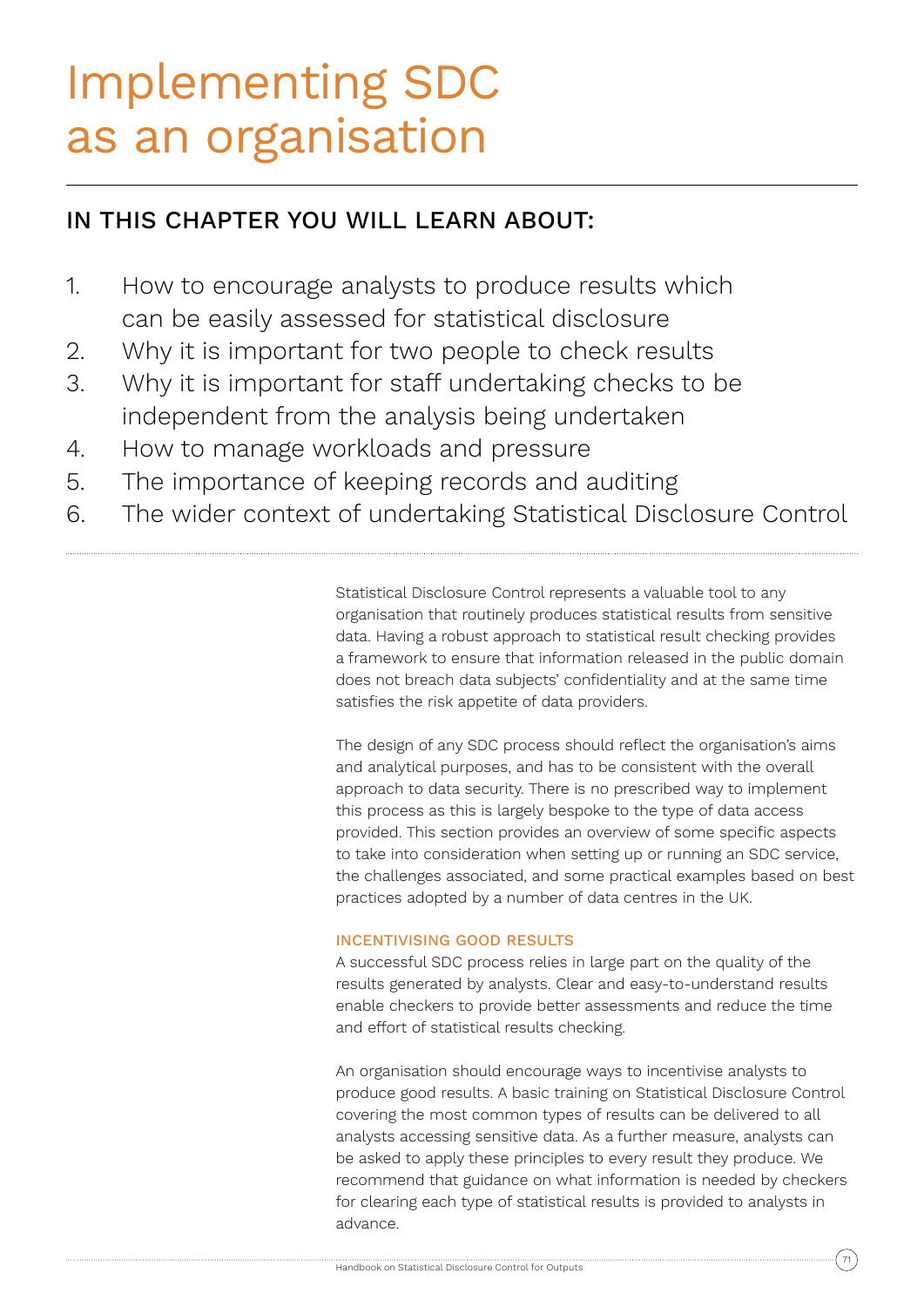### FOUR-EYES PRINCIPLE

It is generally best practice to have statistical results checked by two different checkers. These can be specific members of an organisation or internal analysts but, in general, each statistical result request should be scrutinised by at least one person not involved with the original statistical result. Each check should be carried out independently of the other checker, and the decision to release a set of results should be taken jointly to ensure consistency.

Large organisations or data services may experience requests for a variety of results, some of which may prove challenging for a checker to assess. Having a second pair of eyes to review the statistical results may help with building confidence towards the decision whether to release or not, and mitigate the risk of mistakes by requesting a second opinion.

For other organisations, for example that provide 'in-house' secure data environments for their staff, this may not be necessary (if, for example, only one or two sets of statistical results are released on a rare basis). This is because more time is available to the staff in assessing the statistical results for SDC. In a busy service such as UK Data Service, the four-eyes principle is more appropriate.

#### INDEPENDENCE OF CHECKERS

Any consistent SDC process relies on the ability of the person in charge of checking statistical results to provide an impartial assessment. As an organisation, it is important to ensure that there is an adequate level of segregation between the analyst who produces the statistical results and the person responsible for checking it.

Small organisations and in-house services often tend to rely on their own analysts to check statistical results. In these circumstances, it is important that this role is kept separate from the work produced as an analyst. A basic rule is not to allow checkers to release their own statistical results but to require a second assessment from another analyst, possibly from another project. In small teams, this may prove challenging as all analysts may have a potential conflict of interest if they are working on the same project. In this case, a robust auditing process and random spot checks can provide a good solution to monitor the quality of the statistical results released.

#### MANAGING WORKLOAD AND PRESSURE

As SDC is the final safeguard before releasing potentially sensitive information in the public domain, an organisation should allocate enough resources to ensure that checkers are in a good position to make their judgment. Stress, pressure and high workloads may quickly lead to the release of disclosive results. As an organisation, it is important to provide an environment where checkers feel confident to reject bad results and do not feel pressured by analysts to make exceptions.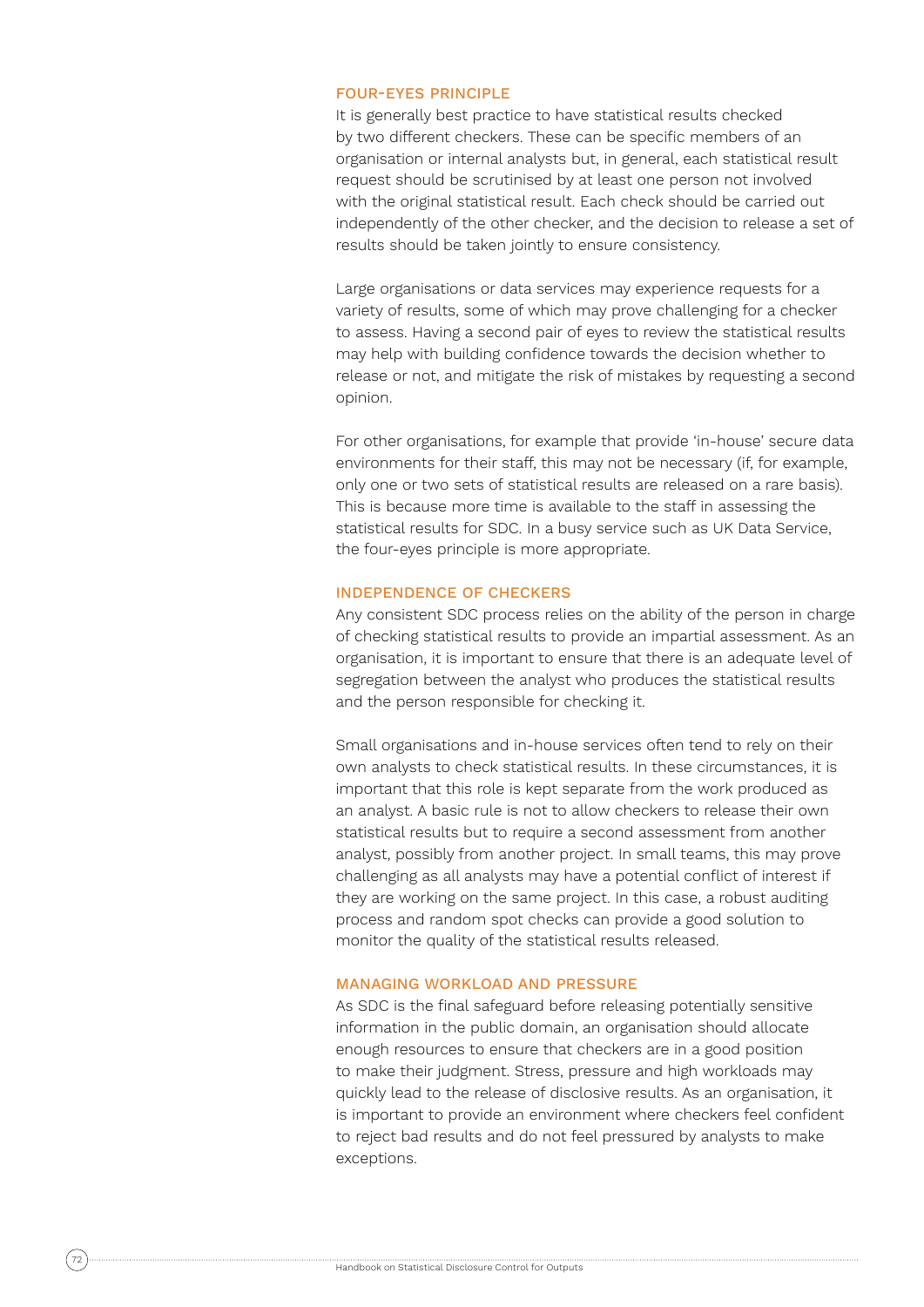Setting up a Service Level Agreement (SLA) is a way to release some pressure from the system and allow checkers enough time to assess each request adequately. Analysts need to be aware that requests should be submitted in a timely way and that their work schedule should account for the time necessary for a request to be reviewed. In some cases, scheduling a specific time slot for statistical results checking can encourage analysts to concentrate all their statistical results in one request, avoiding fragmentation and facilitating the work of the checker.

A system of rotation between checkers can also improve the performance of the process, and can avoid favouritism or unbalanced workload towards more friendly checkers. This would also encourage checkers to work on a different variety of statistical results and ultimately can increase consistency in applying SDC.

Ensuring that output checkers work on other tasks during the working week will help avoid 'output fatigue' and burnout, which could lead to a reduction in service quality.

Ideally, staff should check outputs with different members of the team; if a pair of output checkers are both making a consistent mistake together, this may go unnoticed.

Some services may consider that not every set of statistical results need to be checked. For example, regression results contain a very small risk of disclosure; by contrast, more risk is often inherent in tables of frequencies and descriptive statistics. It could be that checkers only undertake SDC of these latter statistics, and automatically release, for example, regression results without question. It may be an understandable position to take: however, SDAP recommends that every set of statistics is checked, even if just a cursory glance is applied for results such as regressions. A safeguarded approach would be to encourage prolific-requesting analysts whether they require so many statistical results to be released, especially if they know that they are unlikely to use or refer to the majority of the results requested for release.

#### RECORD KEEPING AND ACCOUNTABILITY

As a tool to mitigate risk, it is important to keep a record of all statistical result requests in order to have the evidence to assess whether the process in place meets the organisation's needs. In particular, there are a number of reasons why keeping a comprehensive record of the SDC process may be useful for an organisation.

First, this helps monitor the volume and type of the statistical results requests while generating information on the quality of the statistical results and the decisions of checkers, with scope for continuous improvement of the process. It is also a tool for identifying who is accountable for each request and to ensure that the SDC process is followed correctly and with no confusion.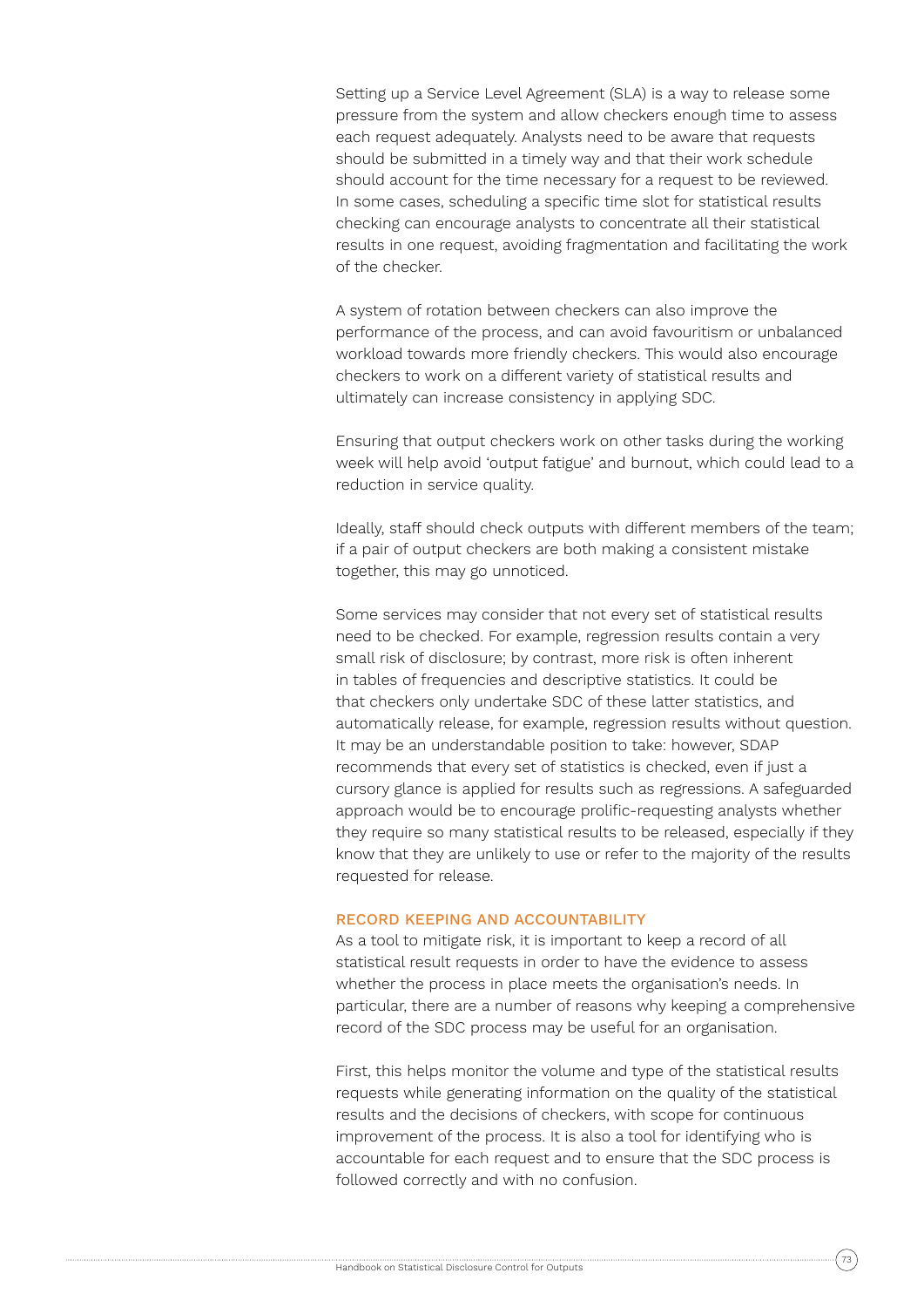Second, a historical log of the SDC activity offers a useful knowledge base for all checkers, especially when facing results or data sources they are less familiar with. It also provides reassurance on past decisions of release in the case of audits from data providers. Finally, it is an easy way to generate logs on risk management for external or internal audits (e.g. ISO 27001, Data Security and Protection Toolkit) and for enabling spot checks. At the same time, it provides a consistent approach with the conditions required by the forthcoming data protection regulations (e.g. privacy by design).

There is no general rule on how to keep a record of the SDC process. Audit logs can be tailored to fit an organisation's needs, the volume of the service, the resources available and any security or information governance requirements (e.g. ISO 27001, IG Toolkit). It is important that the process does not become too burdensome to follow, as that may lead to misreporting from both analysts and checkers.

In general, it is good practice to keep a record:

- **•** of all statistical results requested;
- **•** the checker's decision (i.e. statistical results released, rejected or withdrawn);
- **•** who requested the statistical results;
- **•** who checked it;
- **•** any issues or amendments applied;
- **•** and the reasoning behind each decision;
- **•** date when the request was made, approved, and statistical results released.

Additionally, it could be useful to keep a copy of the statistical results released in their original form. This is to allow spot checks and minimise secondary disclosure that could arise from multiple copies of the same statistical results being released.

#### AUDIT

A key role of the risk management of statistical results checking relies on a continuous audit of the SDC process.

It is advisable to have regular internal audits of the SDC activity, in order to monitor the quality of the statistical results released and to identify any issues that may lead to a security problem. For instance, the rejection rates of statistical results can represent a good indicator of a problem. An unusually high rate may be related to poor quality of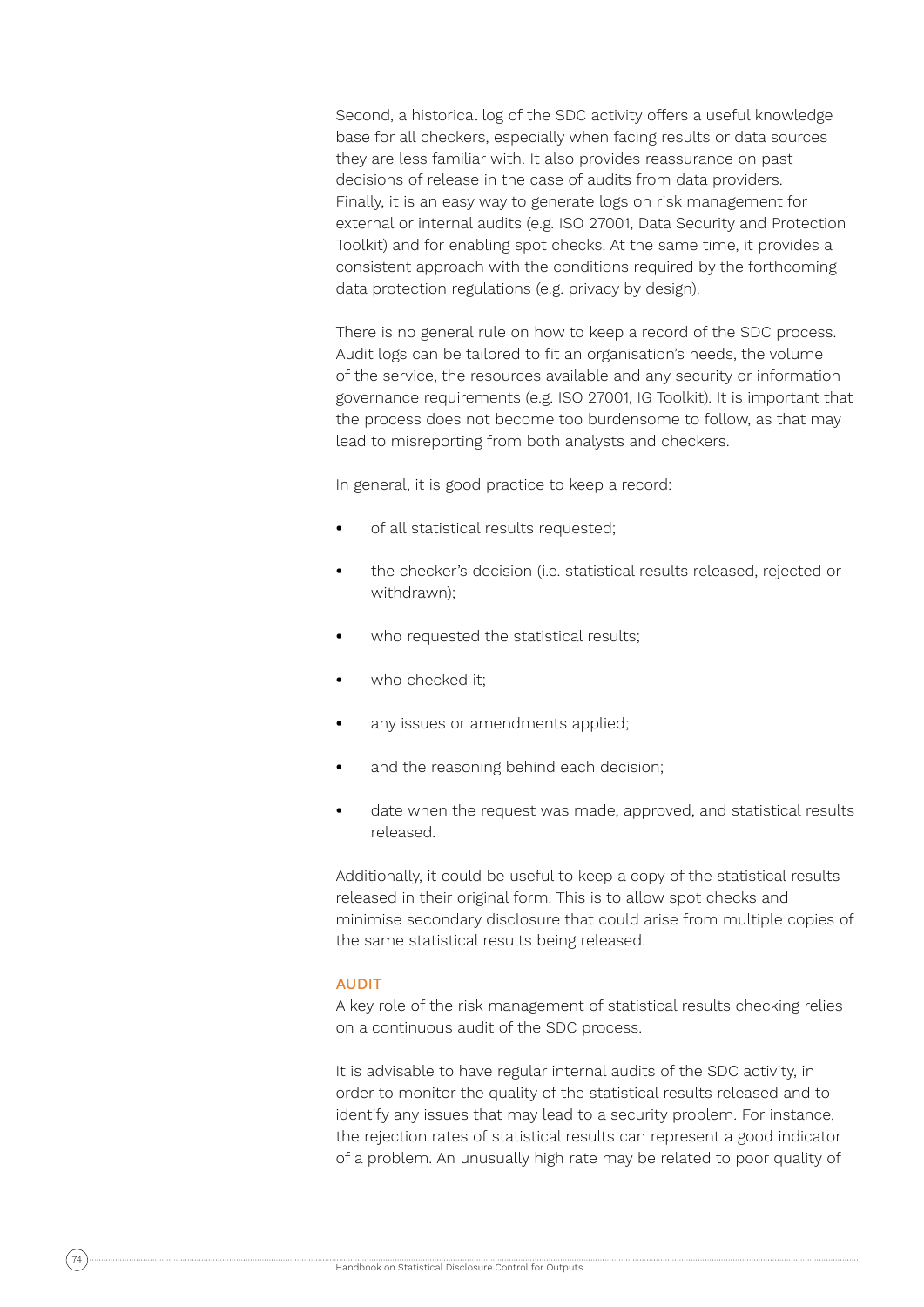statistical results from a particular analyst or to the need of further training for some checkers, or it may ultimately indicate that SDC is applied incorrectly. On the other side, a very low or null rejection rate may signal a failure to comply with the SDC procedures, leading to the risk of releasing potentially disclosive results from the system.

An internal process of revision allows an organisation to identify scope for continuous improvement and enables a constructive debate on the system adopted. On a similar line, external audits can provide a valuable opportunity to get a fresh opinion on the SDC process. It is important to design audits with the aim to improve the SDC process and to encourage checkers and analysts to report issues and near misses. It might be beneficial to run regular meetings for checkers to discuss particularly challenging statistical results, identify training needs and share expertise on the way they apply SDC. Spot checks on the statistical results released can be used as an additional tool to monitor the performance of the process, with statistical results deemed too disclosive being withdrawn from the public domain.

The concept of statistical disclosure is dependent on the context in which a statistical result is released, the interpretation of the checker and the risk appetite of that moment. These factors may change over time, especially when more statistical results of the same kind are released leading to an increase in the risk of secondary disclosure. Random spot checks and audits provide a way to review this risk and ensure that the approach is consistent over time and in line with the organisation's goals.

#### UNDERSTANDING THE WIDER LANDSCAPE

Statistical Disclosure Control is a widely applied tool, which addresses an increasingly complex legislative framework on data confidentiality and information governance. In this fast changing landscape, an organisation can struggle to identify the right set of skills for this type of role. At the same time, checkers can feel challenged by new statistical methodologies and novel data sources, which can potentially bear new and unknown forms of disclosure.

In this context, it is important to identify training opportunities and keep checkers abreast of best practices, changes in legislation and new SDC techniques. In addition, an organisation should encourage checkers to share and discuss informally particularly challenging statistical results and the issues faced. Ultimately, Statistical Disclosure Control is a tool that reflects the approach of an organisation to risk management. For this reason, it is important that checkers feel confident when reviewing statistical results and have a route to share any issues or seek expert advice.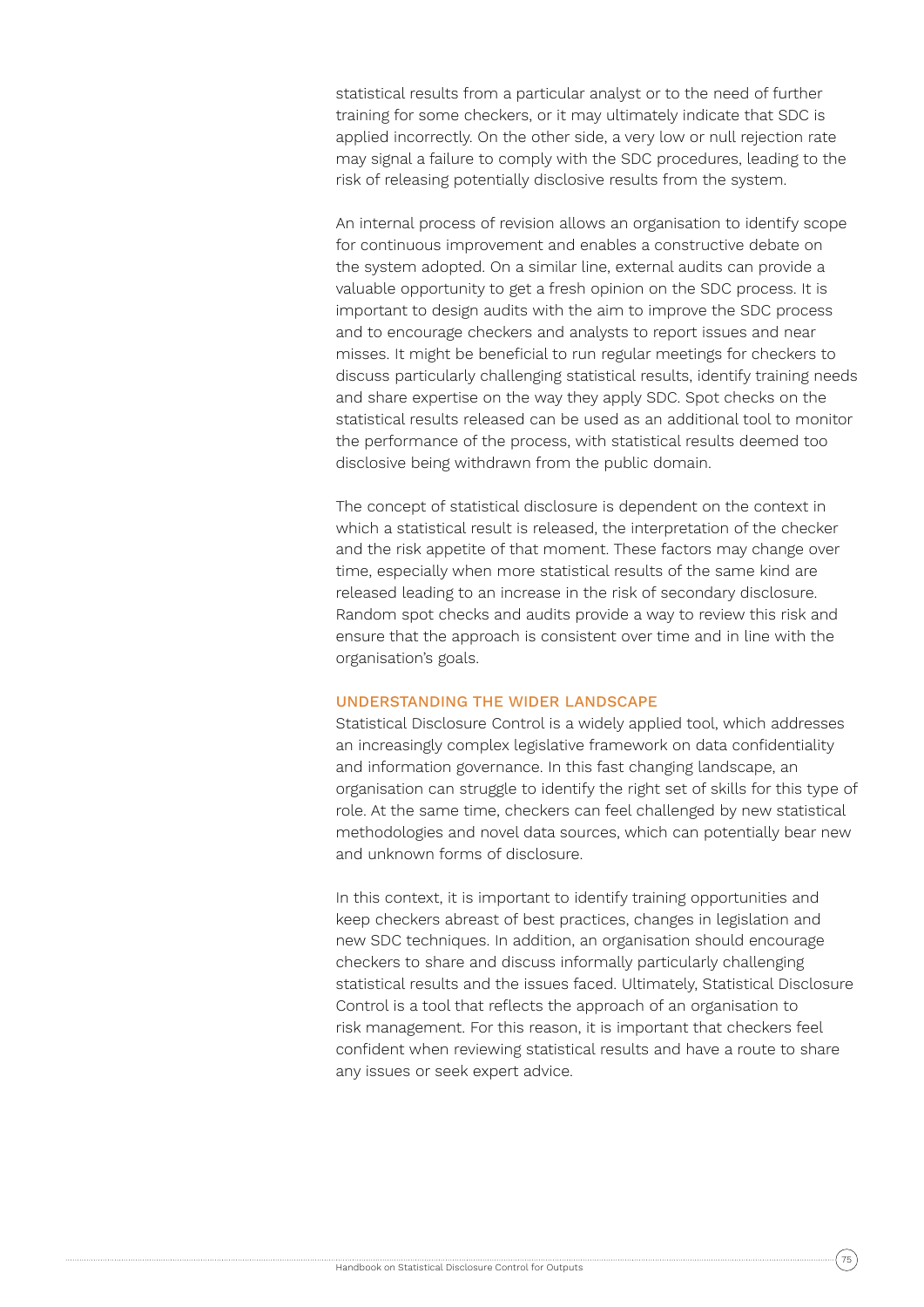## Managing analysts

### IN THIS CHAPTER YOU WILL LEARN ABOUT:

- 1. The importance of taking a consistent approach to SDC
- 2. How organisations providing a similar service, or providing access to similar data, could work together to take a consistent approach

Receiving a large number of frequent requests for releases of statistical results from analysts can introduce challenges. For example, should requests be prioritised? How can consistency in how SDC is applied be achieved? Importantly, how can relationships with analysts be nurtured to achieve the most efficient outcome. This section considers a number of issues that affect analysts as well as staff.

#### CONSISTENT APPROACH TO SDC ACROSS ORGANISATION/ **CHECKERS**

Where there are multiple staff conducting SDC in an organisation, it is important that a consistent approach is applied by each checker. This includes:

- **•** assessing statistics for Statistical Disclosure
- **•** Undertaking SDC in the same way;
- **•** ensuring that the type of statistical results submitted by the analyst meets the organisation's requirements.

Organisations will differ in their approach to assessing statistics for SDC and in relation to the type of statistical results they require analysts to submit (see 'What are good results?' below for recommendations). However, it is key that checkers apply the service's approach consistently. If this is not done then analysts may favour particular checkers (e.g. due to them being more lenient), increasing the risk of unsafe statistics being published.

Checkers should liaise with analysts in a consistent manner and ensure that messages are communicated consistently. For example, where additional information is requested from an analyst in order for the checker to make an assessment about whether a statistic is safe or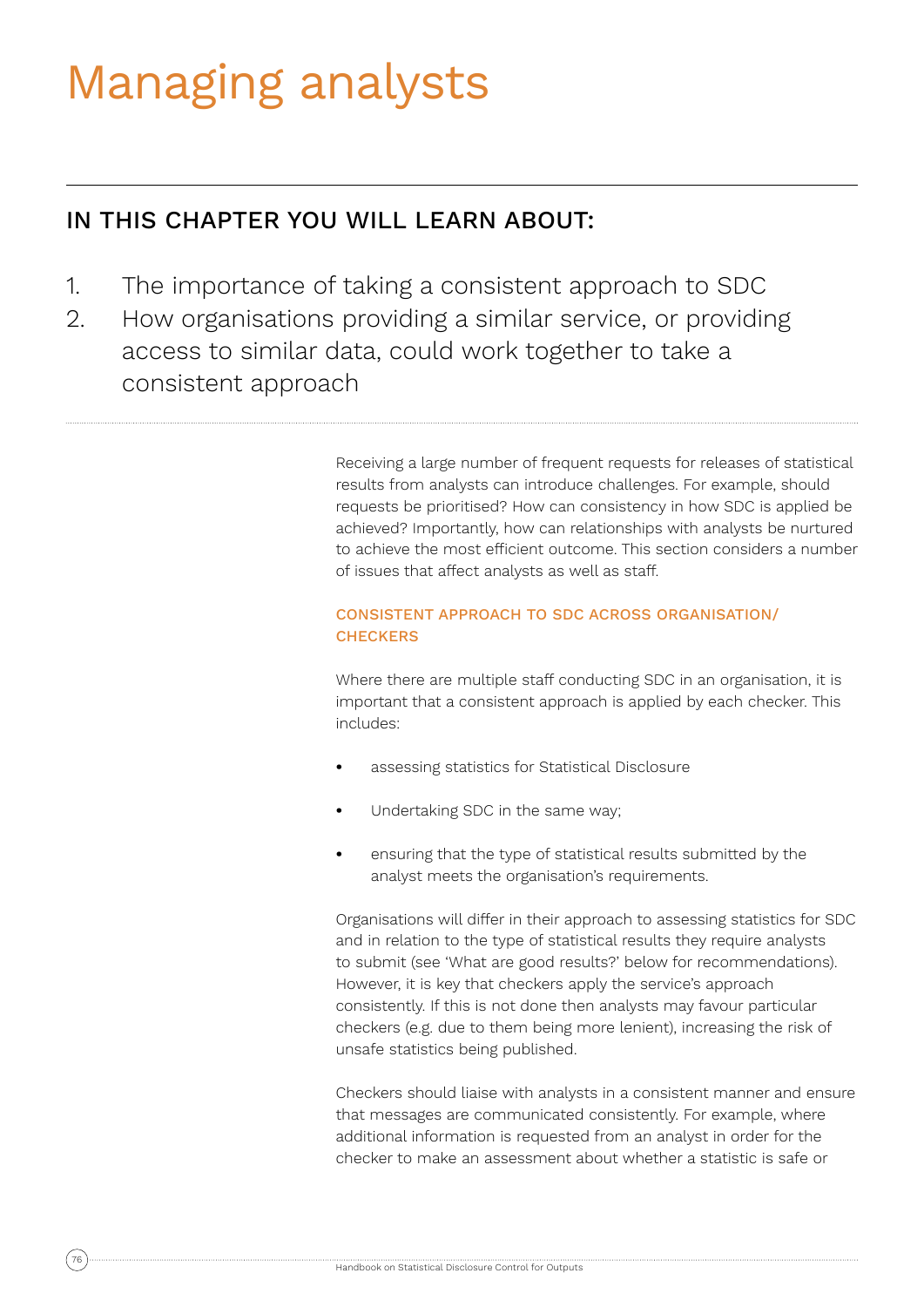not, the checker should clearly explain the reason/s for this. Likewise, if a statistical result is deemed unsafe and revisions are required, the checker should ensure that the analyst understands the reason/s for this and is able to make the required changes to produce a safe set of statistical results.

Finally, it is important that the approach adopted by the organisation to protect the confidentiality of data subjects is consistent over time. We would recommend that the above are monitored through regular audits, and where issues are identified, that changes are implemented (e.g. through staff training).

There could be advantages to be realised where services offer access to similar data types, or even provide access to the same analysts, to provide a consistent approach to SDC. It would be more efficient because analysts wouldn't have to learn 'two or more' approaches and remember to apply depending on which service they were accessing data for. Convergence could be an aim of different services.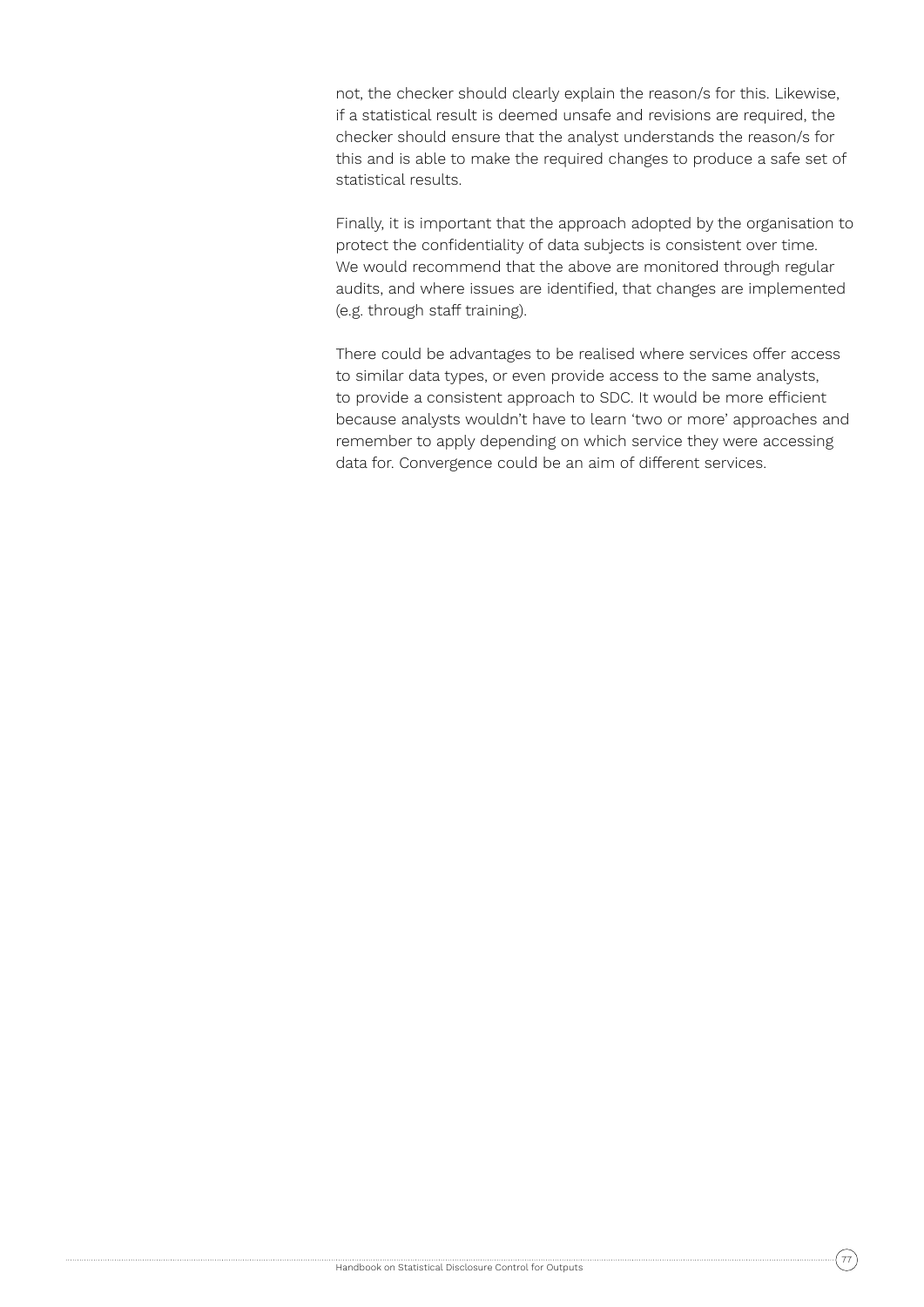### What is a good set of statistical results?

### IN THIS CHAPTER YOU WILL LEARN ABOUT:

- 1. What constitutes a 'good' statistical output
- 2. What information to ask an analyst to provide when they submit an output

Organisations will have different requirements relating to the type of statistical results they will check. Here are some suggestions about what constitutes a good set of statistical results:

- **•** Well explained
- **•** Description of the project
- **•** The dataset/s used
- **•** Sample selection criteria
- **•** Method
- **•** Description of the variables
- **•** Description of the results
- **•** Neatly presented
- **•** Tables and figures numbered
- **•** Variables clearly labelled
- **•** Easy to read etc.

#### INCLUDES THE REQUIRED INFORMATION

This is the information that needs to be provided by the analyst so that the checker/s can make an assessment about whether the statistics are safe. This includes information such as number of observations, as well as clear descriptions of the variables. See 'Minimum Requirement' (e.g. information that needs to be provided by analyst) under each SDC technique in Section B of this Handbook.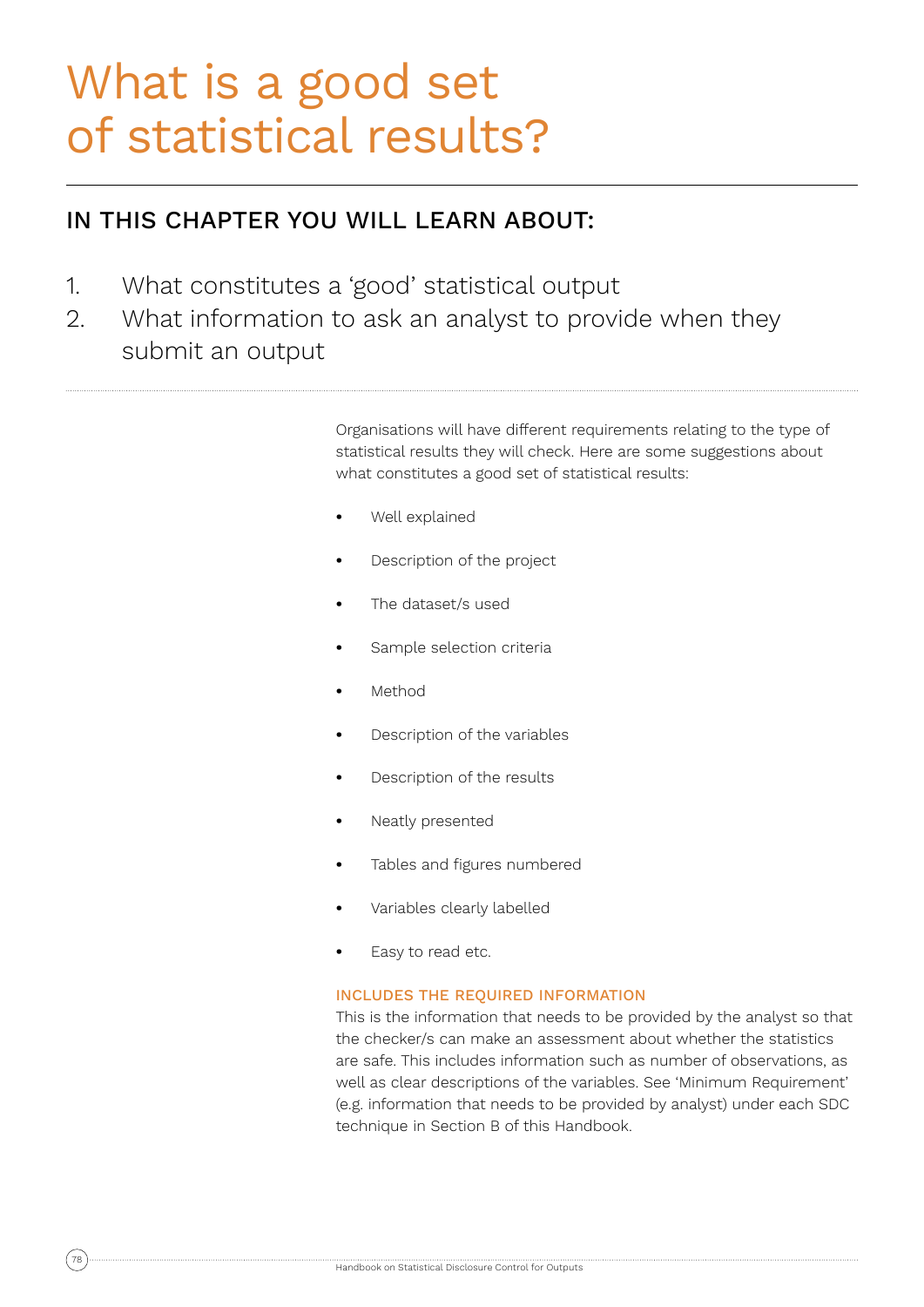#### MINIMUM AMOUNT NEEDED TO BE RELEASED

We recommend requesting that analysts think about and select the statistics they need to present their findings, rather than presenting all of the statistics they have run during their analysis.

#### NOT A LOG FILE

We suggest that log files or statistical results pasted from a log file are not released. This is because these types of statistical results do not meet the above requirements (e.g. well explained, neatly presented etc.) and are also likely to include statistics not required for publication.

#### REASON FOR RELEASE

Analysts should set out their reason for release (e.g. journal publication, presentation).

Organisations may wish to use a request form to record analysts' requests and capture some of the above information where appropriate. This could be available online or within the Safe Setting.

#### WHY ARE GOOD STATISTICAL RESULTS IMPORTANT?

Where good statistical results are not produced there is likely to be a higher risk of disclosure.

For example, ensuring that statistical results are well explained and neatly presented means that checkers understand the statistics and can make an assessment about whether they are safe quickly and easily. Where a bad set of statistical results is submitted (e.g. with poor description and presentation), checkers will find it difficult to understand the results and although additional information can be obtained (e.g. via requests for further information from the analyst), the statistical results will be harder to check and the risk of disclosure therefore likely to be higher.

Requesting that analysts submit the minimum amount needed for publication helps to reduce the risk of secondary disclosure. Where statistical results with a large number of statistics are submitted (e.g. numerous descriptive statistics), the risk of secondary disclosure (e.g. disclosure through differencing) will be higher.

To ensure good statistical results are produced by analysts, we recommend that organisations have a system in place to incentivise good behaviour and avoid bad (i.e. statistically risky) statistical results being produced and published. This could include prioritising the release of 'good' results over 'bad' results, and explaining to analysts of both sets of results why they were prioritised. See Ritchie & Welpton (2013) for similar approaches to this.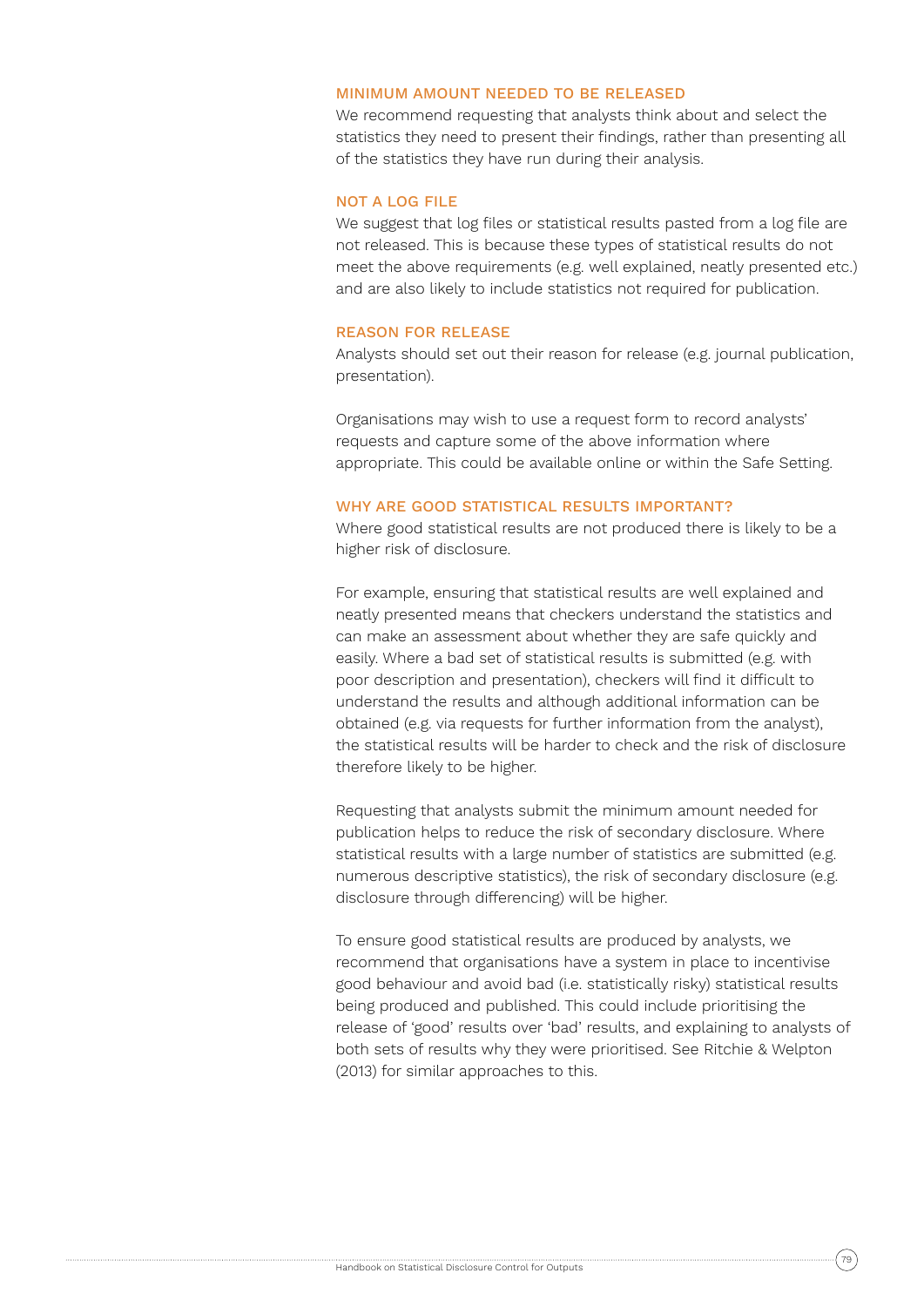#### THE GOOD AND THE BAD OF OUTPUT CHECKING

In August 2018, SDAP organised a special workshop on SDC, bringing together a number of SDC practitioners. Each participant wrote down an example of a 'good' output request and also an example of a 'bad' output request.

The results are shown overleaf. In general, good outputs were considered to be:

- **•** easy to understand (clear labels on graphs etc.);
- **•** well explained (methodology and interpretation of results).

By contrast, bad outputs:

- **•** contained little or no explanation about what the results showed;
- **•** were often little more than log files created by analysts as part of their daily work.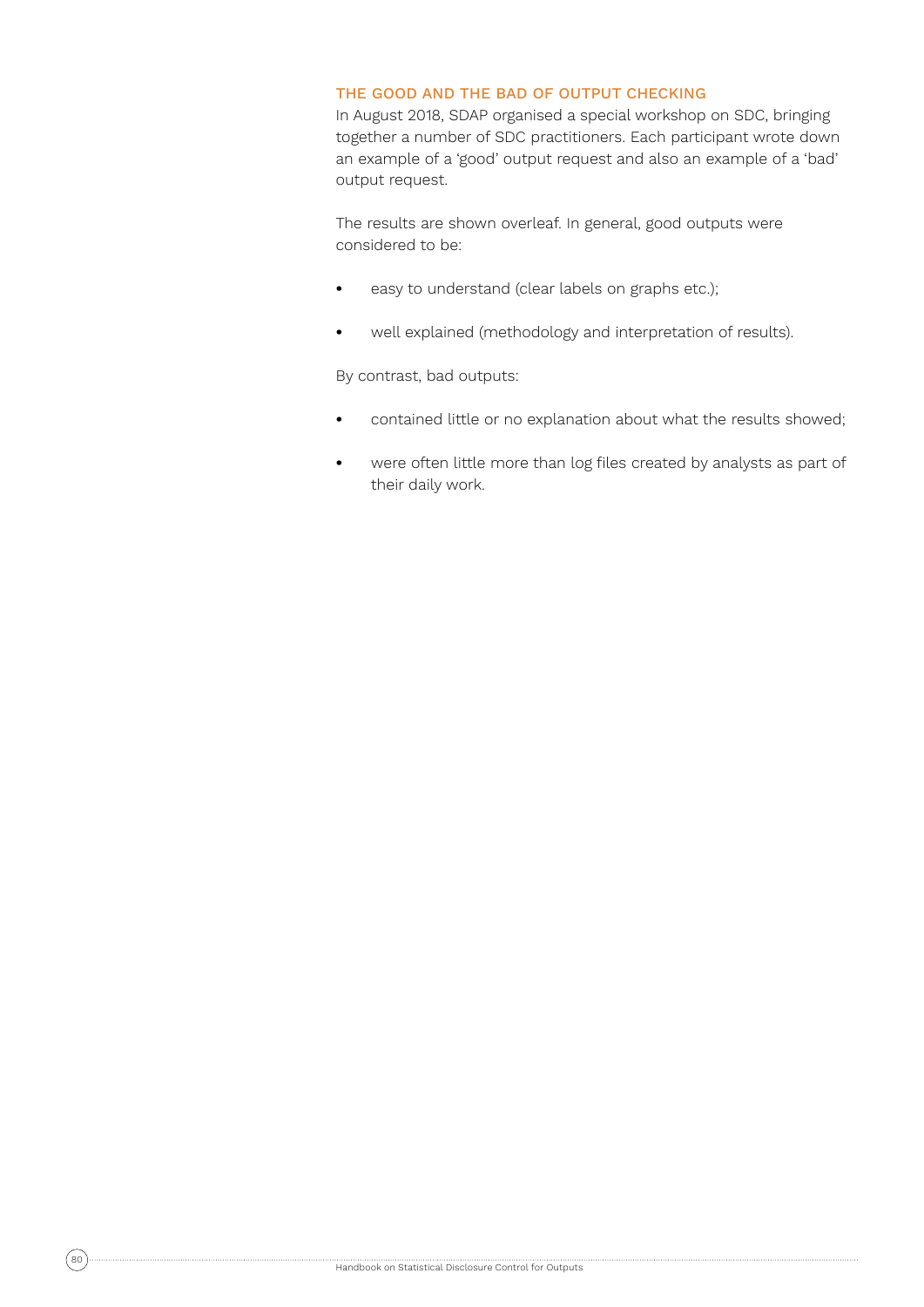# The good

| Box plot requested<br>with explanation<br>about why outliers<br>were safe to<br>release | Asked for advice<br>before making<br>request | Results included<br>separate<br>calculations<br>to prove that<br>'dominance rule'<br>had been met | Provided draft<br>journal article so<br>easy to understand<br>context of results            |
|-----------------------------------------------------------------------------------------|----------------------------------------------|---------------------------------------------------------------------------------------------------|---------------------------------------------------------------------------------------------|
| Only requested<br>what was required                                                     | Clear explanation<br>of the results          | Results presented<br>clearly, ready for<br>publication                                            | Analysis plan<br>accompanied the<br>results, so it was<br>easy to understand<br>the results |
| Made request in<br>plenty of time for<br>the presentation                               | Data citation<br>provided                    | Clear explanation<br>of what the results<br>meant                                                 | Frequency counts<br>provided for graphs                                                     |
|                                                                                         | Willingness<br>to explain<br>methodology     | Easy to understand<br>variable names                                                              |                                                                                             |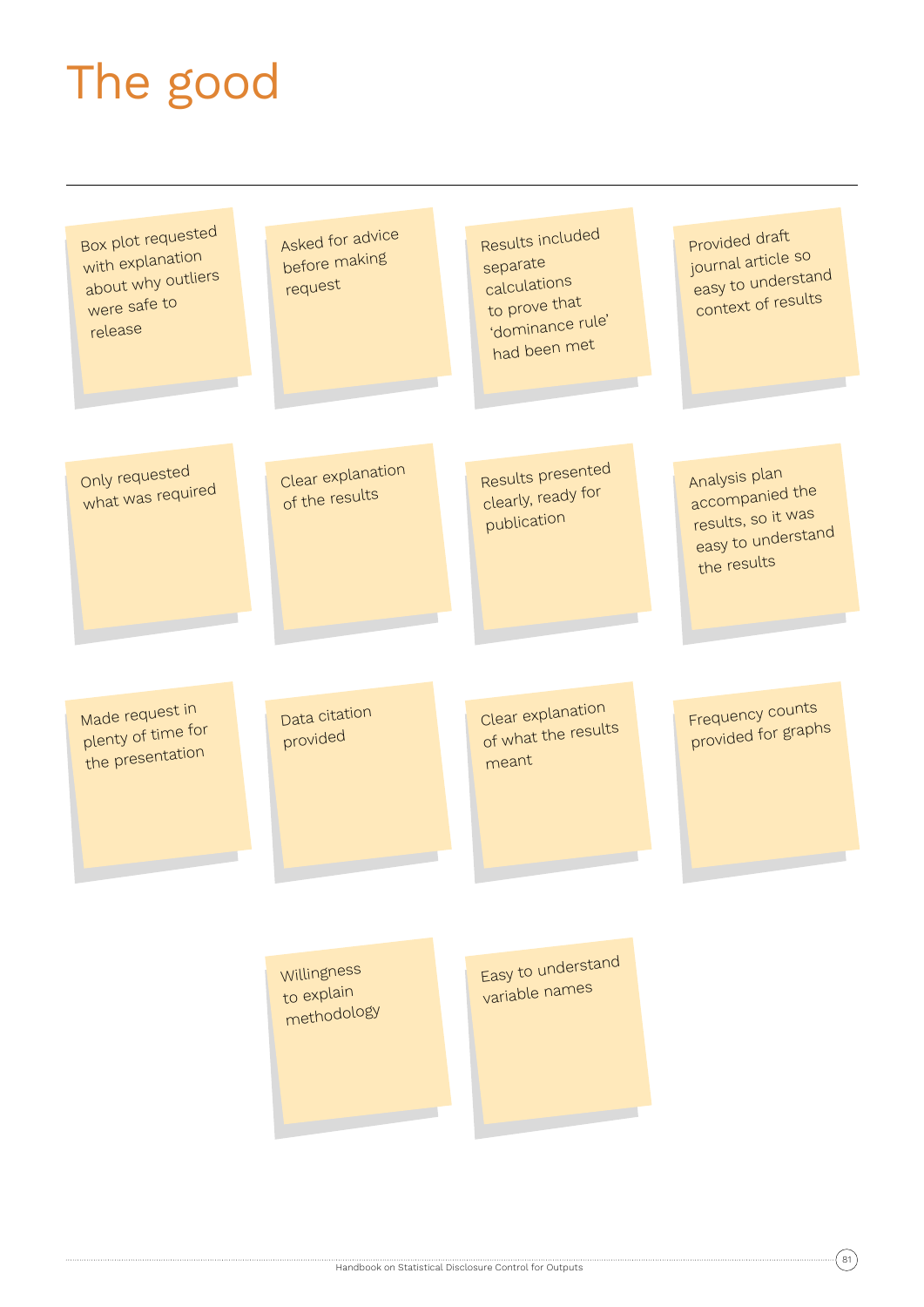### The bad

Researcher requested many outputs to be returned to them the same day Variable names in file mean<sup>t</sup> nothing to me, but probably mean<sup>t</sup> something to the researcher PhD student was unsure of the methods and data, but supervisor wouldn't request access, so PhD student kept requesting small outputs Researcher wanted to release a dataset to share with others Output consisted of results with accompanying explanation, but it was written in a different language Researcher requested a huge volume of results for release, an<sup>d</sup> was very pushy about the reques<sup>t</sup> Output included the postcodes for each individual in the data Graph requested was in an Exce<sup>l</sup> sheet: underlying data were included Researcher requested 800 files for release on the same day Output reques<sup>t</sup> consisted of charts and scatter plots which had no labels, or any other information Output requested with no explanation Researcher requested a grap<sup>h</sup> which wasn't labelled and not explaine<sup>d</sup> Researcher had poor knowledge of statistics software Output requeste<sup>d</sup> was a huge log of the day's analysis and exploration, with no explanation about what was requeste<sup>d</sup> Underlying frequencies not provided

Handbook on Statistical Disclosure Control for Outputs

Researcher asked for a dataset to be released (it was disguised as a 100-column table)

Researcher requested a large series of tables, many of which could be subtracted from each other to revea<sup>l</sup> small frequencies

Poor table arrangement/ formatting mean<sup>t</sup> that it was really hard to check the

results

Researcher had finished his PhD but kept asking for outputs because he had to do revisions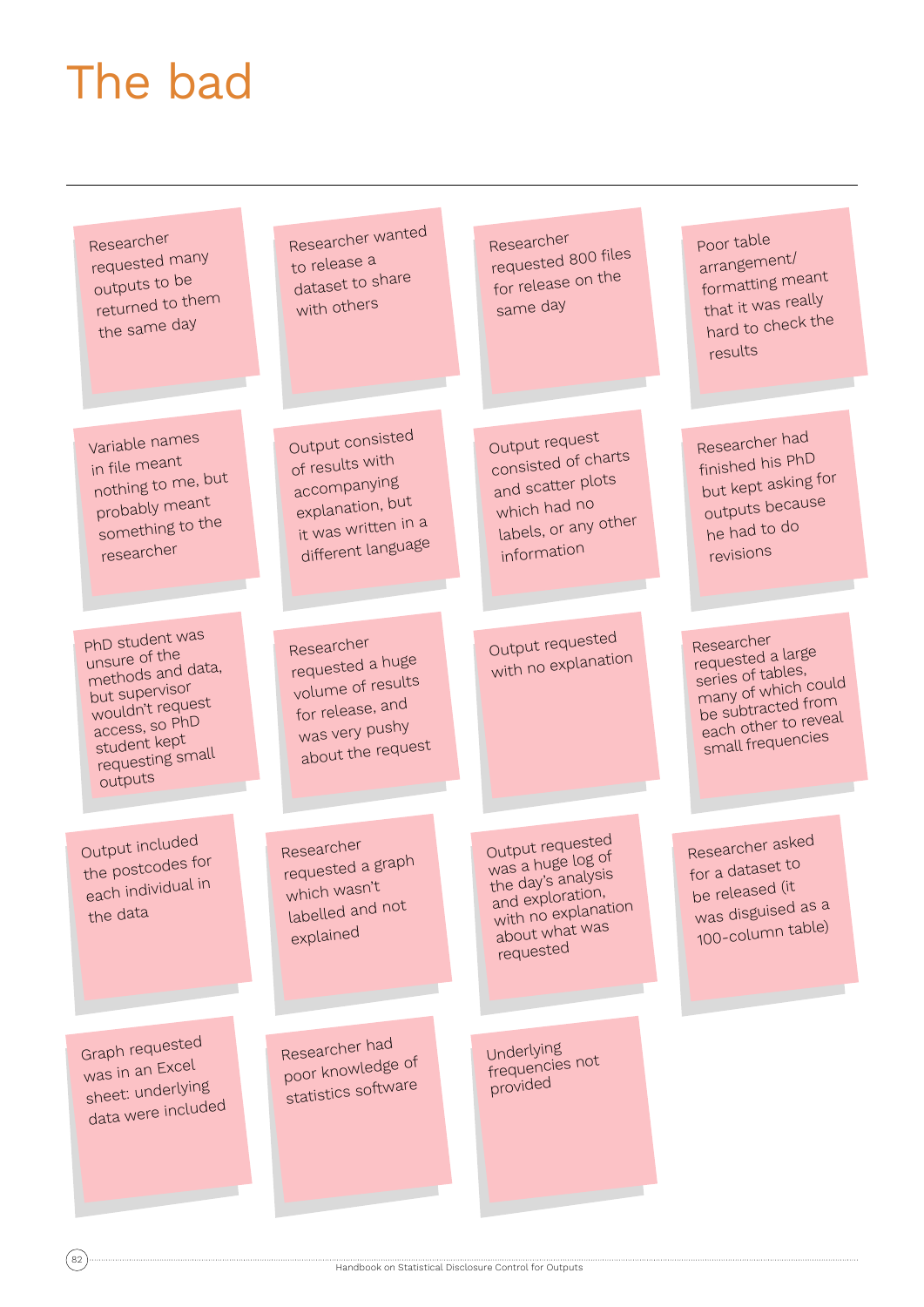### Managing expectations

### IN THIS CHAPTER YOU WILL LEARN ABOUT:

- 1. How to build a good relationship with analysts who produce statistics
- 2. Why it is important to collaborate with analysts
- 3. How new analysts can be supported

#### SERVICE LEVEL AGREEMENT (SLA)

A Service Level Agreement (SLA) setting out the SDC checking service offered by the organisation and the standards it maintains in the provision of that service, will help to manage analysts' expectations. Managing analysts' expectations in turn helps to manage checkers' workloads and the pressure on them, both of which reduce the risk of unsafe statistics being released. For example, if an organisation has no standard in terms of the time it takes to check a statistical result and an analyst submits a statistical result late in the day, requesting that it is released by the end of the day, this is likely to cause pressure on the checker.

Checking statistical results under pressure with little time is risky and mistakes may be made, increasing the risk of disclosure of confidential information. Having a standard in place that sets out the time required to check statistical results and which is manageable for the checkers, as well as meeting the needs of analysts, ensures that staff are not checking statistical results under undue pressure.

#### BE CLEAR ABOUT SERVICES AND RESPONSIBILITIES

SDC checking services will vary across organisations, as will analysts' responsibilities within the process. However, it is important that organisations clearly communicate what their SDC checking service includes, as well being clear about the exclusions (e.g. an organisation may provide advice and expert guidance on how to produce good and safe statistical results, but will not alter or change statistical results in any way to make them safe). Similarly, being clear about analysts' responsibilities (e.g. producing good and safe statistical results, being available to answer questions etc.) ensures that analysts are aware of what is required of them. Both of these helps to manage analysts' expectations and ensure that SDC checking is carried out in a nonpressurised environment.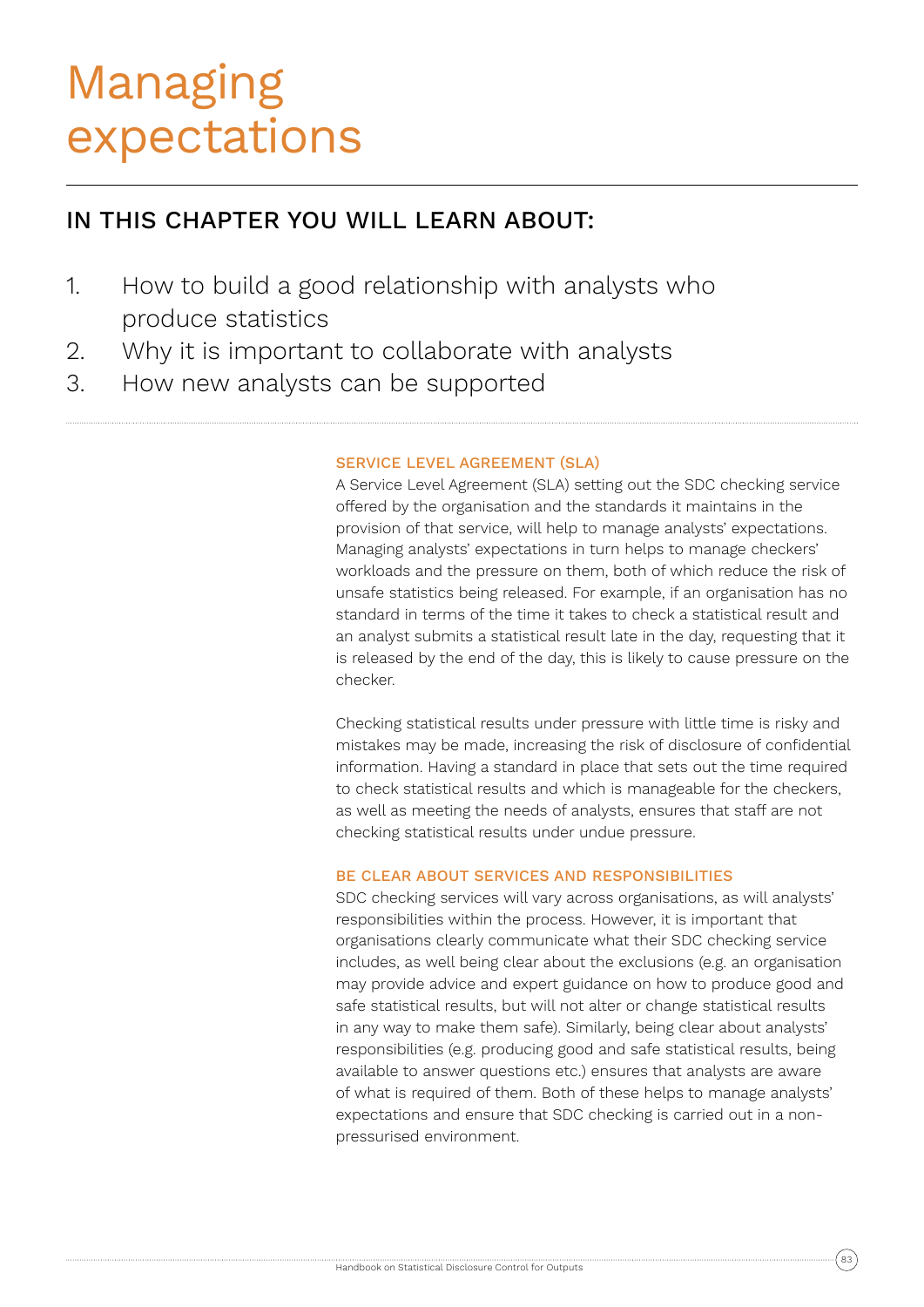#### MANAGING RELATIONS

Managing relations effectively with analysts is a key element of managing disclosure risk.

The establishment of this relationship begins at the training that analysts attend before accessing the Safe Setting. We recommend that the training provides analysts with an understanding of SDC and the skills required to produce good quality safe statistical results. It is also important to provide analysts with a clear view of their responsibilities and involvement in the SDC process, and of the joint working relationship between analysts and checkers.

Following the training, SDC should be a collaborative process, based on mutual understanding and respect. Checkers should be willing to assess any statistic they are presented with and, where they have limited knowledge of the statistic, work with the analyst to understand it. Checkers should also provide help and guidance to analysts in making 'unsafe' statistical results safe. Likewise, analysts should take responsibility for their statistical results, taking care to produce good quality safe statistical results, and be available to discuss them with the checkers and make changes where required. Both parties should work together to identify ways in which statistical results can be released – this work should not fall solely on the checker/s.

As Desai and Ritchie (2009, p.8) demonstrate in their paper on 'Effective Researcher Management', training and involving analysts in SDC promotes a culture of understanding data security, in which analysts feel accountable for the safety and security of data. This reduces the risk of disclosure for data subjects (see the paper for a full discussion of the benefits of this system).

#### SUPPORTING 'NEW' ANALYSTS

Analysts that are new to working in a Safe Setting may require additional SDC support during the early stages. If a new analyst submits an unsafe or bad set of statistical results, we would recommend that the checker remind the analyst of the organisation's approach to SDC and its type of requirements.

New analysts may also require extra support to help them make 'unsafe' statistical results safe and this should be provided. Ideally these conversations should be carried out over the telephone as it gives the analyst an opportunity to ask questions and for the checker to ensure that their points have been understood. An email afterwards confirming the conversation and what has been agreed is recommended.

Additional resources may be required to support new analysts, however this is an efficient use of resources in the long-term. Providing additional support in the early stages will ensure that analysts understand their responsibilities and have the skills to produce good quality safe statistical results – saving time and effort for checkers in the long run.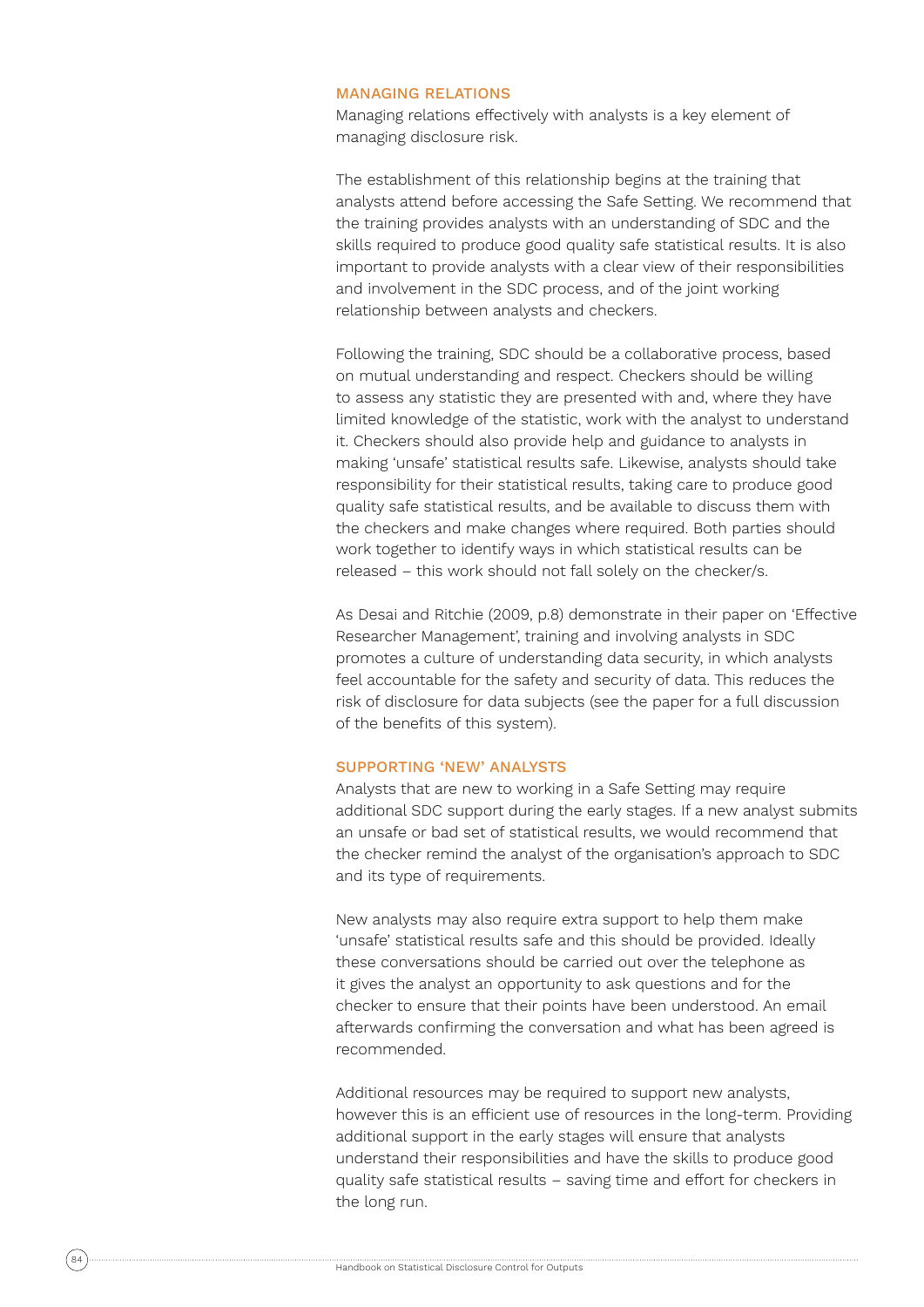## Further resources

Not many resources exist which provide guidance about how to set up an SDC process, or about managing users of the service with respect to SDC. That's because not many Safe Settings exist, and they are a relatively recent invention. However, this section contains some references which staff working at Safe Settings may find useful.

#### EFFECTIVE RESEARCHER MANAGEMENT

Professor Felix Ritchie (University of the West of England) and Tanvi Desai (former Assistant Director of the Administrative Data Service and Data Manager at the London School of Economics) published an article about how to effectively manage users. While this article does not focus specifically on SDC, it does encourage Safe Setting staff to think about how to manage users in a positive and proactive manner, and how to go about creating incentives.

https://pdfs.semanticscholar.org/5ad1/c7b30b8310f448cabe 61386c77889048a44b.pdf

#### OPERATIONALISING PRINCIPLES-BASED OUTPUT SDC

Professor Felix Ritchie (University of the West of England) and Richard Welpton (The Health Foundation, formerly at UK Data Service, University of Essex) drafted a paper aiming to set out the practicalities of managing SDC in a Safe Setting.

http://www.felixritchie.co.uk/publications/Operationalising%20 PBOSDC%20new%20v10a.docx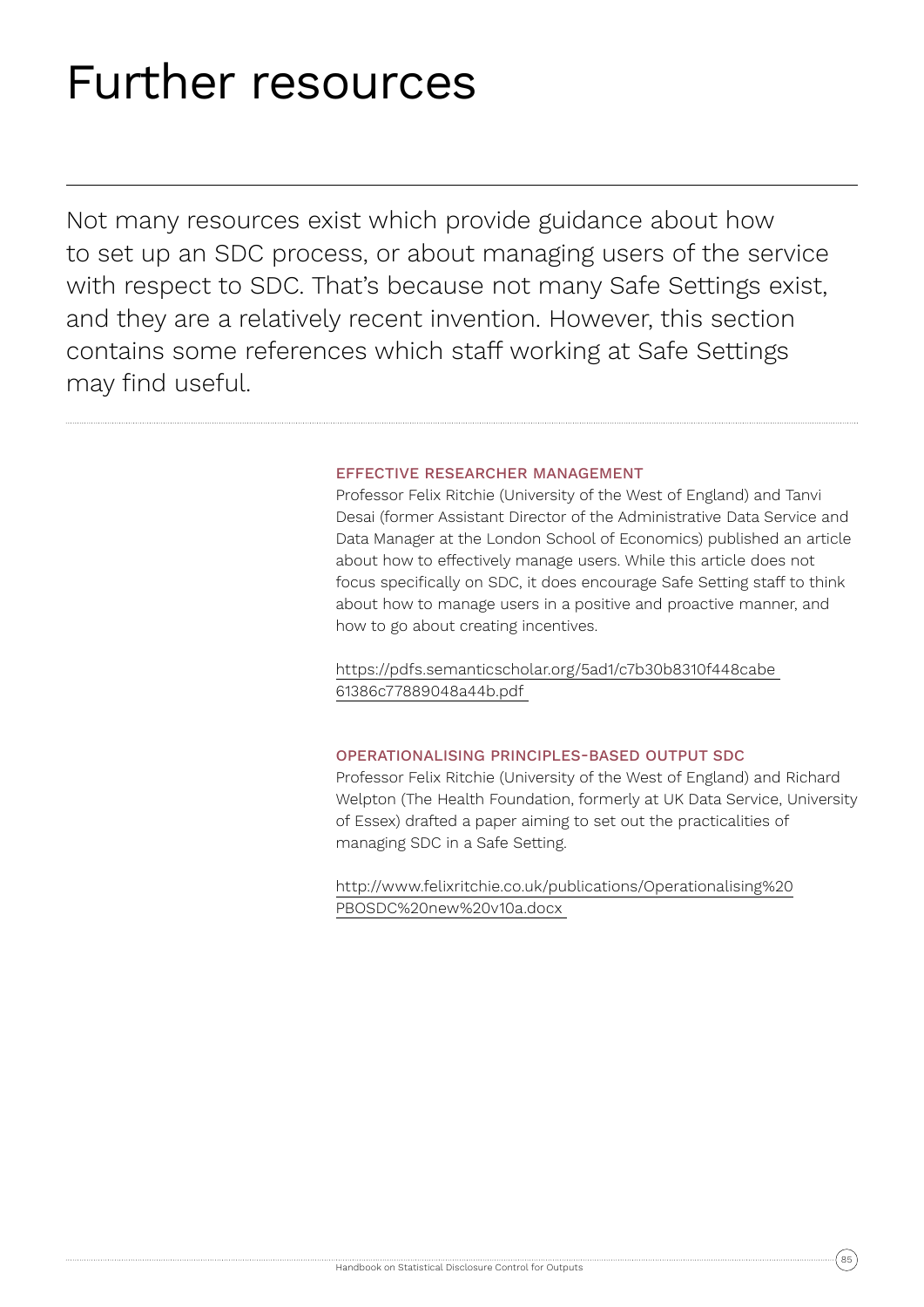#### ONS STATISTICAL DISCLOSURE CONTROL RESOURCES

The ONS have produced guidance on SDC for releasing microdata, including intruder scenarios, and specific guidance for releasing health statistics (aggregate tables). Although these guidelines are not specifically tailored for research outputs, the concepts explained here are useful.

https://www.ons.gov.uk/methodology/ methodologytopicsandstatisticalconcepts/disclosurecontrol

#### GOVERNMENT STATISTICAL SERVICE

The Government Statistical Service supports statisticians working in government departments and agencies. They have produced guidance for undertaking SDC of aggregate tables created from administrative data sources.

https://gss.civilservice.gov.uk/guidances/methodology/ statisticaldisclosure-control/#tables-produced-from-administrativesources

#### NHS DIGITAL GUIDELINES

Researchers who access data from NHS Digital or Public Health England are required to comply with the guidelines for publishing aggregate tables using health data, stated in this document:

https://digital.nhs.uk/data-and-information/information-standards/ information-standards-and-data-collections-including-extractions/ publications-and-notifications/standards-and-collections/isb1523 anonymisation-standard-for-publishing-health-and-social-care-data

#### ESSNET GUIDELINES

Referred to earlier, the original ESSNet guidelines produced in 2010, can be found here:

http://neon.vb.cbs.nl/casc/ESSnet/guidelines\_on\_outputchecking.pdf

They were later updated as part of the Data Without Boundaries project. They can be found as part of the Deliverables in section 11.

#### http://dwbproject.org

https://ec.europa.eu/eurostat/cros/content/guidelines-outputchecking\_en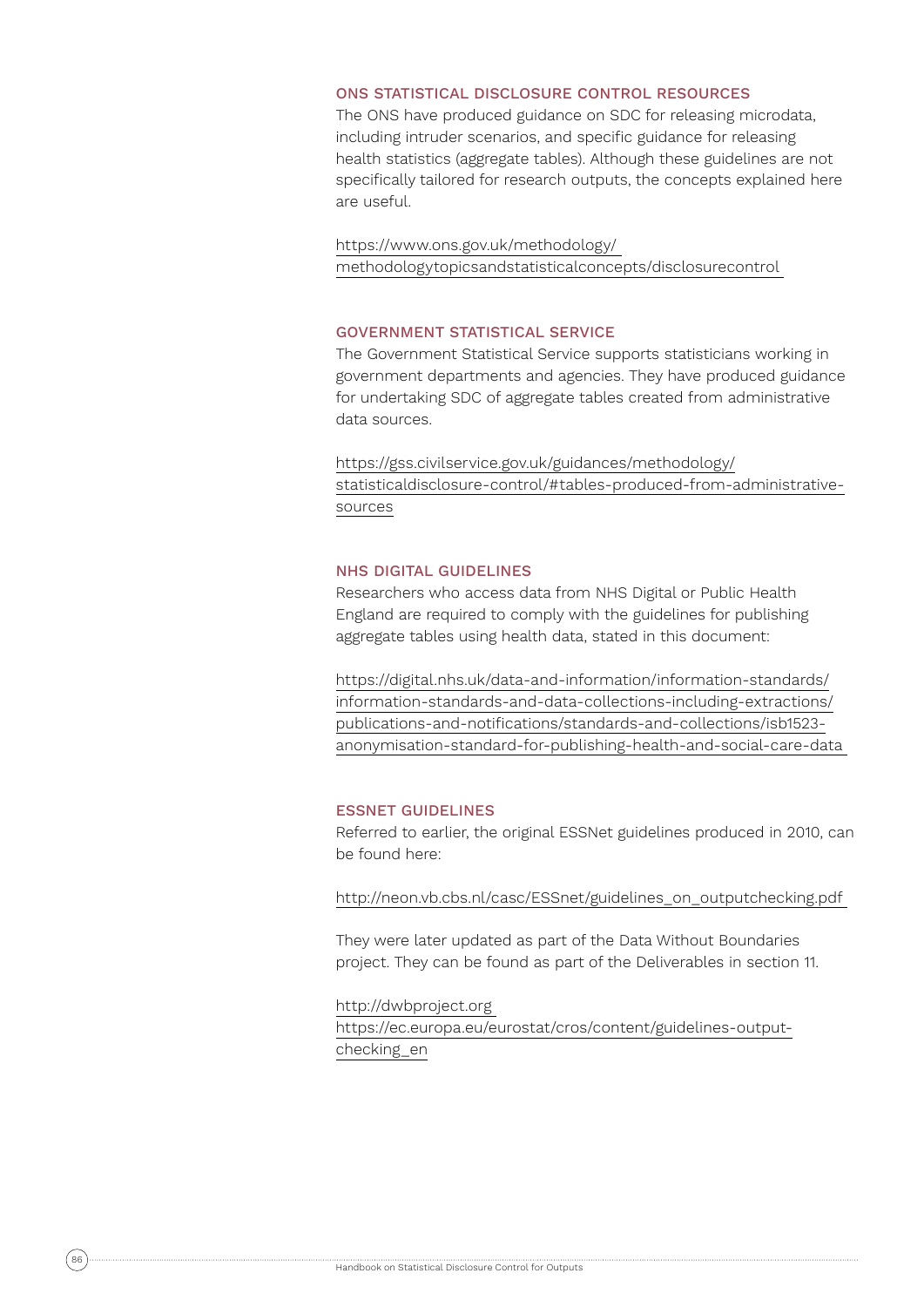#### RESEARCH PAPER ON SDC AND OUTPUTS

Professor Felix Ritchie (University of West of England) has written this technical paper about SDC for outputs, and why it is necessary to consider SDC for research outputs separately.

https://wiserd.ac.uk/sites/default/files/documents//WISERD\_ WDR\_006.pdf

#### GUIDE TO SDC OF OUTPUTS

Produced for the Administrative Data Research Network, this paper by Professor Felix Ritchie and Philip Lowthian at ONS describes SDC for research outputs.

https://adrn.ac.uk/media/174254/sdc\_guide\_final.pdf

#### UK ANONYMISATION NETWORK

The UK Anonymisation Network provides advice on anonymisation and data confidentiality. The site provides a number of resources which could be of interest.

https://ukanon.net

#### ICO ANONYMISATION CODE OF PRACTICE

The Information Commissioners Office (ICO) published an Anonymisation Code of Practice in 2012. It will shortly be updated to take account of changes since the introduction of the General Data Protection Regulation (GDPR).

https://ico.org.uk/media/1061/anonymisation-code.pdf

#### THE FIVE SAFES

For an explanation of the Five Safes framework for enabling safe use of data, see: Desai, Ritchie and Welpton (2016).

https://uwe-repository.worktribe.com/output/914745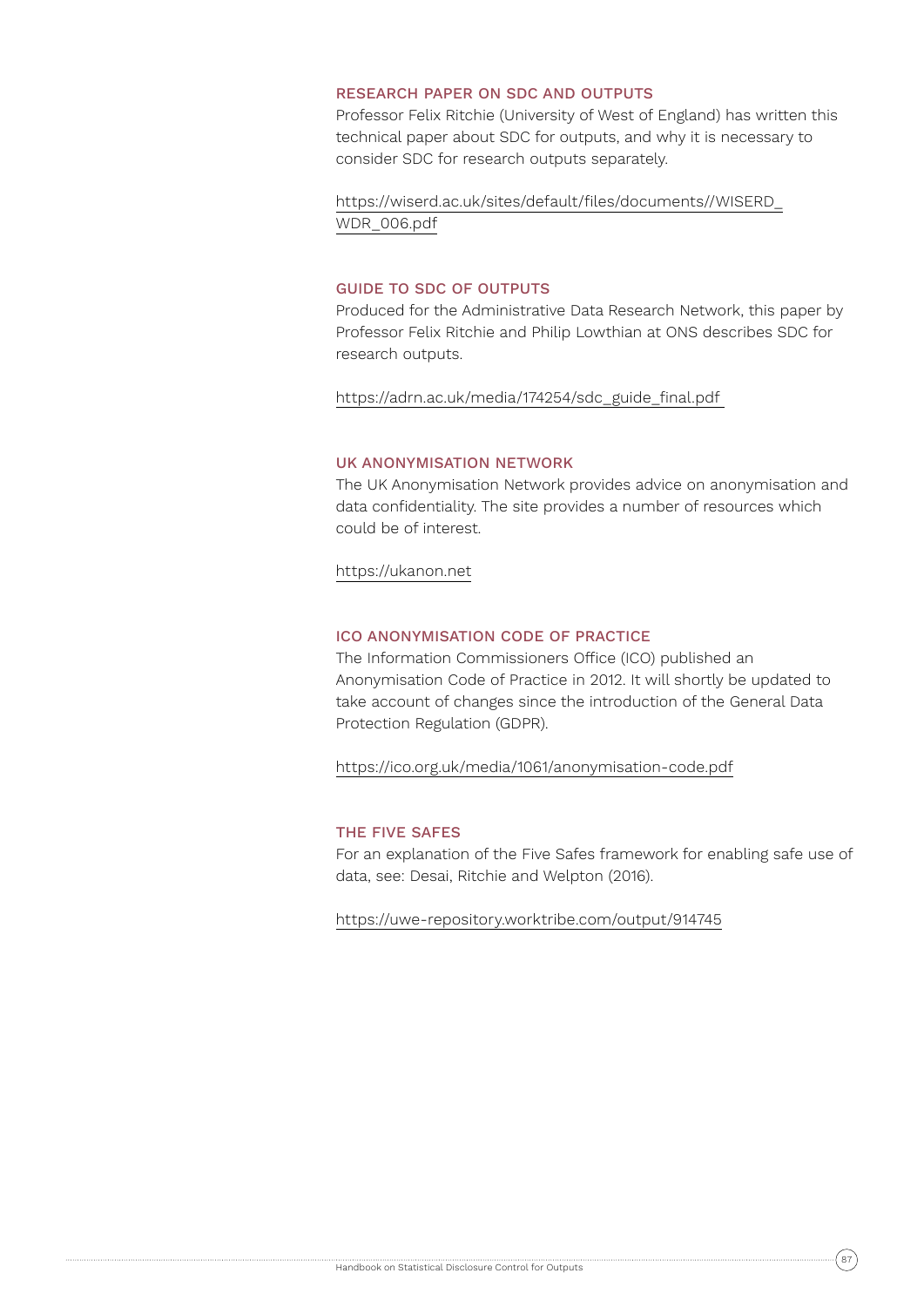## Glossary

#### Analyst

People who are analysing microdata for research purposes and producing statistical results. In some fields of study, they would be referred to as 'researchers'; for clarity we use 'analyst' throughout this Handbook.

#### Attribution

Where a data subject may be identified when characteristics, seemingly anonymous individually, are fitted together to form a clearer, potentially disclosive, picture.

#### Confidential (sensitive) information

Refers to data for which are detailed and have been collected in confidence; may be attributable to an individual, and may have direct identifies such as names and addresses removed.

#### Context/information

In order to aid the smooth running of the SDC process, many data providers require statistical outputs to include accompanying material alongside tables and figures, e.g. unweighted Ns, information on sample, method etc., although the extent of this requirement may vary between data providers.

#### Data controller

This is a term defined in data protection legislation, and refers to the organisation or individual who determines the purpose for which personal data are processed. Often this will be a data owner, but not always.

#### Data owner

The organisation responsible for the data. May be a data controller under the Data Protection Act, but not always. For example, the Office for National Statistics will be the data owner for data it collects through surveys.

#### Data providers

The organisation supplying the data to the Safe Setting. The Safe Setting might be run as a service by the data provider.

#### Data subject

The unit of observation in a dataset. Usually individuals or businesses, depending on the source of the data.

#### Five Safes

Governance framework adopted by many Safe Settings to describe approaches for managing access to data.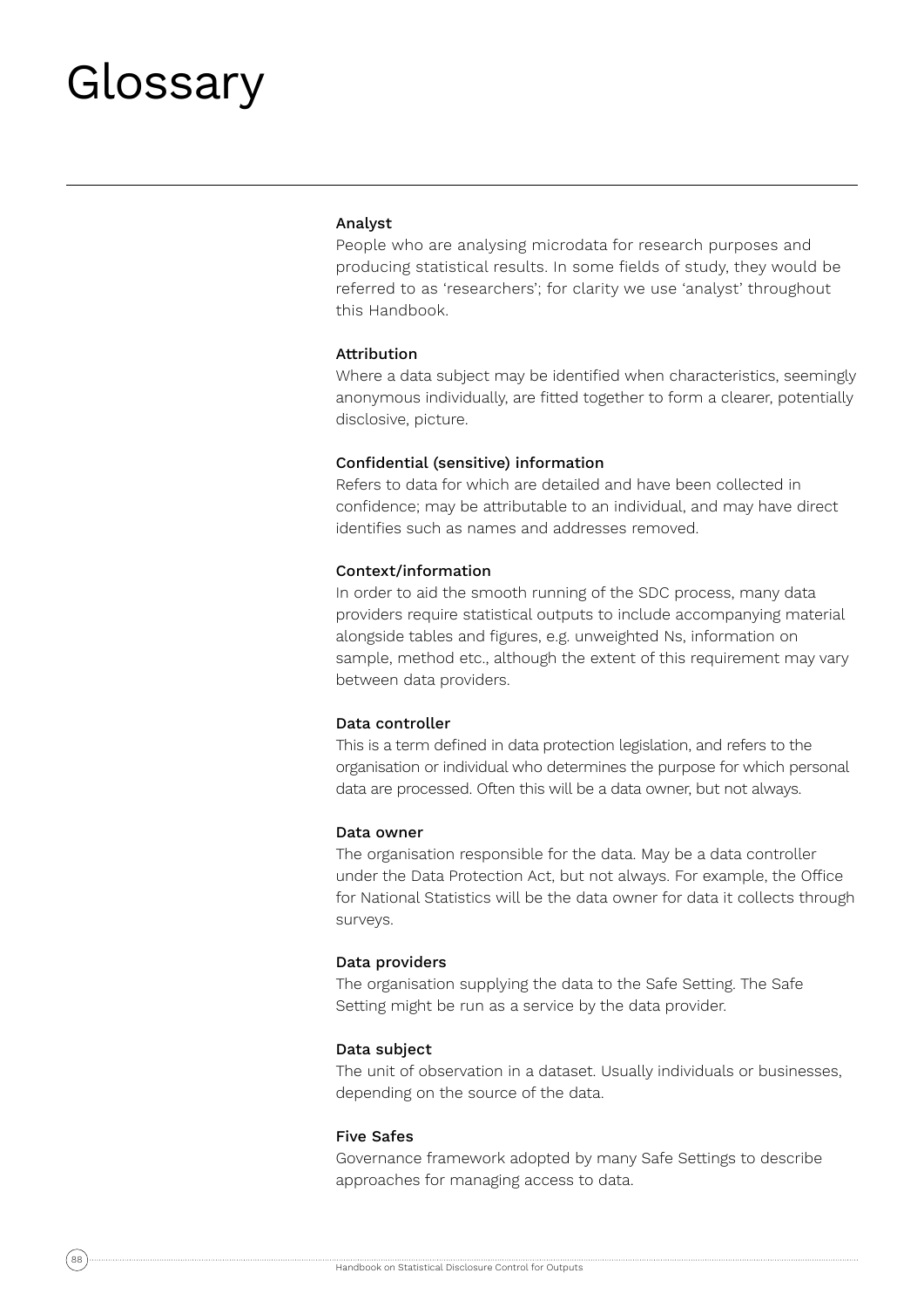#### Four-eyes principle

The best practice principle that, where possible, statistical outputs (a.k.a. statistical results) should be checked by two people rather than one.

#### Identification/re-identification

Identification of a data subject is what the application of the SDC process aims to avoid. Where analysts are using highly detailed microdata, even though these data are de-identified, there is still risk of re-identification, through the combination of variables (indirectly identifiable).

#### Output checkers

Those responsible for checking statistical outputs (a.k.a. statistical results) created in Safe Settings for potentially disclosive issues.

#### Risk appetite

The level of risk a data owner is willing to take with regard to the use of their data.

#### Rule of thumb

A practical approach to aspects of SDC, based on experience of what is likely to mitigate against disclosure risk in most situations.

#### Safe Output

A set of statistics which are deemed not likely to reveal confidential information and/or reveal the identity of an individual data subject.

#### Safe Settings

A technologically (and sometimes physically) secure environment in which analysts access data and undertake analysis, and the statistical outputs are returned to them subject to a Statistical Disclosure Control check by staff. Also referred to as Research Data Centre, Secure Enclave, Secure Data Environment, Trustworthy Research Environment, Safe Data Haven, Data Safe Haven. Can include 'on-site' access and 'remote secure' access.

#### Secondary disclosure

Where two, or more, seemingly 'safe' statistics (e.g. tables, graphs) presented as part of an output – or even across outputs – can produce potentially disclosive new statistics when combined.

#### Statistical Disclosure Control (SDC)

The process applied to statistical outputs (statistical results) to mitigate the risk of potentially disclosive results leaving the Safe Setting.

#### Statistical output

The results of the analysis that the analyst wishes to have released from the Safe Setting and which will undergo the SDC process. Also known as 'statistical results'.

#### Threshold

The number of observations underpinning the derivation of statistic that must be met to be considered 'safe'. Throughout this Handbook we have used a commonly used threshold of 10.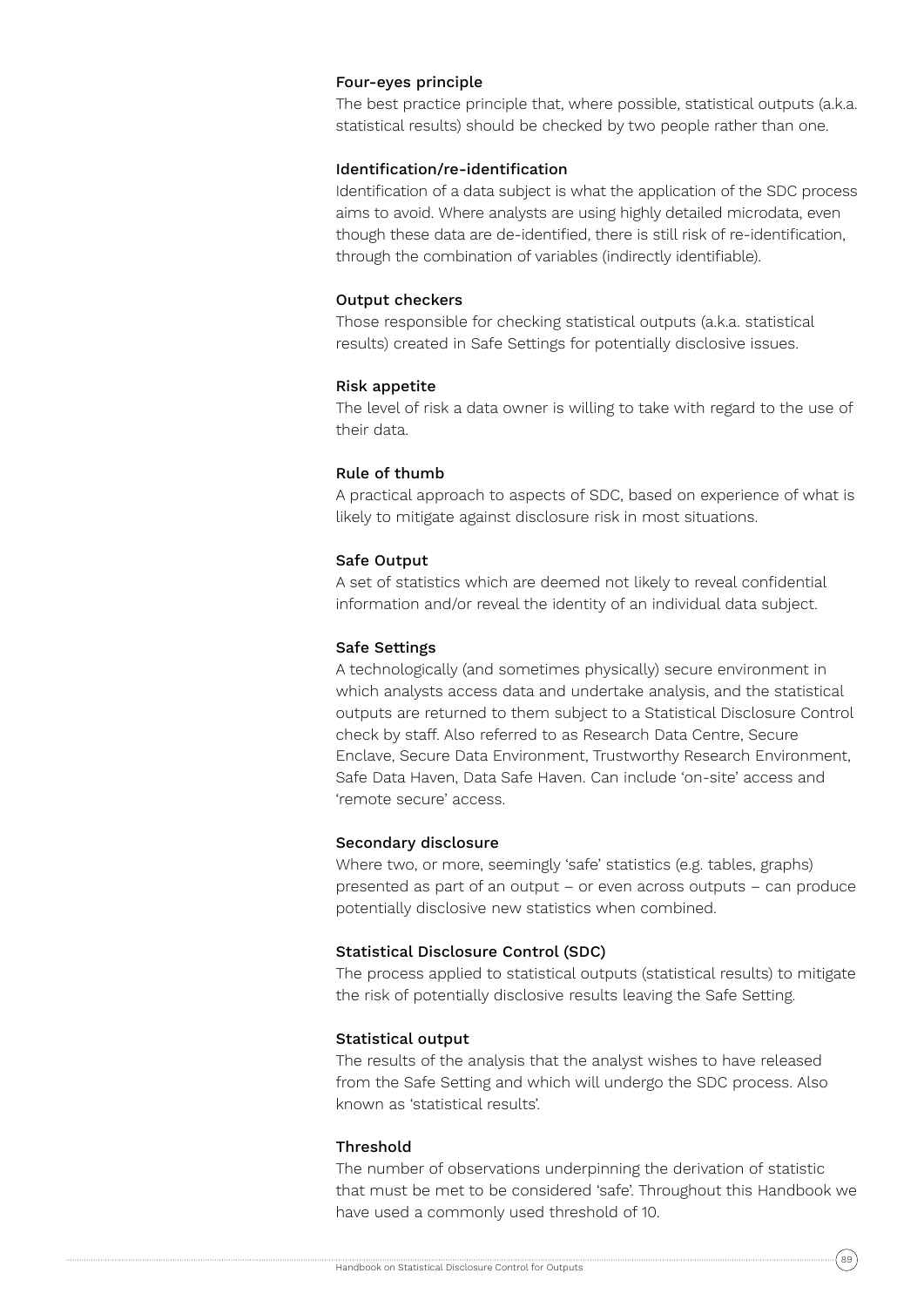# Copyright

If you would like to use our work please do so but please also acknowledge us! Safe Data Access Professionals.

This work is licensed under a Creative Commons Attribution-NonCommercial-NoDerivatives 4.0 International License.